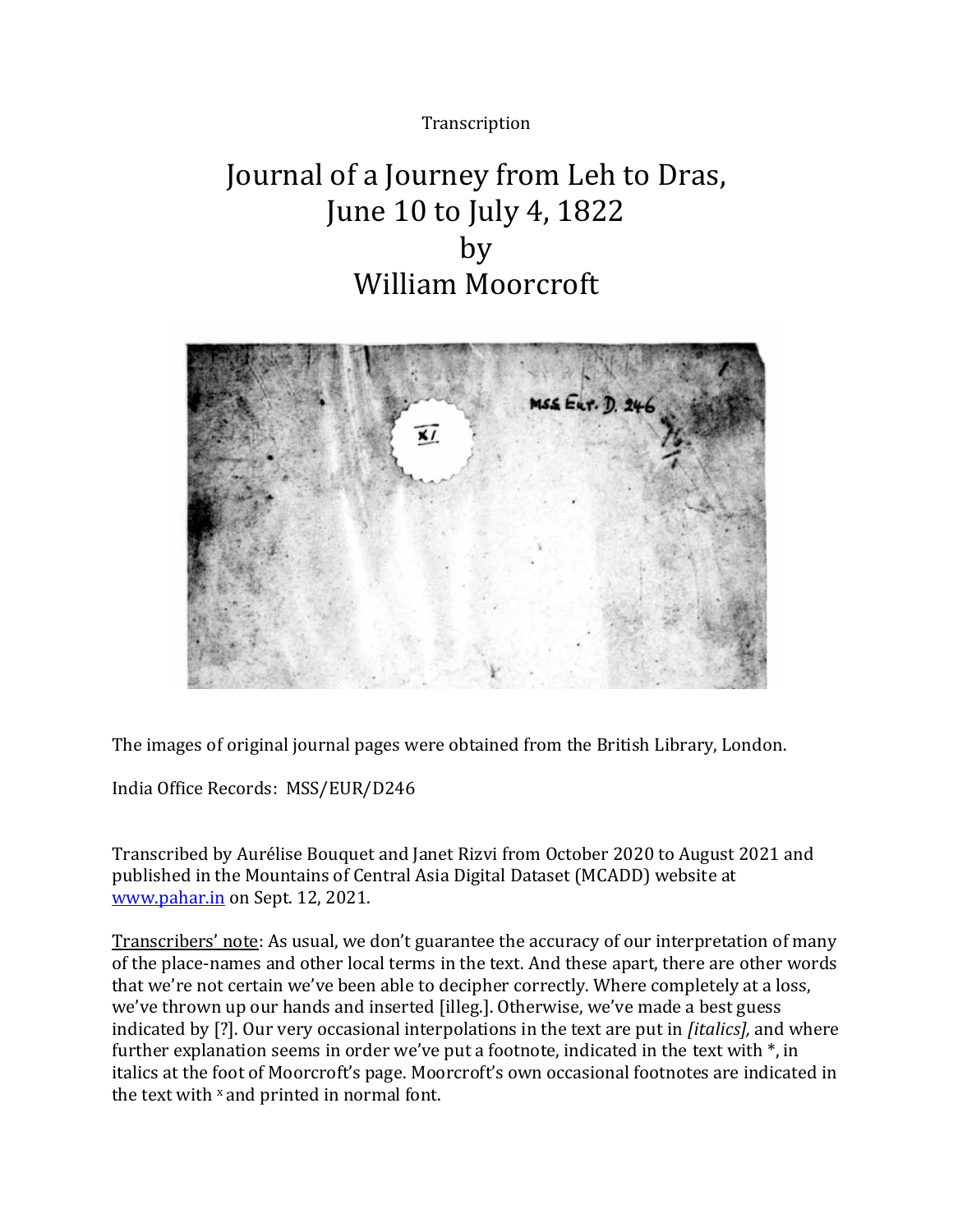# 1 (jpg 2)

Journey from Leh to Dras

June 10th – Left Leh – The sowing of wheat and Barley finished at the end of May and the most forward and plant has its blades little more than five inches in length. Grey Pease and Horse beans are about three inches high. Turnips are in second leaf and appear not to be touched by the fly, and I have not seen a slug in this country. Lucerne is only just bushing in places where it is not well watered but where it has a flood almost continually passing over the land, it is about five inches in length and thick in the head of the bush. It would seem that this plant is almost an aquatic where there is running water passing continually round its roots, but I have had no opportunity of seeing how it bears itself on marshy. In India if long submerged in the rains it rots at the crown and the tap root dies, but in Ladakh the crown is invariably bitten off and sometimes two or three inches below

#### 2 (jpg 3)

below the surface of the ground by Asses, yet its tap root lasts for it is said more than twenty years. I have observed that the crown or rather the head of the tap root sends off a large number of upright branches which form a considerable bush but the shoots from them are thinner and longer, and the leaves are narrower than these of the Lucerne either of India or of Europe, of which latter country the finest Lucerne cultivation and conducted on the most extensive scale is in the neighbourhood of Lyons on the road to Grenoble. It may be seen in Ladakh that pure gravel without vegetable compost[?] or even clay will yield Lucerne provided the plant be sufficiently watered. The faces of the terrace walls in the lands of Leh are frequently covered with a rank vegetation of a small Hyoscyamus with a yellow flower and with other plants, the seeds of which have been deposited accidentally in the interstices of the stones and into which earth or gravel has been pressed by the subsidence of the soil and equally by accidents, some Lucerne seeds had found their way and formed a surface of plant more

#### 3 (jpg 4)

more forward in general than that directly springing from the earth and having larger leaves. From these two facts it is concluded that the annual destruction of the crown is not a practice favorable to the early growth of the branches, nor to the abundance of its produce. This accidental crop gives a hint for sowing Lucerne in the face of all terraces as by this means a large quantity might be raised on a surface hitherto treated as unproductive and the smallness of the root is not likely to displace the stones or in any other way to injure the wall.

Indeed, all apprehension of the latter may be removed by observing that terrace walls in which the Clematis has found a place for many years are not at all hurt by its roots, although they are much stronger than those of Lucerne. The borders of trenches for watering land seem a favorable situation for Lucerne. The plants this day seen in flower were dwarf blue and white varieties of sweet-scented Iris. Wild dog rose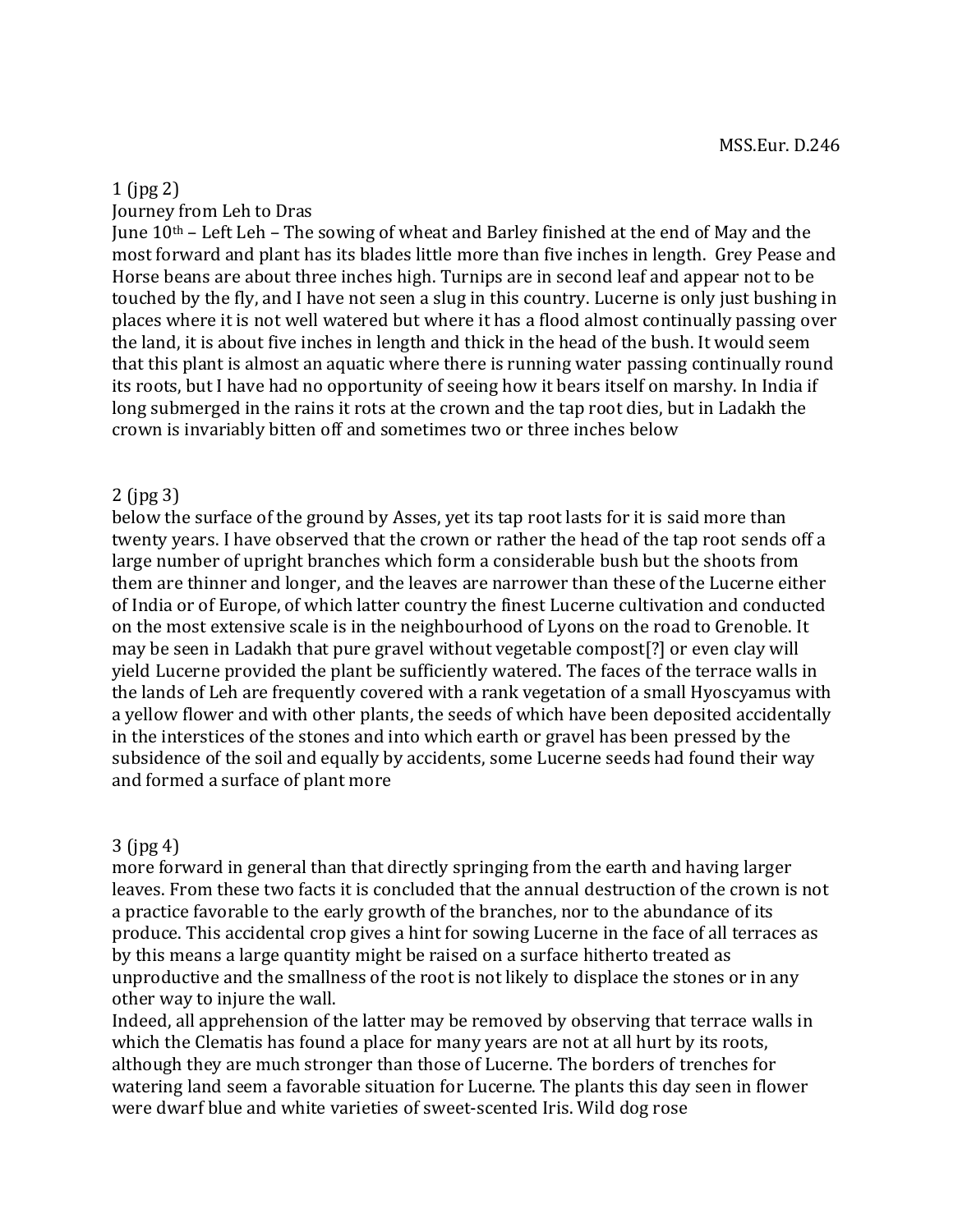### 4 (jpg 5)

Dog rose which on the first day of blooming are of a beautiful Pink color but on the second become less charged with coloring matter and approach to white if they be fully exposed to the sun's rays, but retain their tint longer if they be shaded. Shepherd's Purse and the Buttercup (*Ranunculis acris*) are both dwarfs. The Clematis with a yellow flower was found on the bank of the Pheang rivulet.

The birds seen were western[?] Eagles, common large Raven, Red billed, red legged Chough, Magpie, Hoopoe, Ring-tail Pigeon - Crested singing Lark – Water Wagtail & red Tail, the two latter are birds of passage and only appeared in May. The Geese and Ducks have deserted the River and are now breeding in the mountains. Near Rudokh is a lake in the midst of which rises a mountain which is said to have its surface completely whitened with Eggshells, being the resort of innumerable birds of the Duck class in the breeding season, which seems to be May and June. A Merganser shot in May was found to have within it an egg which would have been laid within a few hours.

### 5 (jpg 6)

Common Flies were in no great numbers but there were Muskitoes seen near low grounds and the White Butterfly had appeared since the setting in of this month.

June 11th

Our camp had been placed in a willow garden on the bank of the Pheang Rivulet and both late last evening and early this morning we were delighted with the warbling of a willow wren which in some strains approached to the song of the Essex Nightingale but in others seemed to imitate different kinds of birds and once called so like the common grey Partridge that I should have been deceived by it, had I not known that this was not found in these regions. From just before day break till after sun rise, and in those parts of the day when the sun was over cast, the warblings of this minute songster were most melodious. In the middle of the night I was awakened out of a sound sleep by the arrival of a messenger with letters brought by a Kasid through Kashmir from Mr. Traill, the commissioner

### 6 (jpg 7)

for Kumaoon and from Mr. Fraser, one of the commissioners for the Upper Provinces. The former had sent to me Murray's collections of travel in Asia and gave me all the information regarding the Hills which he thought likely to be interesting to me, stating that he meant to go to Joshee Muth in the hot season and to endeavor to make out the line of road which I had suggested as practicable from that town to Dunkur or Thunkur in Peetee *[Spiti]* of Ladakh.

The latter is a hurried letter from Hurdwar acknowledged the receipt of my request to draw upon him for money on my Draughts on my agents, and in answer desired me so to do without reserve. He at the same time stated his intentions of writing at leisure from Dehli and of dispatching a Qasid through Kashmir with Newspapers and Pamphlets. Through him I learned also that Mr Nicolson had received one of my letters and the most welcome information of my friend Palmer having reached Calcutta in good health.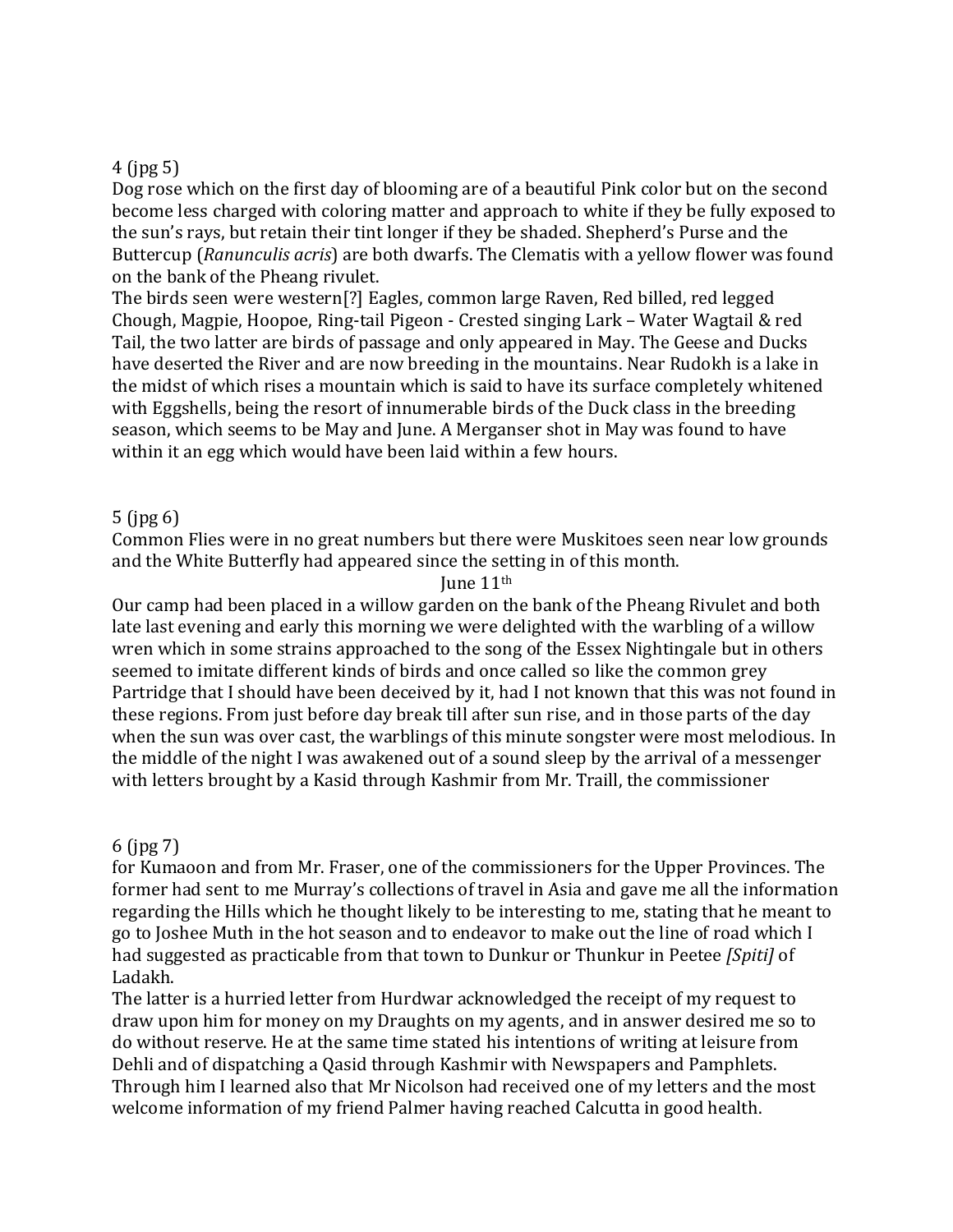### 7 (jpg 8)

The letters of these two friends compensated for the behavior of -------------------\* I was obliged to remain the whole of this day at Pheang to reply to the abovementioned correspondents and to furnish letters of recommendation to Moohummud Hafiz Fazil Khan who, a few days before my departure, had expressed a wish to return to his house. Of this I am not surprised for to have witnessed the neglect and abandonment to which I have been condemned by ------------- was more than sufficient to shake the firmness of any Native servant. He leaves me at the time I most want his services, but as I have found that it is always a bad practice to endeavor to retain servants who have once testified a disposition to depart, I have not shown any wish to detain him, but on the contrary have endeavored to forward his views.

*\*[Moorcroft is probably referring to the rejection by the Government of India, expressed with outrage by senior officials like David Ochterlony, Resident in Delhi, of his suggestion that the British should take Ladakh under their protection, as a preliminary to establishing an extensive trade with Central Asia.]*

### 8 (jpg

#### June 12th

During last night much Snow has fallen on the neighboring mountains, and at an early hour, a servant who had been sent back to Leh for a large blank book intended as a Hortus Siccus *[collection of dried plants]* brought a letter from Capt. Murray Political Agent at Lodeehana announcing the receipt and transmission of parcels to Mr. Metcalf Dr Wallich and other Gentlemen from me. This letter announced the visit of HM George the 4th to Ireland, a measure of sound policy. As the road to Nimo has been already surveyed by my friend M George Trebeck, it is unnecessary here to observe farther upon it. The fields are all under wheat and barley, of which the plant is much more forward than at Leh, some of the barley being in ear. The sweep of cultivation lies principally betwixt the town and the river, resulting from the union of the stream of Singhe Khabub and that of Zanskar, the town being to the North and not very considerable to the large tract of tilled land which is all in tillage. Nothing can be more regular than the crop and this land is as clean as the Gardens at Battersea.

### 9 (jpg 10)

The system is similar to that pursued on the grounds of Leh but are more sheltered and lie lower.

Bazgo lies W 70° North from Niemo, distant about four Miles, this road running first through the cultivated lands of the latter village and afterwards across a sandy and stony barren. This road is narrow and where the land is of nearly an equal level on both sides flanked by pebble walls, the breasts of terraces towards the bed of the road serving as a waterway. The former is bounded on the south by the river, on the north by alluvial mountains formed from the ruins of the nearest primitive range and rendered remarkable by many cylindrical pillars clustered in lines, and fashioned by the gentle descent of water,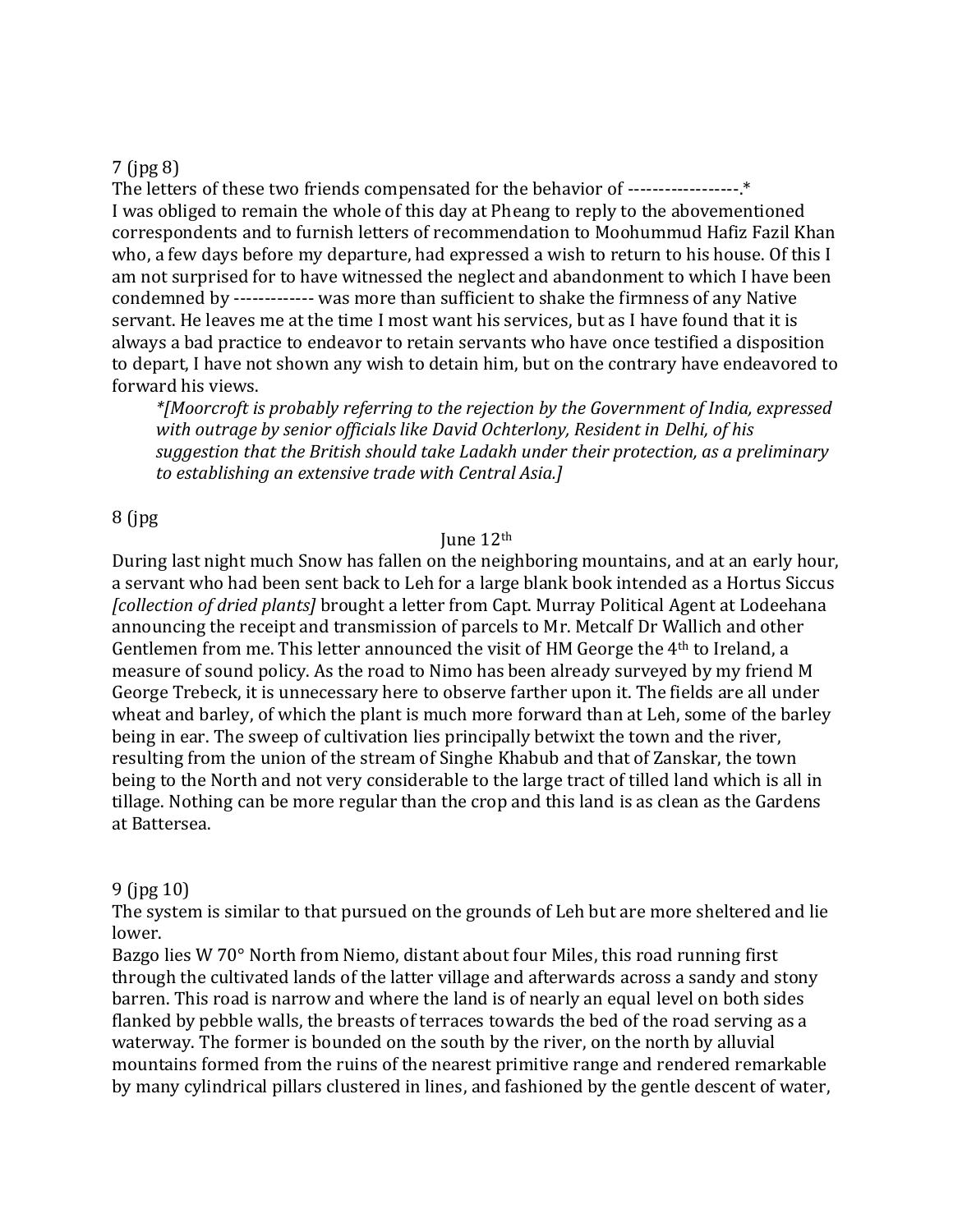but how its operation should produce this regular and frequently occurring shape, it is not easy to conceive for it is

### 10 (jpg 11)

is clear that the material is the same as that which has fallen into pebble, gravel and sand. Bazgo lands lie in a slope beginning narrow from the W by N, and wider in descending to the East. They consist largely of a reddish clay washed from the neighboring mountains and are divided into terraces. But as the clayey soil is sufficiently tenacious and firm to make a breast work, the pebble dike is only raised in parts and the mixture derogates from that air of neatness by which the terraced breast walls are distinguished. The crops are good, but not equal to those of Nimo. Pise or Earth beaten in moveable frames or sunburnt bricks are used for garden walls, and it is observable that the crops within these enclosures are more forward than those of the open fields. The orchards contain apricot, apple and walnut trees, the leaves of the latter richer in fragrance than those of Europe, but the branches exhibit but a meagre shew of fruit. The apricots and apples are well set.

# 11 (jpg 12)

Close to the road was a small deep enclosure full of young apricot trees raised from stones. The town of Bazgo is perched on the face of a rock surmounted by one very good house, and was defended in former times by fortresses both on the East and West, which are now in a state of decadence, a feature that the prevails in almost all the edifices of this nature in Ladakh. Whether this neglect rises from the removal of the Kalmaks from the vicinity of Ladakh, or from the decayed revenue of the State consequent on the loss of Changthang, or the diminished condition of its commerce, it is not easy to determine. The red clay hills on each side are of an induration that seems to me verging on the state of stone and will probably acquire it completely through the dryness of the atmosphere. As far as I have contemplated the fate of Mountains uninterfered with by man, after long observation it appears to me that they are continually undergoing decomposition and

# 12 (jpg 13)

and reformation. After having acquired a certain condition of hardness, they scale and decompose, and out of their material others arise, the whole constitution being subject to the alternations of dissolution and of recomposition as of other matter animal and vegetable, though less obvious to the observation of man from the vast length of time required in their changes. The severity of the past winter has been so great as to have compelled the inhabitants of Bazgo to burn the Lucerne Hay and the Grain Straw in excess of consumption by their cattle, in lieu of more substantial fuel, and with difficulty we got a small quantity from a Lama. Our party were lodged in an enclosure of stone walling with a few rough sheds, which altogether serves as a Seraee for travellers, and of this kind of structure there are two accommodations close together. Here it was discovered that the Iron Pins of my Tent were left at Pheang and stones were substituted. The wind blew fiercely towards Evening, frequently shifting & snow fell on some neighboring mountains.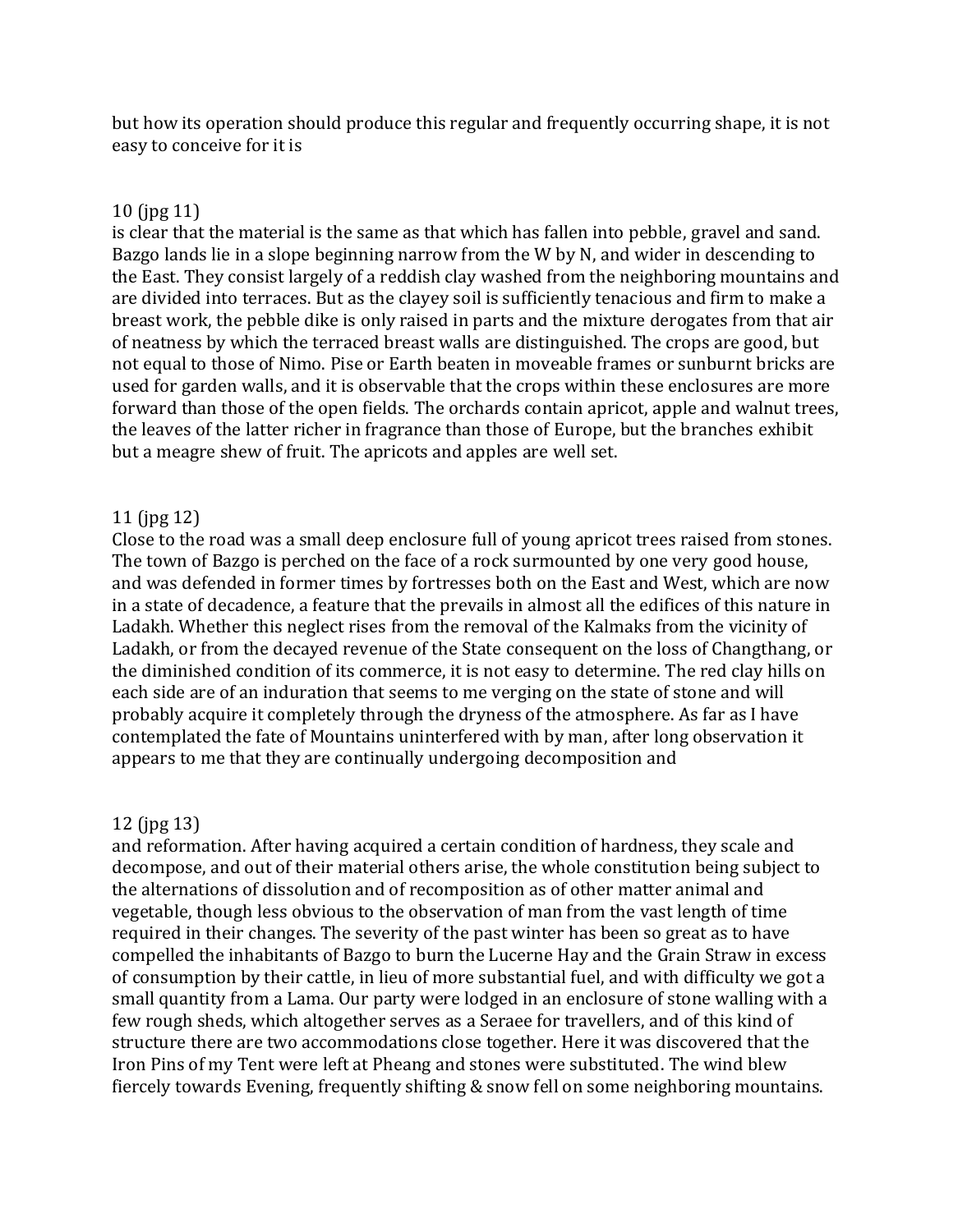### 13 (jpg 14)

#### June 13th

From Bazgo to Saspool

Road – direction W 70 N for 50 double paces\* along a narrow waterway flanked by the breast dikes of terraces nearly? W, then 155 to Manee Panee 300 – W – ascending continually to a line of Manee Panees on right 300. Here the road divides into two branches, of which the right goes to Ling and is pursued by travellers who have heavily loaded horses, as though somewhat circuitous being less difficult than the left which leading to Saspool begins by W 70 S steep up to the top of a pass called Lugung Kooje[?] 250. Road W 70 N nearly level over a table bounded S & N by range of mountains parallel E & W, and capped with Snow. The southern range has within it to the side of the table a second rounded covered with sand & clay, apparently secondary, but a closer inspection shews several dikes cropping out so that it is not clear whether these may not be merely covered with a decomposed crust but both the outer ranges are primitive, granitic and sharply peaked

*\*[From this point Moorcroft's general observations and speculations are interspersed with a surveyor's account of the road, documenting the direction of every turn and its distance in double paces. His party included a 'measurer' employed to count the paces, who presumably presented Moorcroft with a summary of his survey at the end of each day's march.]*

# 14 (jpg 15)

### Road 13th June

From summit of pass to a Water course now dry descending from N to S across the the valley 1751*[paces],* the last fourth a little winding and undulating so that 1/4th way distance may be struck off. Direction continued 509 to a narrow[?] of 20 yards, bounded by two lines of mural dike for 80 yards direction continued 750 to Murkung, a small low circular house for travellers. From this a lower valley opens to W 35 N to a Monastery and village called Torooche 3 miles distant at the foot of the northern range. The road W 70 S undulating a little 350 W rising and winding gently. N W descending – rounded topped mountain bears N W 6 W, the outermost peak visible to the W due W – descend a Ravine 816 W 60 N still descending 300. Ravine continued W 70 S 600 Rivulet from N. Road still descending goes along right bank 1100 to pyramidal piles of stones Manee Panee and long ranges S-W 50 W 750 to a village from which cultivated lands extend left & right have water course road N W 30 N to Saspool 550. Total way distance 7475 double paces. River from Bazgo coming from E runs off West.

15 (jpg 16)

# June 13th – Saspool Road continued

There are two roads, one crosses the lands to W and skirts for a certain distance the right bank of the river. The other less difficult passes along the foot of the northern range. The former road in the lands is flanked to the right by a breast wall of terrace, to the left the ground being lower by a low wall of Pise which keeps Passengers to the path designed for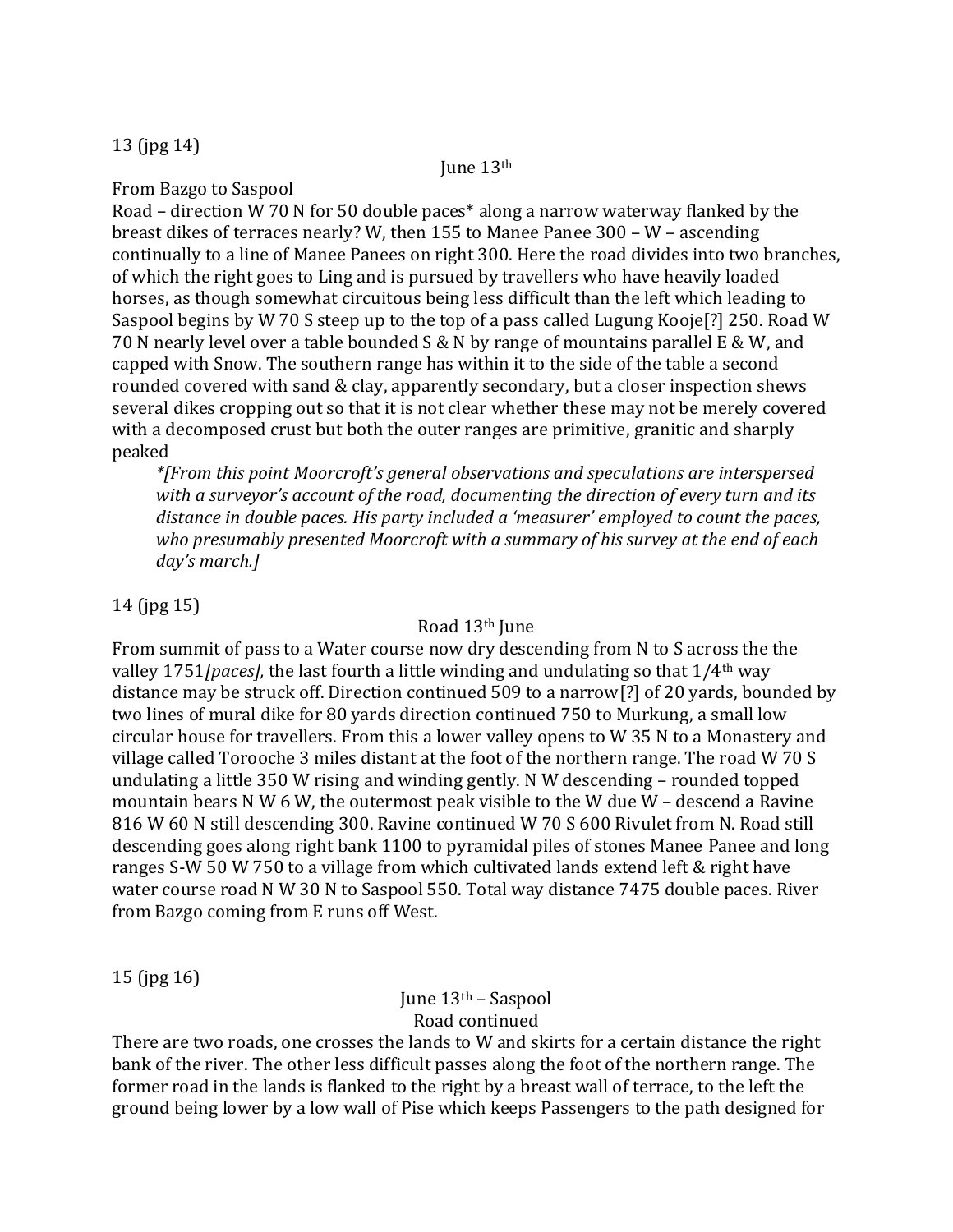them, and this has one side of it applied to the purpose of carrying water in a trench. The cultivated lands are beautifully covered with plant and several fields of Barley of the variety called Nus Yang[?] Karmo[?] sown two months ago will be ready for the sickle in somewhat less than another month, being now in ear but not yet in flower. Enquiring whether any use was made of the ground from which this crop would be taken before the cold season comes in was informed that it would

# 16 (jpg 17)

it would be sown with Buckwheat which ripens here within two months. This is as it should be. Saspool is reputed for its orchards of apricots, of which there are many kinds, the best being a large variety called Khoban<sup>x</sup> and that with the white stone. Some of the trees are as they were raised from the stone, but commonly they are engrafted and on the whole, besides the advantage of the latter being more early bearers, they are also more steady as to amount of crop, and as far as I could judge not more liable to disease. I examined the garden of the younger son of the Lonpo of Leh who lives here. It contained apricots of many varieties, almonds, a single vine, a few mulberry, two pear trees and many apple trees. The apricot trees were on full bearing, the Pear trees, though of large size, were not in fruit. One was engrafted, but the larger upright shoot arising from the bud was surrounded

<sup>x</sup> corruption of the Persian Khobanee

17 (jpg 18)

#### June 13th

surrounded by luxuriant branches of the wilding. I endeavored to explain the advantage of cutting away the latter, but whether to conviction I cannot say. There were walnut trees also of great size, but not in bearing, and it was recommended to engraft these from trees that were free bearers, and a recompense was promised by the young trees bearing abundantly and yielding larger nuts with thinner shells. In Europe the management of walnut trees is best conducted at Geneva. The vine was healthy and luxuriant, but had not fruited and its culture was obviously not understood. Here I saw three or four apple trees dead from some disease in the root but the great bulk was in full strength and bearing. One bore the red variety Marpo on one side and the white (Karpo) on the other. In an orchard adjoining, the apple trees all engrafted were covered with fruit about the size of nuts in a degree I never before witnessed. The branches spread regularly round, forming a tufted head, open however with considerable separation of the extreme ends. Not a single mark of constitutional disease

18 (jpg 19)

is observable in the bole or branches, nor is there to be found without a very close examination any insect-eaten or blighted leaves

This exemption is in great measure owing to original hardiness of constitution and a congenial soil and climate for though the country has few insects yet yesterday I saw two or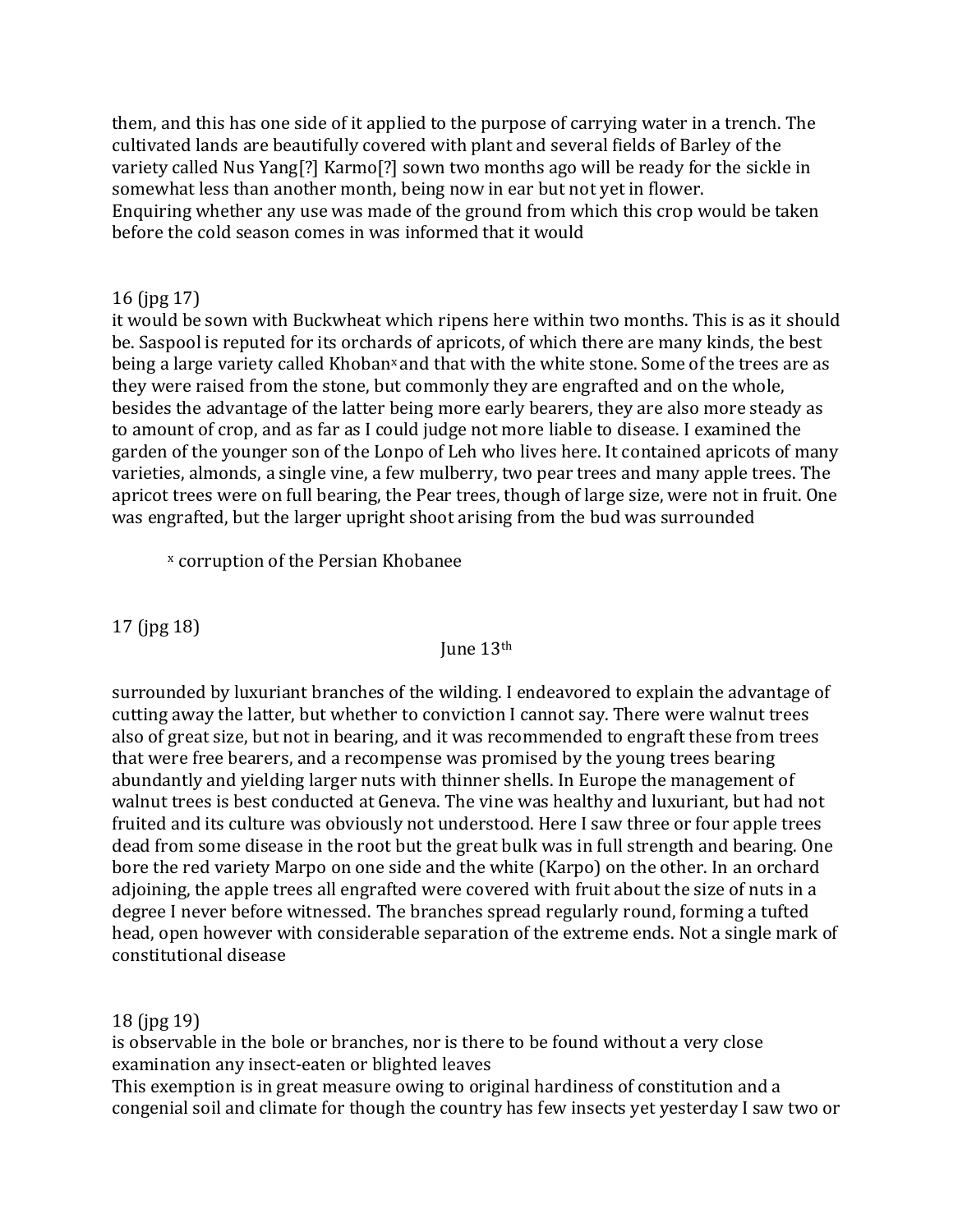three apricot trees at a Lama's house which had curled leaves owing to several having been glued together so as to form a nest for some insect, but either the egg or larva was too small to be remarked by the naked eye or the insect had escaped from its asylum. When the bark of the stem happens to have been largely stripped by cattle, the edges roll inwards very rapidly and soon cover the wound soundly with little apparent loss of substance after it has healed. In a tree close to my tents I saw a speck of a different appearance to the general surface of the back and found it to be given by the tip of a ram's horn that had been enclosed by the bark in the growing of the tree. Seeing several horns placed in the angles between branches

### 19 (jpg 20)

#### June 14th Saspool

where they diverge from the general stem, I enquired the purpose they were intended to answer, as their regularity precluded the possibility of their having attained their situation by accident. It was stated that during the time of an eclipse of the sun the horns were thus inserted as a kind of propitiatory sacrifice, and that in consequence of this oblation, the trees were for ever afterwards blessed with abundant & never failing crops of fruit. This affords no slight evidence of the general productiveness of the trees, as little confidence will be placed by Europeans at least in the efficacy of the offering. But had a ram's horn been found in the solid substance of an apple tree in Europe, its presence would have given rise to abundant speculation in regards to the mode by which it had obtained its situation. But in Tibut doubtless there would be many found so circumstanced as I saw several other horns that were thus fastened by the [illeg.] of the branches and will be covered by bark in the course of a few years.

### 20 (jpg 21)

At this place I endeavored to make an arrangement for procuring a large quantity of Apple-Pips which I should be glad to send to Britain as, although many of the apples of England are higher flavored than those of this country yet the stems and the branches in general are much more healthy and of a more simple distribution with fewer cross shoots than those of England. And I have not yet met with a single instance either of canker or excrescence. I much doubt whether our apple trees would bear the alternations of temperature so rapid in succession and so greatly distant in degree as in this country. The hardiness of constitution and the rapidity of growth with the great size of the stem would render stocks from the Pips of the apples of Tibut, should they retain their qualities when transported into British soil an acquisition of great value not only to the English[?] Counties but to gardens in general.

### 21 (jpg 22)

### June  $14<sup>th</sup>$  – Saspool

I am not aware that the power of bearing largely and steadily are qualities that are transferred from the Stock to the graft and rather doubt of this happening, however the fruit itself from seedlings of Tibut Pips might undergo an amelioration in the soil of Britain,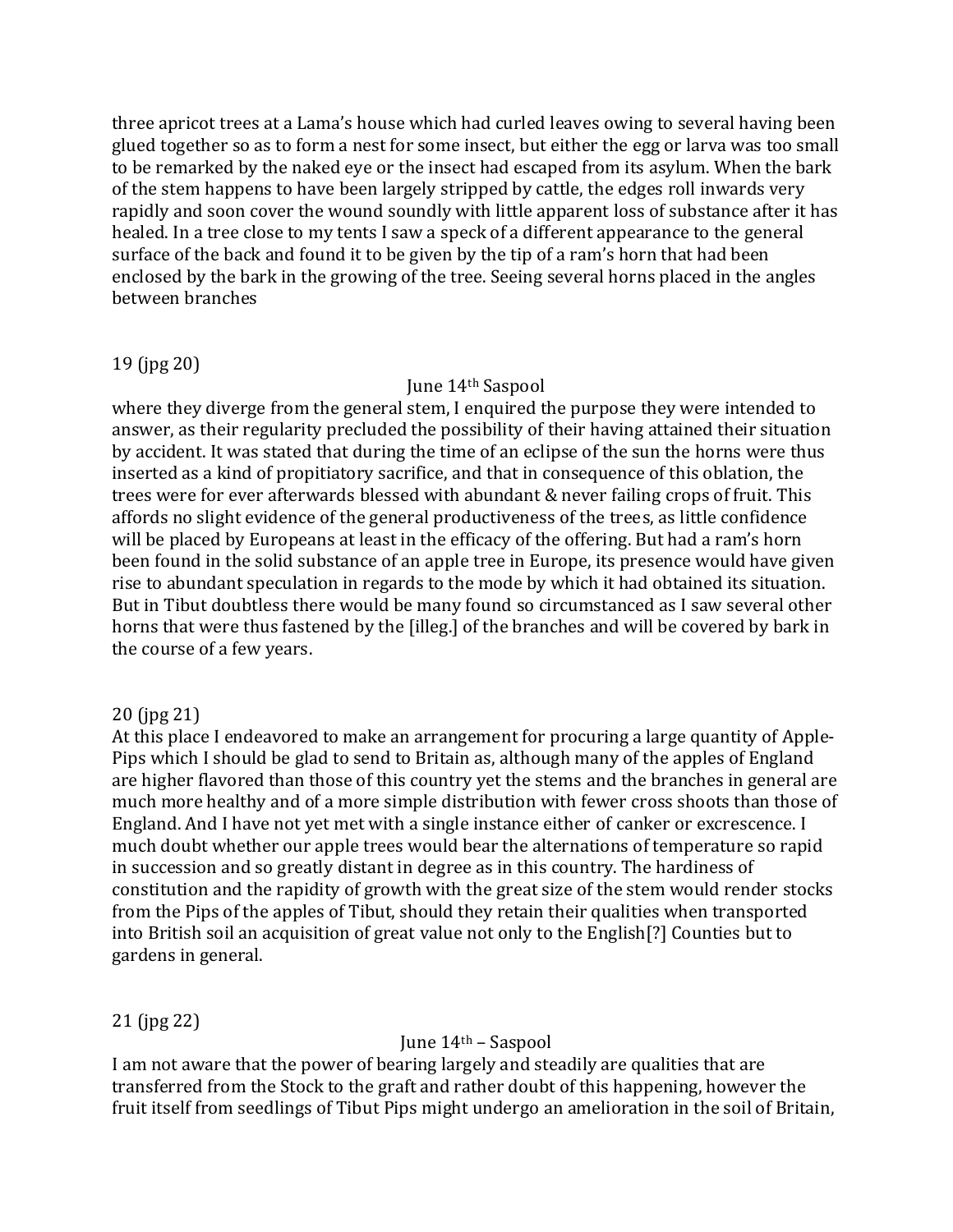and it would be worthwhile to keep some without engrafting in order that the race of hardy Stocks might be perpetuated without the necessity of importing pips from Tibut, though this may be advisable till the Tibut wildings are in fruitage. The Lucerne in the Lompo's garden was in flower & the varieties of yellow and of purple were close together. In the Evening the Lompo's wife, who is the daughter of the Geah Raja and apparently twice as old as her husband, send some flour, dried apricots and apples and turnip tops as greens with her respects and expressed her concern that her husband was not at home to show me some attention. I returned a civil message and requested her acceptance of a pot of highly perfumed French Pomatum

# 22 (jpg 23)

a pair of scissors and a thimble which were acknowledged with gratefulness and a manifestation of concern that such a trifle as she sent should have been replied to in a manner that made the donor ashamed of its insignificance. The Nerpo[?] of the village sent some small turnips and requested that I would prescribe for his wife. These matters seem trifles but the vegetables were highly acceptable and the civilities themselves throw light on the dispositions and customs of the people. The sheep of Bazgo and of Saspool are of the Poorik breed but the flocks of the former village is almost wholly destroyed and forty only remain out of several hundreds of the latter. From the complete insulation of many of the villages of Ladakh from the general prevalence of the Epidemic from its recent origin and there being no word or tradition of such a disease existing in former times, it may be inferred that the disease arose out of some general constitution of the atmosphere of Asia. And it seems not improbable that it was the same cause that produced the Cholera in the human subject and the [illeg.] effusion of blood in the Cow, Sheep & Goat.

23 (jpg 24)

# June 14th - Saspool

This village is situated on the face of a mountain principally, but there are a few houses in various parts of the grounds. In the red clay and stone rock on which it is built is a break which exhibits an example of strata disposed in an egglike form. It seems probable enough that the strata have been produced by successive dispositions when the clay was in a semifluid state and that the form of the mountain was in some degree regulated by the form of the hard nucleus on which the material was deposited, influenced by streams or sheets of water. Were a series of observations recorded through several generations of man on the manner in which alluvial rocks receive [illeg.] lose their water and acquire hardness, light might be thrown the history of secondary formations instead of this being as it is at present gained by surmises or by the contemplations of persons derived from mere cursory inspection.

24 (jpg 25)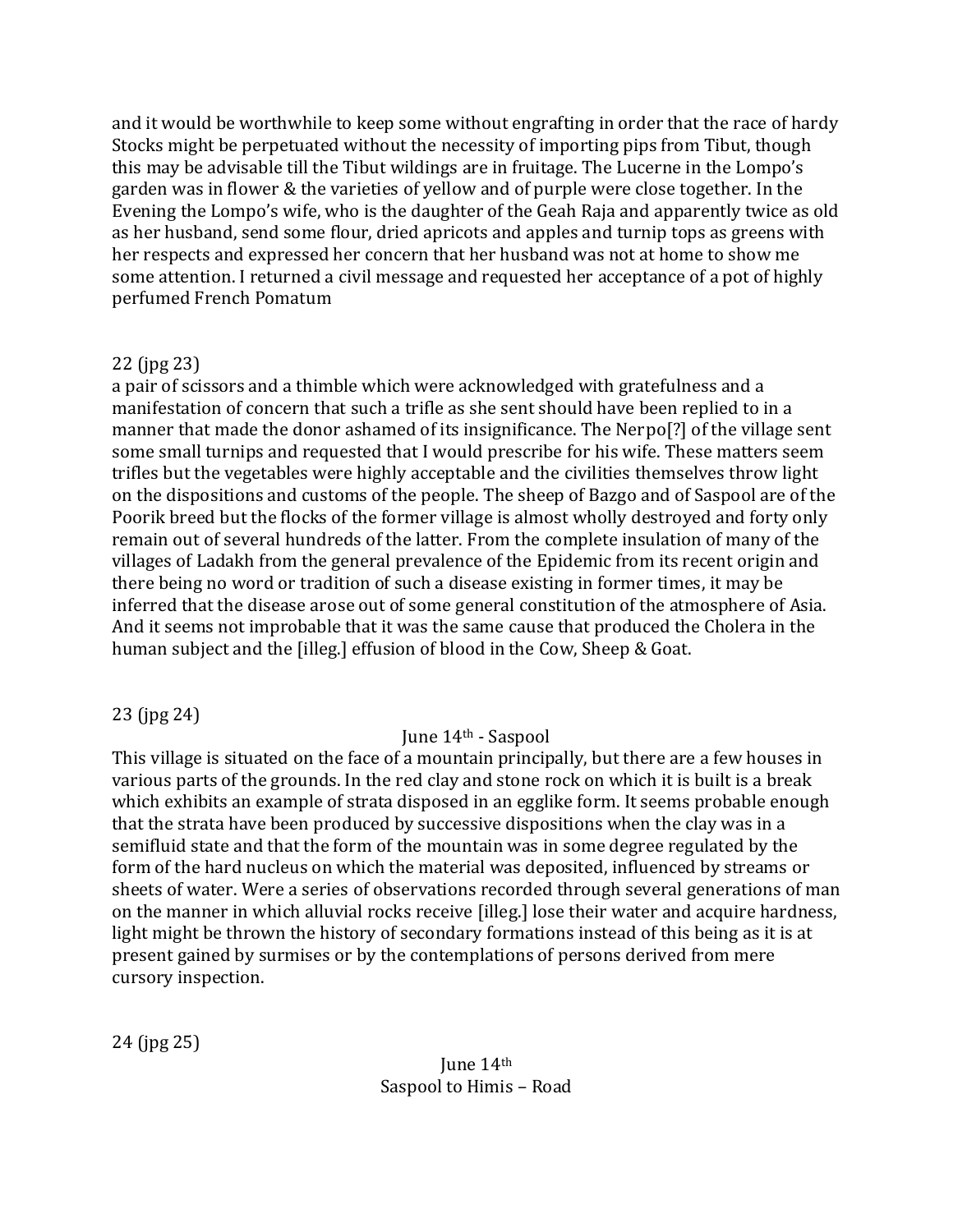N W 23 N 900 – Cancellated ovoid and wavy structure. Path skirts mountains on the right & has on the left a rivulet ascends slightly. N 20 E still ascending at 350 crosses the rivulet direction continued following the rivulet 550. Direction continued descends into its bed and at 125 crosses ascends gently to a single house surrounded by some fields terraced and well cultivated in good crop of wheat and barley plant, not yet shot into ear. The place is called Saspothe Soondoh and here the roads from Bazgo by Saspool and from Bazgo by Ling meet. Road hence ascending N W 300. N 50 E 150 - W 40 N ascending 214 W 67 N crooked. Mountains on each side low and close 300. W 77 N 400 – W 73 N hitherto road has ascended considerably but now slightly 50 then crooked descending and ascending for 1650 of which for windings a third may be cut off to the village of Toorkoo in a glen on the left surrounded with fields terraced in barley and wheat. Road N W 30 N descending to a rivulet 150 to a rivulet which is crossed. The narrow part of the glen proceeds from the North in which there are willow, poplars and apricots.

25 (jpg 26)

# June 14 – Saspool to Hemis Road

W 67 N up a pass i750 to its summit cut off  $110^{\circ}$  for windings. From its summit is commanded a view of the village of Himis of which the central cluster of houses W 80 N path descends 1750 to a rivulet rapid but fordable for horses is furnished with a Sanga for foot people. From this road ascends to houses, then slightly descends and in a green spot over which run several small streams we encamp, the greatest cluster of houses lying to the S. Total distance 8539 double paces.

# Miscellaneous

At Saspool some women were engaged in pounding thin plates of carbonate of lime which they had detached from the surface of rocks and in sieveing it through hair bags. The Mortar was a round hole cut out of a block of stone and the pestle a heavy somewhat oblong stone rounded at the ends. This apparatus sometimes serves for one of more houses and occasionally for a small but compact village though more commonly there is one at each extremity of the town.

26 (jpg 27)

#### June 14 Saspool to Hemis **Miscellaneous**

When the lime was reduced to powder, it was burned and afterwards mixed with water to serve as white wash to the outside of the house and this operation is annually renewed. It might be supposed that this exterior cleanliness argues a similar attention to the interior, which however does not always correspond, for Bugs, fleas and lice are no where more common than in the best house in Tibut.

The pounding of the Lime Stone is founded[?] on the scarcity of fuel. It is not out of place to observe that the public mortars serves for reducing various materials into powder. Rape and mustard seed is bruised and when well reduced is put on a slab of stone laid obliquely and is a little hollowed on the lower end. A woman taking a handful of the powder mixes with it a little hot water and squeezes and pounds and moulds the mass between her hands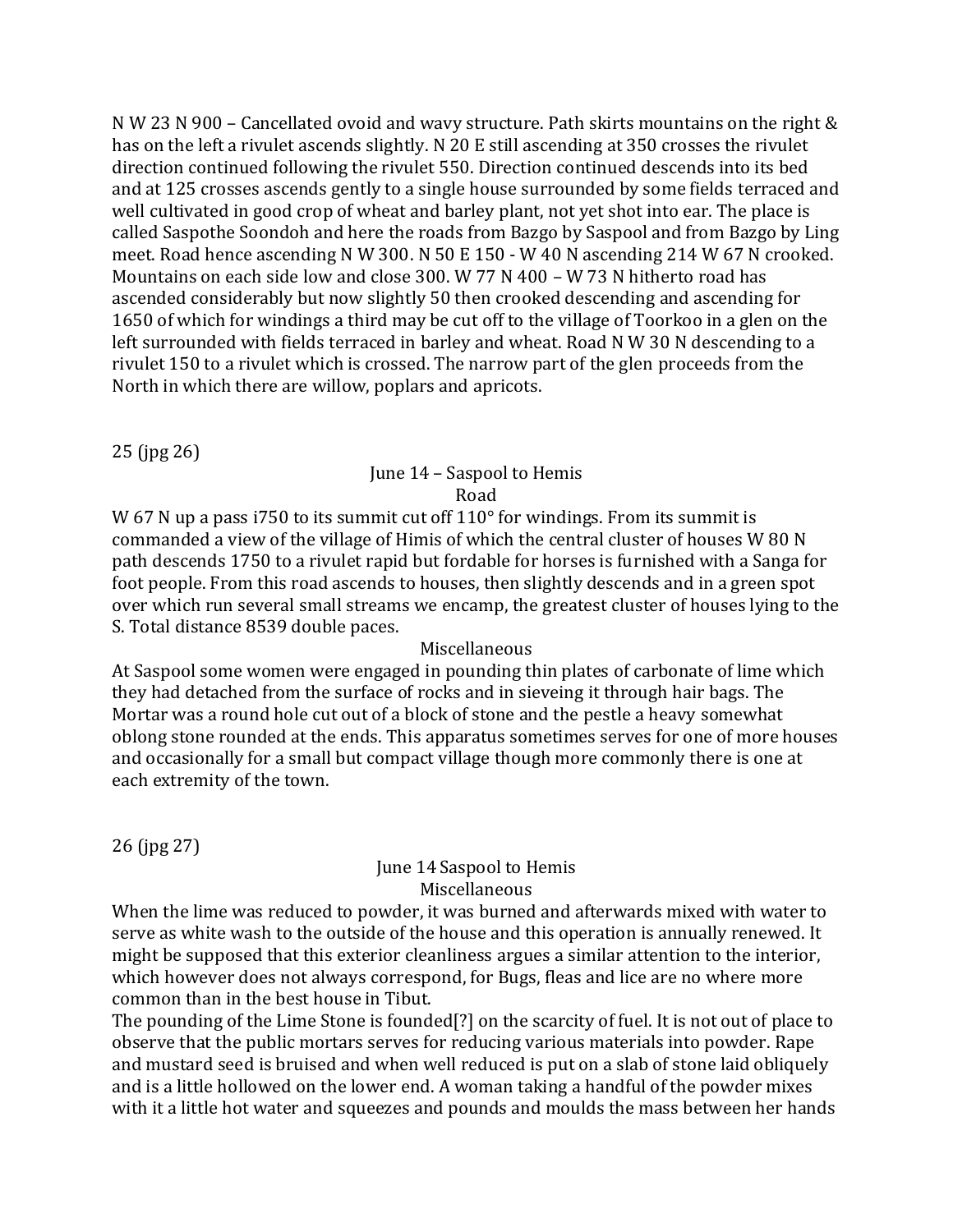and the slab till a little oil escapes with the water. She then adds more warm water and continues squeezing till all the oil be brought

27 (jpg 28)

# June 14 Saspool to Hemis Miscellaneous

brought out when it is scooped out of the hollow and put into a Jar. The mass which is left is moulded into a shallow cup with a very thick bottom and employed for resting the point of the wooden spindle and for spinning fine wool for which purpose it is well adapted, becoming nearly as hard as stone and being little liable to break. The Kernels of Apricot treated in the same manner yield an Oil with a fragrant smell and is employed by the women for their Hair. These are the only two materials indigenous to Ladakh capable of affording oil and the process for extracting it is abundantly tedious and laborious. Mustard and Sesamum (Till) oils are brought from Kashmir and meet a ready sale but it is extraordinary that the acuteness of the Kashmeerees has not discovered that the Jasmine and Sandal wood oil would yield them a very considerable profit for scenting the Hair and the castor oil for medical uses. The mortar is used also for pounding

28 (jpg 29)

# June 14 Saspool to Hemis Miscellaneous

Madder root (of the wild kind) brought from the southern mountains which, mixed with an aluminous earth and Pyrites, forms a brown dye used for the woolen clothes worn by the men for outer garments and for the Trowsers of married or adult women, girls using undyed cloth for the latter purpose. But perhaps the mortar is most commonly in request for bringing into fine powder which is likewise sieved the dry dung of goats which being thickly laid on a sheep skin the wool outwards serves as a bed for infants and young children, that portion which is moistened being removed and replaced. And this forms in general all the bedding and clothing the child has till more than a twelvemonth old. Medical remarks. An old man was operated on for cataract in one eye, the case somewhat unfavorable from adhesion between the capsule and the lower part of the iris. It was however depressed.

A very old woman had very rolling eyes with cataract of which the right alone presented a state that was tolerably favorable

29 (jpg 30)

#### June 14 Saspool to Hemis Miscellaneous

but the eyelids had been ulcerated at the angles and had united so as to render the space from one angle to the other shorter than naturally, and indeed prevented my having an opportunity of piercing the Sclerotica.

I pushed the Needle through the Cornea into the Lens, but found that I could not bring the cataract down, and was obliged to content myself with tearing the Capsule and breaking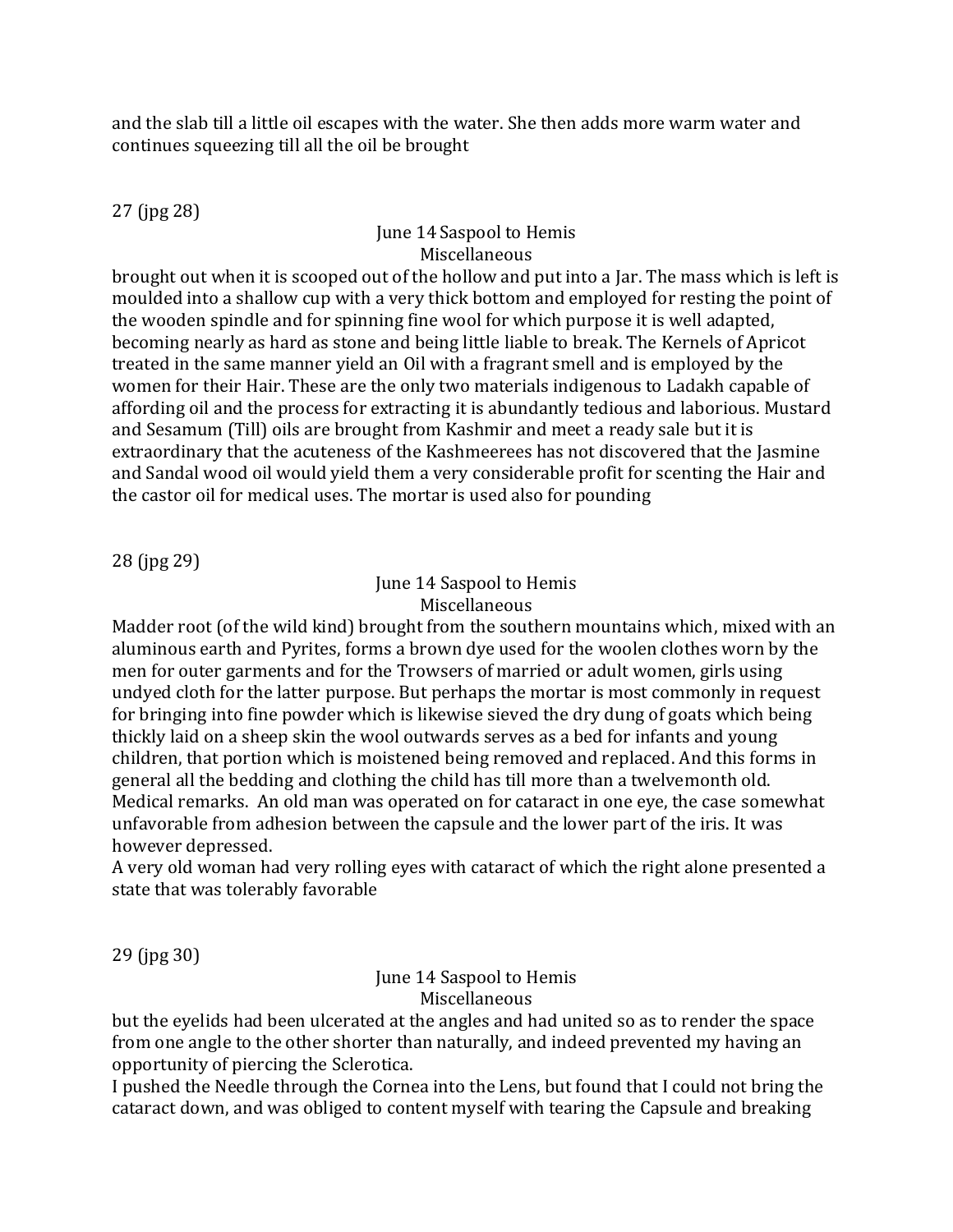down the structure of the Lens. At Saspothe Soomdoh, I was welcomed by an old woman who had been cured of cataracts by operations performed by me at Leh soon after my arrival and had prepared a repast for my party. She was extremely anxious that I would stay all day, and had prepared grass for our horses with all other accommodations required. Her husband aged 76 had cataracts of which the left eye was favorable. I wished him to go to Himis but as he had no Horse, save an unbacked Colt, I was obliged to perform upon him at this place. Having remarked that every thing else alike there was generally

30 (jpg 31)

June 14 – Saspool to Himis

generally was less inflammation after the aqueous humor had escaped by the side of the needle I incised the cornea and then operated from behind the Iris.

The left eye was done well, but in the right was an effusion of blood which I apprehend arose from the division of an adhesion between the Lens and the Iris. This is unusual, as when adhesion takes place between these parts, it is usually by unorganized lymph, but here there might have been some tearing of the vascular surface of the posterior part of the Iris. As in all such accidents, there was pain shooting into the head near the summit, however in a few minutes it went off which I apprehend would not have been the case had the aqueous humor not been previously evacuate?.

The flock of Sheep and Goats of this house form a hundred head had been reduced to ten Sheep and one Goat by the Epidemic. Two lambs were pressed upon my acceptance but I refused to diminish their small stock.

31 (duplicated in jpg 32 & 33)

June 14 – Saspool to Himis

On the road I saw an imperfect explanation of the manner in which the rounding of pillars takes place on the face of cliffs. The melted Snow water in some parts descends straight over the face of the cliff in a narrow straight perpendicular line and the space included between this and another line forms the block for the pillar. For a time, the cutting process is confined to a Slit and the block has a square front, but by degrees the angles which are the least solid part crumble and give way under the sheet of water which descends over the face, wears the angles down quicker than the continued flat surface. However, difficulties occur in the subsequent part of the operation which I know not well how to account for, but perhaps farther observations may remove them.

32 (jpg 34) June 15 – Himis to Sneurla corrupted by Kashmeerees into Nooroollah

# Miscellaneous

The delay which had occurred as Saspothe had broken into into my previous intention of pressing on to Sneurla. At the latter place we were very near the great granite range which runs from Leh westward, but within it was here and there an insulated mountain or a detached group, but though one of these had a rounded head and was covered with a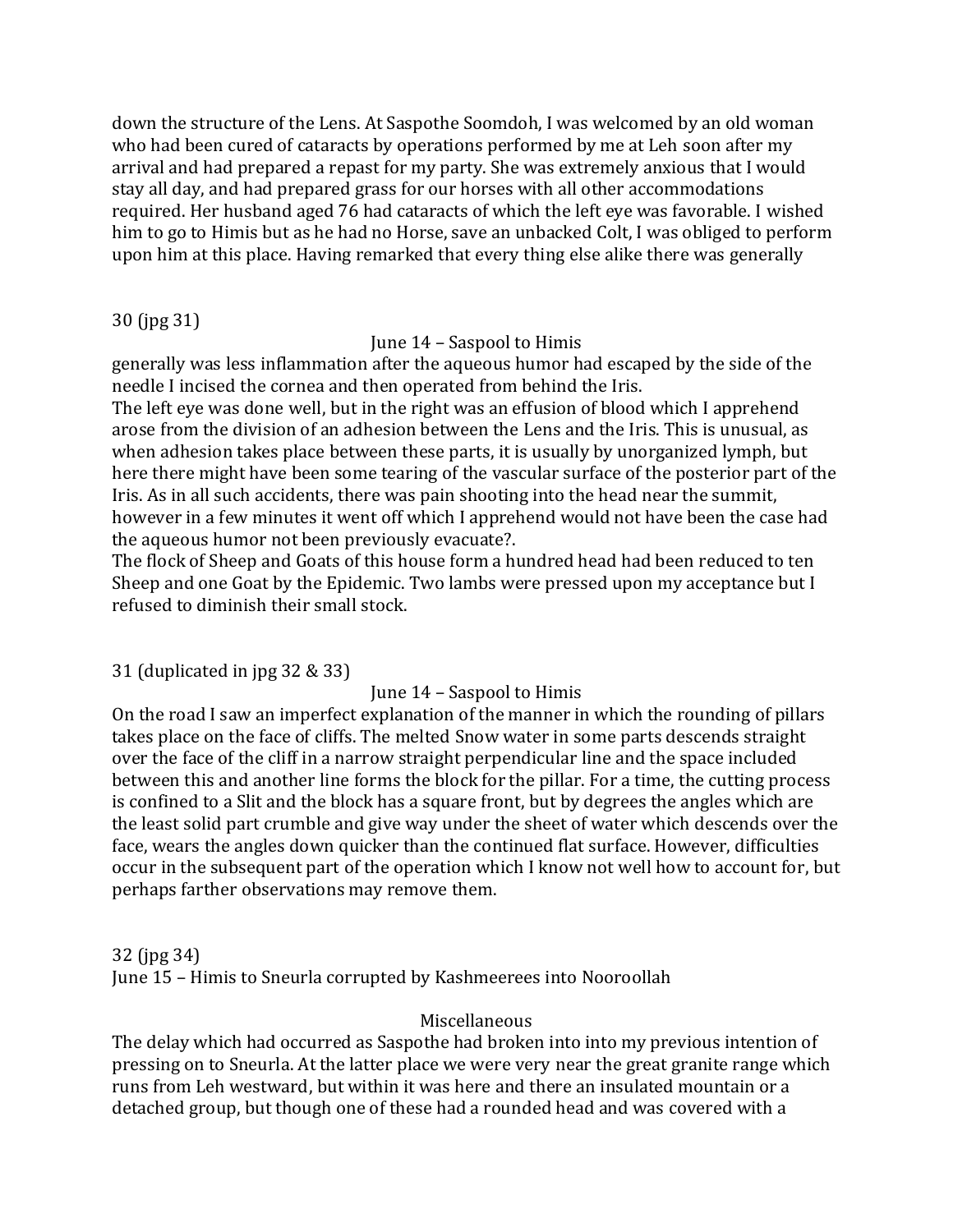smooth coat, its height was nearly equal to the peaked range and mural dikes cropping out here & there rather favored the notion of this being primitive though its surface was more disintegrated and its crust had remained more in its original site[?] than is usual. The extravagant price asked for dry Lucerne convinced me to buy the standing crop of a slope for about three Rupees on which the crop was half grown but here I was disappointed for the horses instead of falling upon the Lucerne so greedily as to anticipate the necessity of interrupting their eating during the night they only pecked[?] here & there

33 (jpg 35)

### June 15 – Himis to Sneurla Miscellaneous

there cropping the Lucerne sparingly. As two women were employed in preventing the horses rambling on the neighboring wheat and barley fields, it was proposed that the Lucerne should be cut and carried to the neighborhood of the Tents for the use of the Horses in the night. This was acceded to but night came on too rapidly to admit of a surplus being collected for the morning feed. The owner preferred the Lucerne being broken off rather than cut, and I am led to think that some experiments made in the former way has been one cause of frequent cropping being discontinued as the branch breaks off lower than when the bush is cut with the knife which leaves a greater fund[?] for future shoots. Be this as it may the following morning when the men were taking the horses to graze, the owner opposed them and struck one of the people, as however I had given double the value of the crop I directed a reinforcement to proceed and resistance was withdrawn. Wherever Kashmeerees have much frequented in Ladakh I find uniformly the Natives much more disposed to trick and to fraud than in districts to which the former are

34 (jpg 36)

### June 15 – Himis to Sneurla Miscellaneous

are comparatively Strangers.

Sheep & Goats. The flock was large but had also greatly suffered from the Epidemic. Here there were several cleanfaced Poorik sheep of great beauty of form and fineness of wool but the owners would not sell them except at a price which would have most extravagantly served as a regulation price for any future purchases.

Medical remarks. Here I operated on an old woman for Cataracts in both eyes. One was fluid or jelly like but was well broken up, the other was readily depressed. A man had Cataract and fixed Pupil in one Eye, and the Lens of the other had found its way through the remaining Pupil and adhered to the cornea in the other by the intervention of red blood vessels. The cataract was depressed in the former eye and I hoped to cut a hole through the other but the hardening of the Lens prevented it and seems to confirm an observation respecting the structure of displaced parts imitating in hardness that of the vicinity of the parts of the new neighborhood.

The Physician of the lower village when I was about to depart arrived covered with sweat and accompanied by attendants carrying wheaten cakes and a large copper teapot beautifully worked over with brass in fret work.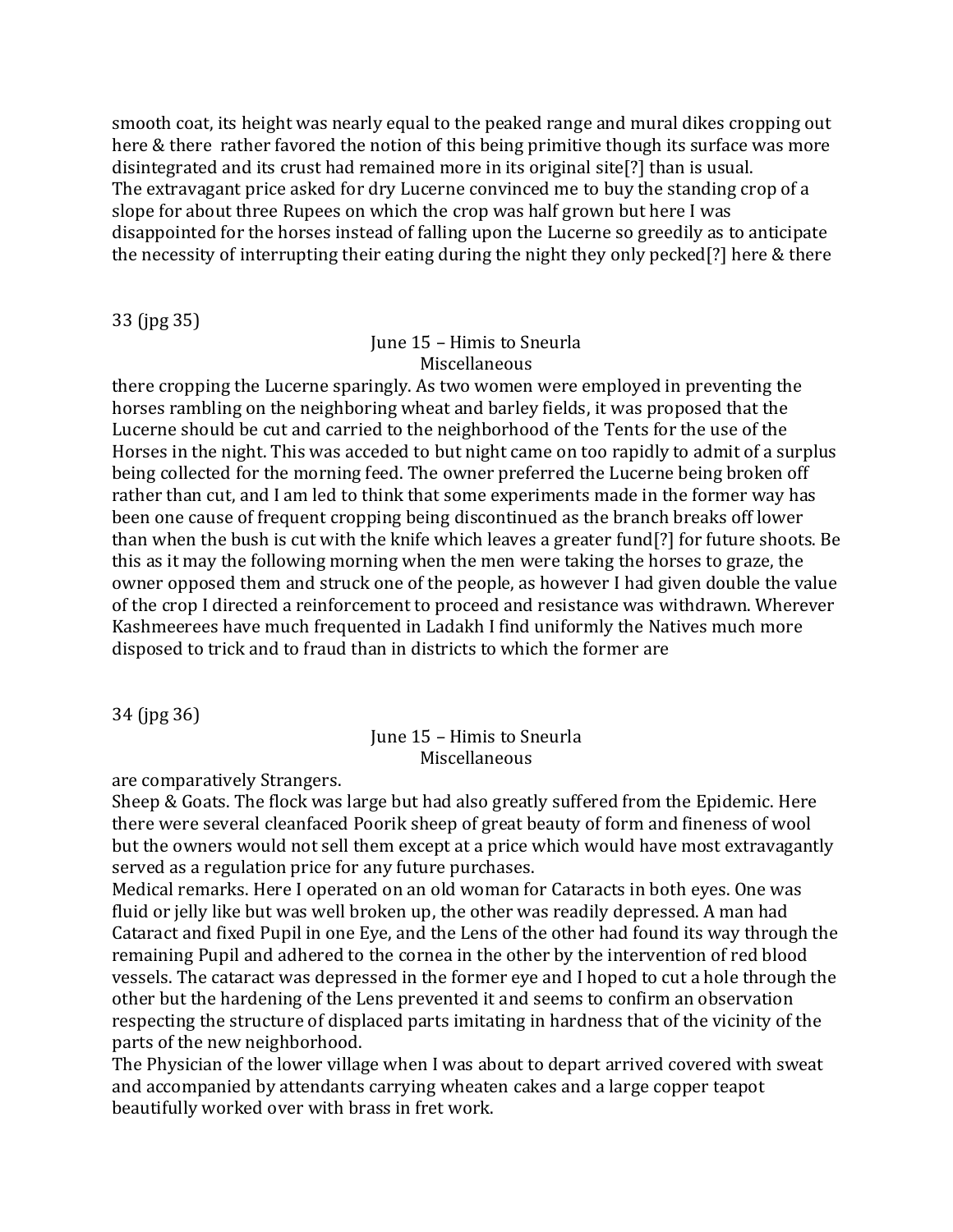35 (jpg 37)

# June 15 – Himis to Sneurla Miscellaneous

Stating my concern that he had taken this trouble on my account, he very politely observed that it was the duty of every Hakeem in the country when the Sirdar of Hakeems visited their residence to show his respect by offering to his acceptance such refreshment as was at his command, and that he for himself much regretted that he should have been so late in paying his visit. This man had, it appears, been present when Tsangre Soondum[?] of Choochoot had been operated upon for cataracts with success. I gave to him in return for his attention a Gum[?] Lancet, an instrument little differing from the (Stakpo) Lancet used for opening veins in the forearm. This much superior in finish to any he had seen was particularly acceptable. The teapot was made at Chiling, a town opposite Saspool in which live many Iron Smiths and Silver Smiths who are in great repute for works of this kind. The price of that of the Hakeem cost ten Rupees and I was told that they had ten different patterns each of the same price when the materials were a copper ground with the embossed work of brass.

36 (jpg 38)

#### June 15th Himis to Sneurla Road

Direction of road N W 850 paces double slightly ascending and a little crooked (cut off 1/4th). W 67 N level 350. W descending 816. SW 50 S still descending 2300 crooked about one fourth and the last part down the bed of a rivulet deep and narrow as to its channel but contains little water. In its course there are several beds of snow covered with Sand, Gravel and pebbles, and in some places forming arch ways under which runs the current. From the foot of the pass is seen the line of the Singhe Kha Bab skirting the foot of the snowy and primitive granitic range which appears from the eastern Himis near Marsilla to preserve a steady direction East and West. But though the line of the channel be discernible, the water itself is concealed by a high bank. The road W runs down a flat barren gently sloping bordered by clay stone and slates of different colors. At 920 come in sight of the water of the river. SW at 300 yards distance. Road W 350 road ascending. W 25 S 635 – winding 1/4 may be cut off. River SW 60 S distant 70 yards. Road W 70 N[?] at 330 come in sight of cultivation on both sides of the river but more on the right bank. Road W and closing the view at

### 37 (jpg 39)

June 15th Himis to Sneurla Road

at a distance not readily ascertained is a sharp peak covered with snow higher than the northern and lower than the southern ranges between which it seems to stand and closing the prospect to the SE is seen the termination of another ridge between which and the eastern & western line the river holds its course. At 310 the lower, or river road, from Saspool meets the upper road. On the former, foot people and even Horsemen may go with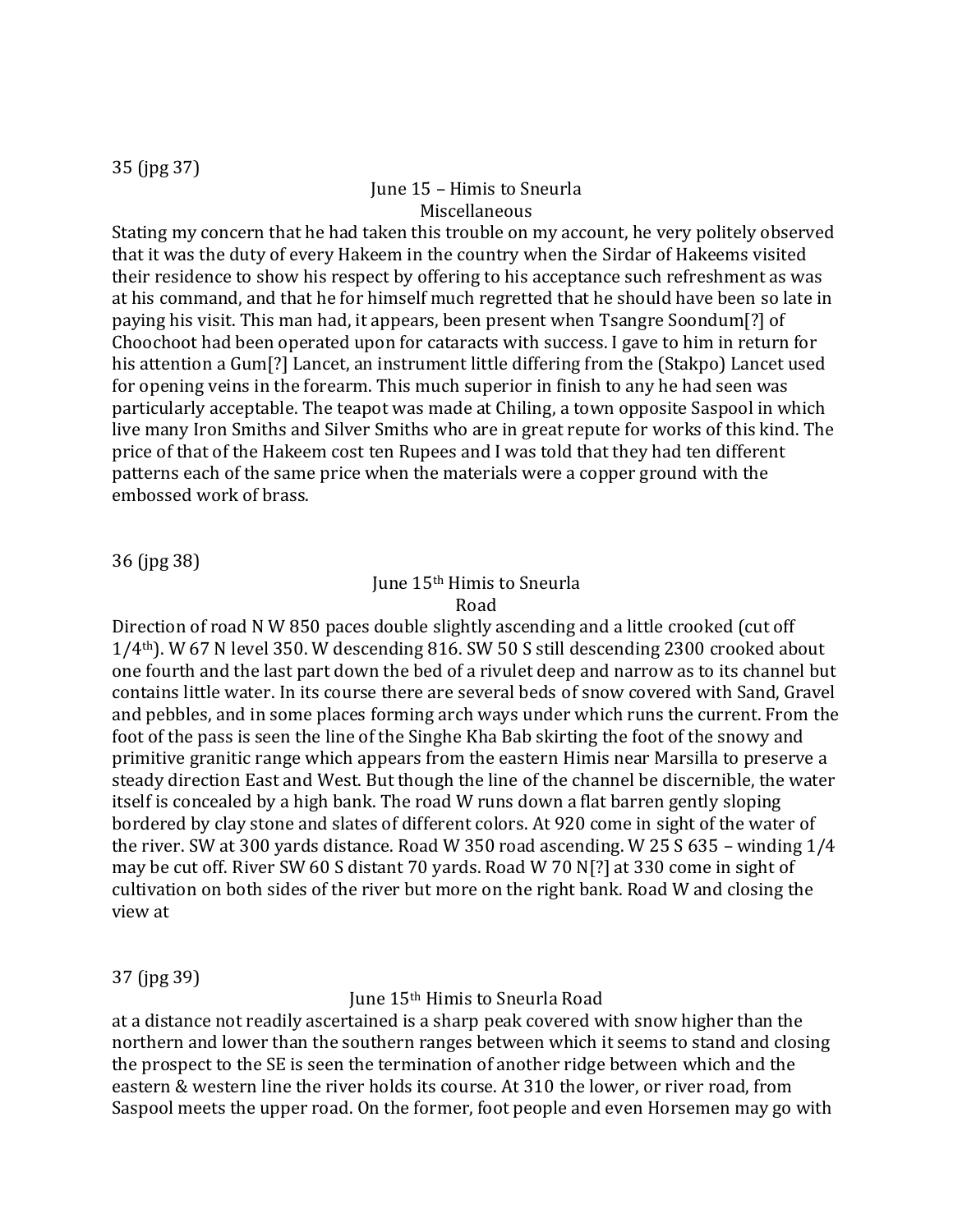safety, but it is not safe for horses carrying bales of merchandises. The last portion of the road pursued by my party being considerably in winding, one third may be cut off. Road W to the cultivated lands of the village of [blank] 125 then to a sanga for horses across a rivulet which comes from the N. Thence 325 to the village and grounds of Sneurla. Total distance 7311 double paces.

Miscellaneous. The Wheat & Barley crops are very fine but there is little Lucerne. Women are busy collecting Grass (*Bromus*) now in ear and this twisted into ropes is sold at a very dear rate: indeed we have every where found Lucerne Hay dear in consequence of the severity of the weather having saved[?] it to be used as fuel. From the general scarcity of the Lucerne crop here and the demand for Hay by travellers who pay largely for it the farmers use the Grass collected very sparingly for their own cattle substituting at this season the young shoots of Mulberry

38 (jpg 40)

# June 15 – Sneurla Miscellaneous

the black Poplar and Willow branches. They cut off the trunk of the Poplar horizontally at about ten feet from the ground and from the exterior circle just under the bark spring many upright shoots some of which are cut soon to make room for others intended as rafters for roofs and other purposes. As the Saw is seldom used and shaving down a trunk into a single board is an expensive, and tedious and wasteful process by the adze a mode of joining shoots of about from two to three inches is adopted for outer doors of houses and for those of out buildings. Each piece if perforated with two mortices of a size calculated to receive two tapering wedges, one of which runs through across the upper and through and across the low part of the staves ranged side by side and the whole is fashioned into a door when the ends are cut level, the Stave at one end being left a little longer than the rest to run into holes above and below in the cross lintel as a gudgeon. Where wood is cheap, labor not dear and iron not readily had, this principle would answer for enclosures for paddocks farm yards posts of greater

39 (jpg 41)

# June 15 – Himis to Sneurla

greater height and thickness being interposed at small distances. Not a nail or a peg would be required in the whole line of fence, though each hurdle & compartment should be well wedged into the posts.

Besides the common single Rose bush which is large & springs frequently from the face of terrace breast walls, the double rose called the Maiden's blush armed with numerous sharp and strong prickles is common. Its odour is rather sickly and much inferior to that of the common cabbage rose of Britain but it is a free bearer and would perhaps yield a highly perfumed Atr. The Columbine of a pale blue is rich in scent that is agreeable enough. It is called Bombo Kaera or Asses Sugar, but the reason for this singular appellation I was not able to learn. This plant is wild, the rose is cultivated by offsets taken from the root and it is probabl[*y*] came from Kashmeer. Here I saw the first appearance of disease amongst apple trees and remarked that the extremities of the largest branches of some of the oldest Trees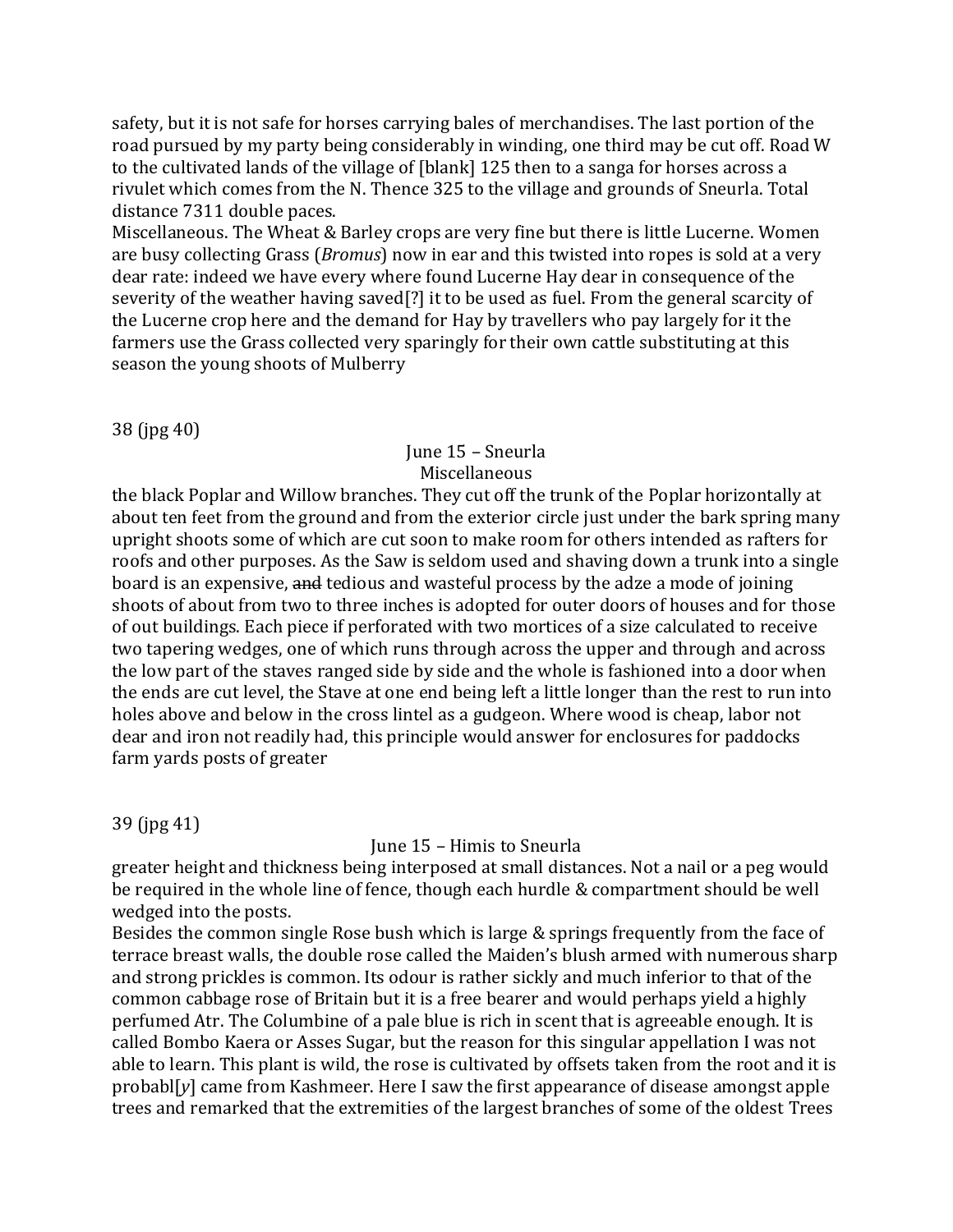were dead. This would seem to arise from the shallowness of the soil and the roots too soon reaching the platform of rock, for these most subject to it were on

# 40 (jpg 42)

# Sneurla

on the highest terraces and on natural slopes, but I saw no young trees even there and none whatever on the lower grounds where the bed of soil was deeper affected with this distemper which I apprehend arose only from want of nourishment. And in support of this opinion, it is to be observed that the large apricot trees were similarly affected in the same situations. Here I saw the Shugoon[?] in fruit but still forward enough to approach to ripeness. Before I reached the Village to the East of Sneurla, I was aware of the wind wafting to us a very strong and most agreeable perfume which proved as suspected to arise from the Sursing, a tree that has the form and general appearance of the white Willow save that its leaves are shorter, narrower and whiter on both surfaces but more especially on the lower one which glistens like silvered paper. The florets are small yellow with the edge of the cup divided into 4 pointed short leaves on a short stalk and they are placed at considerable intervals along shoots of about three inches in length springing from twigs armed with long, strong and sharp prickles.

# 41 (jpg 43)

### Sneurla – Sursing Tree

I know no scent so strong that proves so permanently agreeable as the Sursing, nor am I aware of any that has a more elegant and more delicate appearance. Its fruit is said to be red, to retain the same agreeable smell, and to furnish by distillation a liquor intoxicating and highly pleasant. I shall make a point of procuring fruit for transmission to Britain as it seems to grow most freely. At Sneurla, Wheat and common Barley and Sherokh were cultivated and promised an abundant harvest.

Medical. I performed in one cataract which proved soft, however I tore it in pieces and left it in situ. As soon as the operation was over, I perceived the patient to be carefully untying a knot in his woollen Sash which contained silver intended as a remuneration and he seemed much surprised at finding the intended fee rejected.

At Sneurla I remarked small circular buildings detached from but placed not far from the road and always near every[?] house. These were [illeg.] covers [?] but proved to be necessaries

42 (jpg 44)

# June 15 Sneurla

on a convenient and clean plan there being an apartment beneath which had a kind of stone door in the lower part of the terrace breast work and in the upper apartment lay a heap of dry earth of which portions were thrown down occasionally.

This country is lower and hotter than Leh and this modification of system is at once cleanly judicious and decorous. I saw not their Neat cattle or Sheep but trace of both though I am led to think in no great numbers in proportion to the large extent of cultivation. At the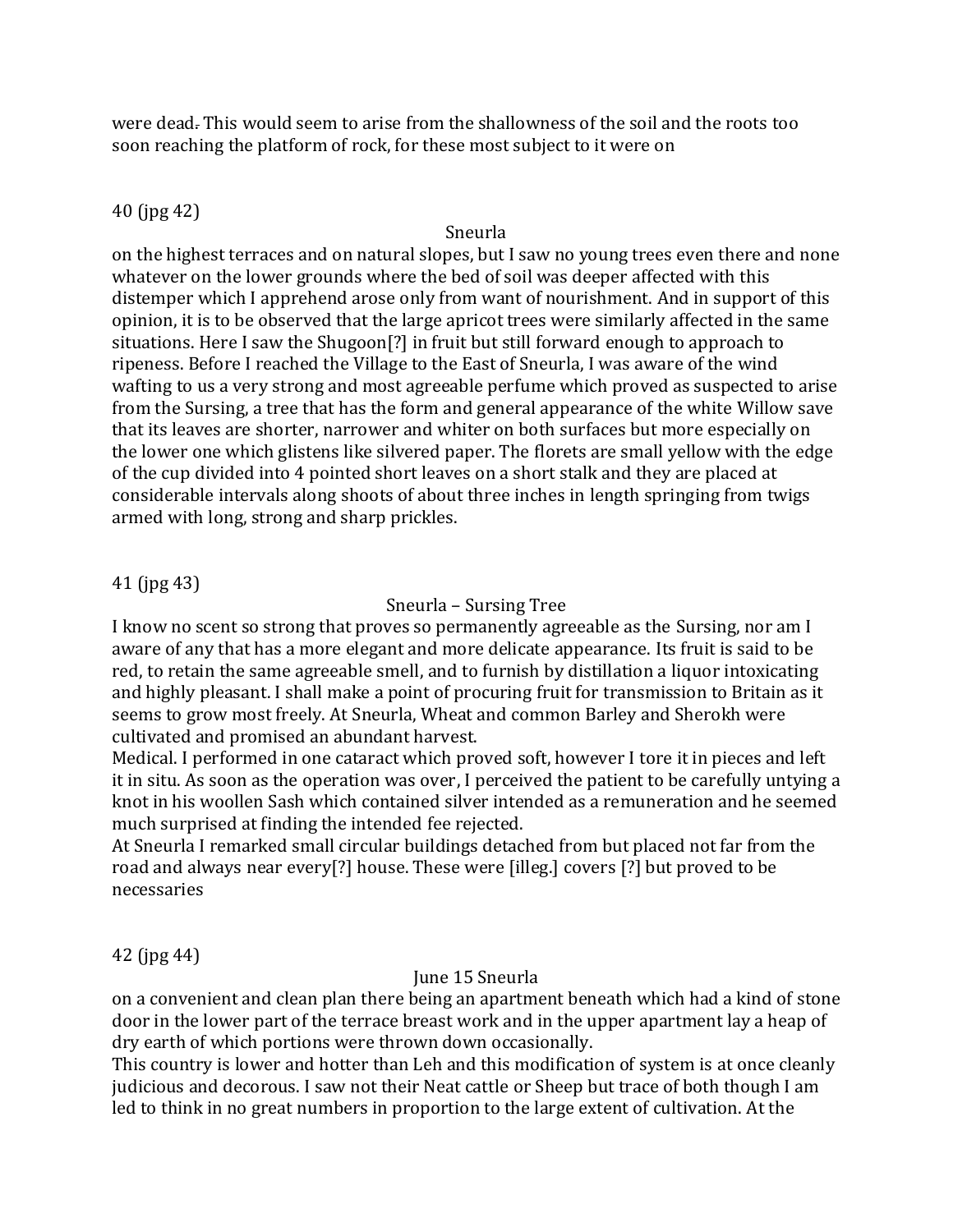village of [blank] I expressed a desire to procure a branch of the Shogoon growing in the terraced garden below the road about seven feet and of which the upper part of the wall was defended by a line of dry thorns the handsomest girl I have seen in the country without hesitation leaped down and handed [*me*] the fruit[?]. On throwing to her a piece of silver she disappeared but sent her mother with some single Poppies of a rich orange color and differing from any I had seen. Here I met with Male and Female Pilgrims Lamas & Chomos going to Kanree. Observing that some of the women were clothed in

*[At this point one folio (or more?) appears to be missing, and the next misnumbered, repeating page-numbers 43 and 44, which have also been bound out of order, resulting in the jpg numbers also being out of sync.]*

43 (1) (jpg 47)

# June 16 – Sneurla to Yoolchang Kalate or Kalatze Road

N 23 W skirting the right bank of the river about 30 yards broad and rolling down a great body of water with vast rapidity and high broken waves. 1350 double paces tolerably straight and level. The former high water line is 30 feet higher than the present level, although this is the season of the year when the largest quantity of water comes down, so that it has cut a channel of more than the above mentioned depth. Road W 73 S 1600. W 80 N 895. W 77 N 340. W 80 N 487 to the edge of a deep watercourse now dry. Cross it. W60 N in front distant about a mile on the opposite or left bank of the River an orchard, corn fields and a few houses at 410 there goes off a steep road N E by E165. R: W 45 N 960 Kalatze bears W 80 N 1772 to the left branch of a Rivulet running in a deep channel. This comes from N-20 W- down to Watercourse 100 cross & into Kalatze 300 Total 8539

44 (1) (jpg 48)

# June 16 – Kalatze

The village is principally on the north side skirting the foot of the Mountains. The grain Wheat and Barley almost wholly in ear. The other varieties of Barley do not grow here. The grain ripens in three months after being sown and a second crop of buckwheat or of turnips is got from the same ground. Here the people are very civil. The principal and oldest men of the village came unsolicited to set up my Tent having pointed out the most agreeable Terrace. Immediately afterwards one of them brought me a bowl of sour milk. I placed myself under the shade of a spreading Walnut Tree close to a stream of water which fell near it in a sheet to water the neighboring lands. Here I dined and suddenly was distracted in my writing by a loud crack when looking upwards and forwards I saw the people who were seated on a crag of rock above and before me with much consternation in their countenances, beckoning me to come away as fast as possible which I did and on coming

43 (2) (jpg 45)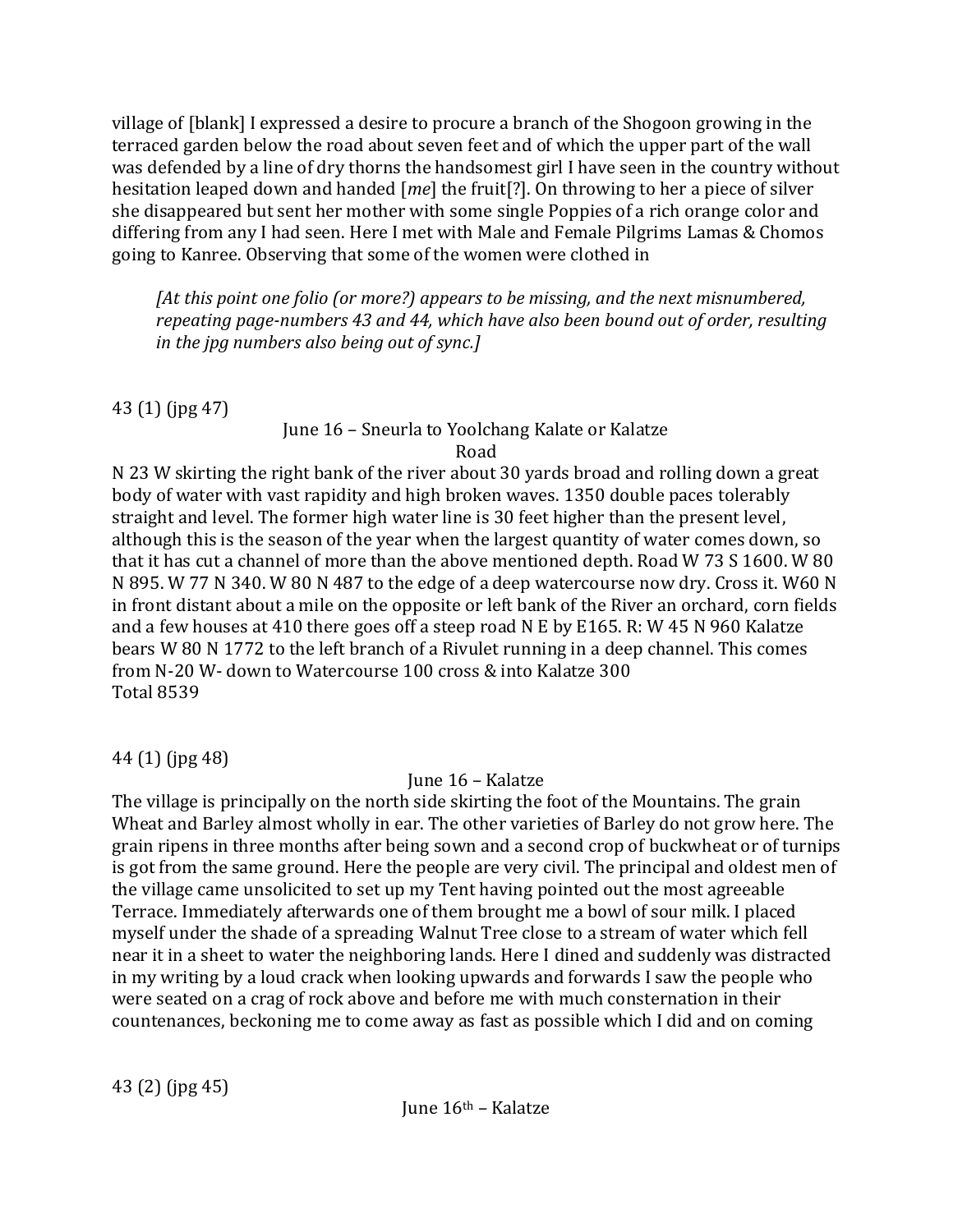#### **Miscellaneous**

down pointed to a crack in the branch under which I had been seated. This was about an inch in breadth and two feet in length between the branch and the bole of the tree. Though the gap widened the branch did not fall.

The crop of Apples and Apricots this year is of great promise. I endeavored to induce some persons possessing large orchards to bring the white apricot and some of their best apples to Leh and also the fruits of the Sursing that I may enabled to send the Pips and the stones along with the seeds of the latter to Britain. Calling at a farm house to enquire for apple seeds the mistress brought out a brown colored meal on a dish and a young man having washed his hands and an iron ladle in a neighboring rill filled the latter with water and desired me to mix some of the meal with it to make a sherbet which he said was good for travellers as it assuaged and kept off thirst. It appeared that the meal was made from dried apples rubbed down and the Sherbet was tolerably agreeable. Apricots are treated in the same manner for the same use.

#### 44 (2) (jpg 46)

June 16 Kalatze Miscellaneous

The females of the family were engaged in spinning under the shade of a very large walnut tree and seeing the roll of wool very fine, I examined it and was somewhat surprised at being told that it was from Changthang, as it was the first I had met with free from hairs. This, the women said, they preferred on account of its greater length to that of their own or Poorik breed which is inconveniently short. Discovering this it is od[*d*] that they do not discover also its remedy in clipping the fleece only once a year instead of twice as is the general custom.

As the mistress of the house insisted upon the Son accompanying me to the house with apple meal, I sent back some needles and medicine for a neighbor with sore eyes who was at work along with her daughter. Here were several Chomos, or Nuns, who were particularly curious as to the motives of my journey, my dress and other incidents till one checked by the elder son lest the rapidity and variety of questions should prove impertinent[?] desired that I would not be angry as their conversation was not intended to offend.

### 45 (jpg 49)

June 17 – Kalatze – Road to Lama Yooroo

Between the foot of the Mountain and the cultivated lands which are fringed with Orchard Line[?] of Apricots, Apples and Walnuts, at day break the women were employed in watering the corn fields and in collecting grass for their Goats and Sheep as well as for store. The Epidemic had been destructive but the village stock still amounted to eight hundred mostly goats. No cows were kept here. Other females were engaged in forming web for narrow woollen cloth. The village is neat and the people well behaved, kind and orderly. The river flows with more rapidity than the Chundra Bhaga but is not so broad.

Road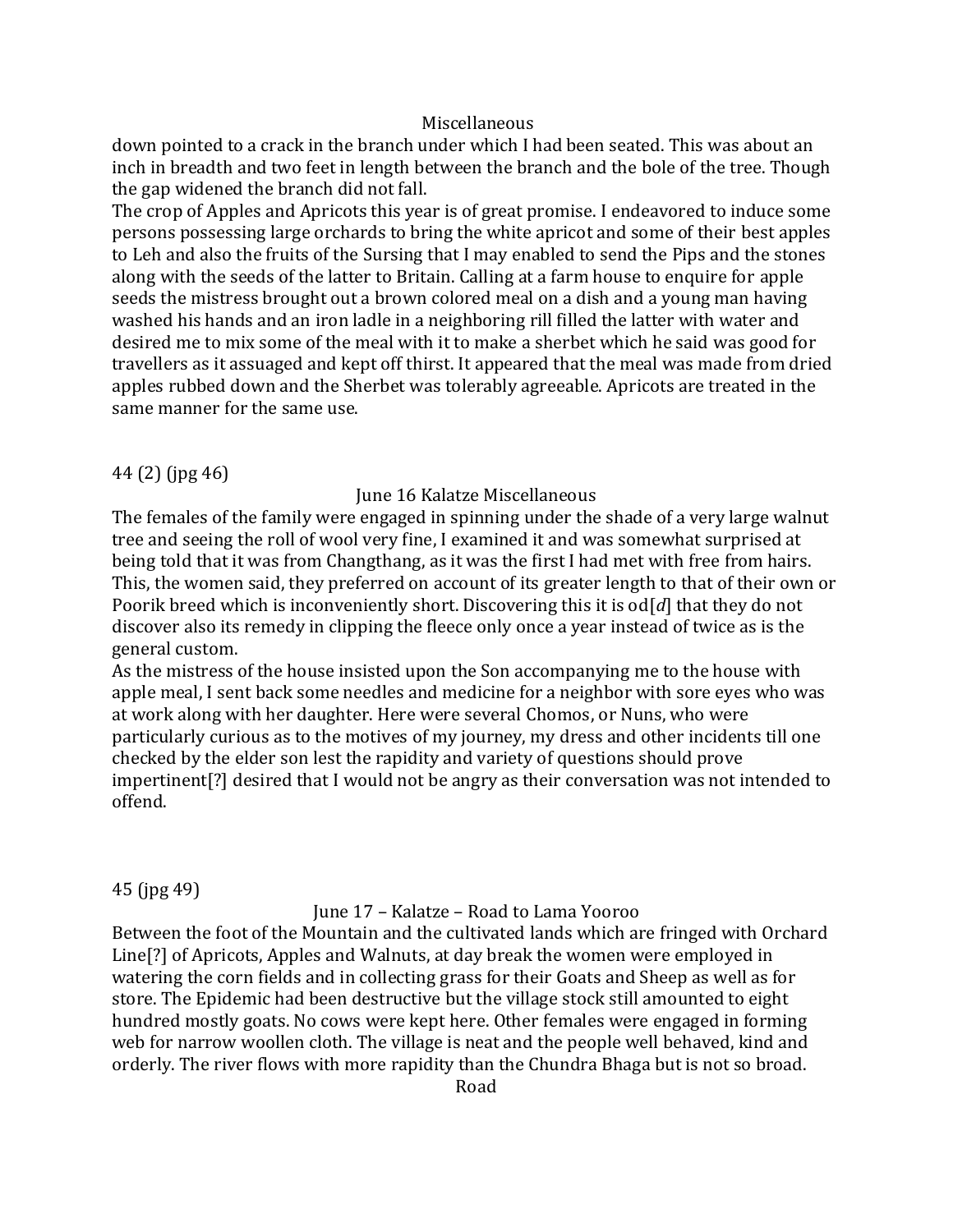Direction NW 85 W 993. W 60 N 500 to a wooden and substantial sanga across the river. On the right bank a wall with a door way is placed across the road with holes for a large bar to fasten a door in case of any hostile attack, but a defence much more effective would be found in a swinging bridge like that used for canals as by any invading party sufficiently large to attack the country with a fair chance of conquering it, the present defence of the wall and door might speedily be forced. But it would be extremely difficult to pass the River at this season except

### 46 (jpg 50)

June 17 – Kalatze to Lama Yooroo

except by Derbees[?] and this might be rendered unsafe by a few good marksmen. From the door to the opposite end of the sanga, the distance was 18 double paces but only about 10 for the breadth of the river which rolls black, rapid and broken underneath at the distance of about twelve feet. On the left bank is an arch or gateway of a Manee Panee Edifice through which runs the road. W 60 N 1108 first ascending up the face of a bank[?] then over a table, the River running close by on the right. N W river close by at 540 the River runs off N W with a small road in the right bank accompanying its course which seems strictly bounded by Mountains at each side. The road goes S on the right bank of a large and strong Rivulet called Yoongla Choo and [sc. which?] here discharges a large body of water into the great River. At 172 from the face of the rock on the right[,] or on the left bank of the Rivulet[,] a small stream falls in successive cascades 170.

S 30 E on right bank 1025 (cut off 1/3<sup>rd</sup>) Direction continued to 312 to a Sanga formed of a middle strong plank and a round Tree on each side of the former[?]. The width of the Stream 7 double paces and the Sanga is about 20 feet above the water. Road goes along the left bank

### 47 (jpg 51)

### June 17 From Kalatze to Lama Yooroo

bank to Kauroo, a single house apparently niched under a bank of rock on the right side of the Rivulet. A little above this two Streams join to form the Rivulet. That from the S is called Kauroo and rises near the village of Eshoo almost opposite it is said to that of Kalatze. The other named Yooroo comes from SW 70 W. Here there are several fields of Wheat and Barley with Apricot & Mulberry Trees. Follow left bank of the Yooroo to a Sanga 1028 which is 5 double paces broad, 18 feet above stream which is rapid and dirty. S 30 E on the right bank 400 in a narrow deep defile formed by jaws[?] of clay stone rock. Here and there a beautiful rose bush is seen near the water whilst the white wild caper bush and now and then a currant bush are seen on the rocks. S W 70 W winding, narrow, frequently formed by artificial causeways & sometimes covered by earth slips and by the edge of frozen snow beds. 232 SW 43 W 1013 to a Sanga which is double from a boat like pier built in the middle of the stream of stone secured with piles & beams of wood. The breadth of both including the pier 16 double paces.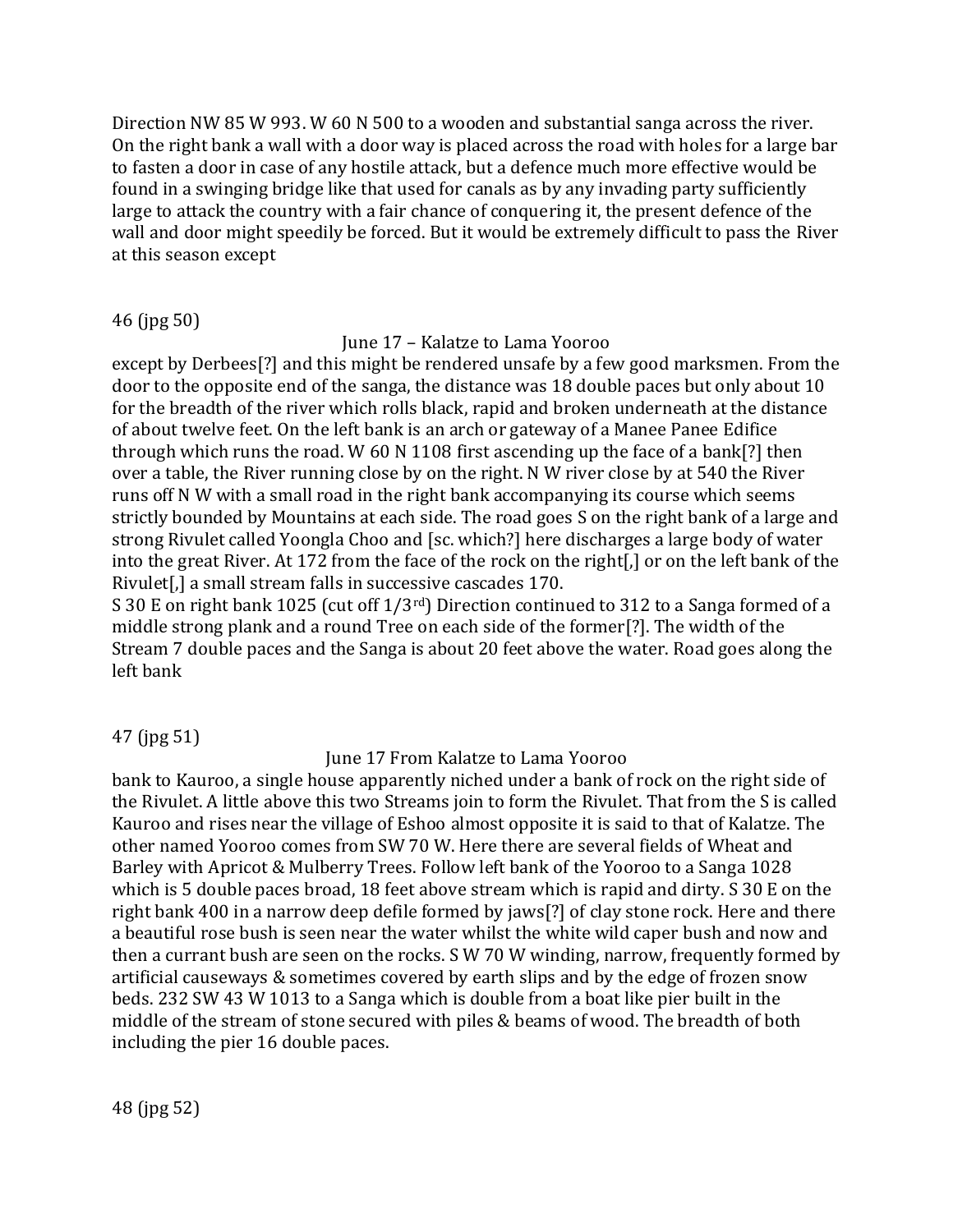#### June 17th

Road SW 45 W along left[?] bank to a narrow [illeg.] wholly by the stream with the exception of an artificial causeway on this bank the general breadth of the strait about 26 feet. SW 50 S 90 a slit[?] through the rock through which a horseman may just pass but horses loaded with merchandise must have their burdens carried through by men 307. Here the Rivulet is left, coming from S 43 E, the rocks apparently only just separated by its current. Road along the left bank of a broad watercourse with a small stream as it is an early hour in the morning. Clay stone mountains on both sides 1080. S 10 ascending considerably then descending to the bed of the rivulet 99. W 73 SW up its bed 220 ascend by a zigzag path at 300 descend face of rock. On the right hand and on left bank of Rivulet upon the cliff of a clay rock 300 feet high is a stratum of sand and rolled pebbles about 30 feet in thickness and another of similar depth of pure clay. 272 – up watercourse 488 – cross 97 – then 59 – cross again 49 cross 35 – cross at 292 some cultivated lands on left 363 a dell of cultivation from W 50 S – In sight 299 of Monastery 700 up to the door. Total distance 11500 double paces.

# 49(jpg 53)

# June 18 Lama Yooroo

One of my horses had slipped from the side into the stream and had been carried down its current for a considerable distance in his way striking against blocks of stone, but at length landed on the opposite side but not without being bruised and cut. As well on his account as to recruit the whole number, I determined on resting here this day and gave a breakfast to about thirty Lamas on the condition of their informing me of the time when they would perform divine Service during which I would attend. At about eight o'clock they were called to prayers by a large drum being beaten. Each person on entering the Church raised his hands, the palms joined above his head, then opened and again closed them before his breast next

50 (jpg 54)

# June 18 Lama Yooroo

put them upon the ground divided to support him whilst touching the floor with his forehead three or five times in obeisance to the idols of Urchun Hopa And other representations of Xacheeamooni and of Lamas seated in wooden benches at the eastern end of the apartment. The Priests then took their seats on long cushions of felts ranged in rows on the floor extending from near the folding doors East and West near to the cushion[?] benches or altar or on low wooden frames intended to raise them from the cold terrace in the winter. Thus seated in parallel lines, one placed before him a low reading desk on which were displayed loose sheets of the Laman Liturgy which the congregation joined in reciting for a short time and then struck up

June 18 Lama Yooroo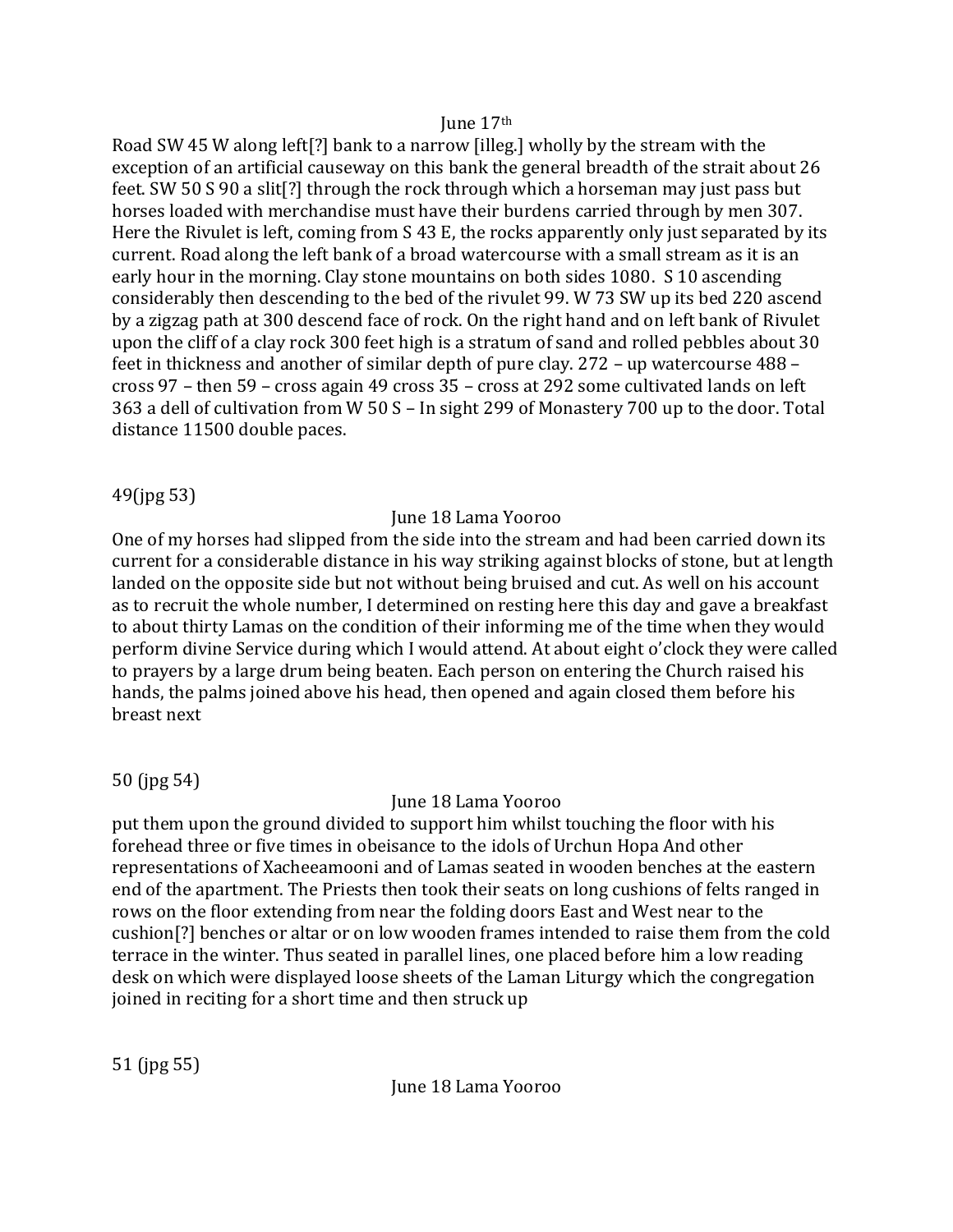their music but unaccompanied. The greater number were furnished with instruments and those not thus occupied were engaged in turning Manee Panee or in counting bead[illeg.]. The band of players were two [illeg.] copper cornets, two with large Cymbals, two with Hautboys, two large Trumpets, one with a small bell with was sounded occasionally and not constantly and the rest with flat Drums. The Cymbals were plain, the Cornets slightly ornamented, the Hautboys of wood with circular Mouthpieces of silver and reeds which were lengthened or shortened at pleasure. The expanding end was surrounded with a band of silver embossed and decorated with fret work in which Turquoises were inserted. The large Trumpets

# 52 (jpg 56)

### June 18 Lama Yooroo

were of three pieces, the upper small and sliding into the second and this into the third like a draw[?] Telescope but of a more rapid[?] cone[?] the mouthpiece being small and the lower opening from four to five inches in diameter. The body of the Tube was copper but the joints were decorated with belts of fretwork in brass. The whole length about from eight to ten feet, whilst the Musicians were in the temple the Nozzles rested on the ground but in processions the Instrument is supported by a young Lama by means of a belt. The concert was not inharmonious but had not much variety of intonation, though it was made up of prolonged notes shake swells and sinkings. Of itself the Hautboy is melodious enough but appears to have no great reach of sound.

# 53 (jpg 57)

# June 18 Lama Yooroo

The Cornet has a full clear tone but also is wanting in variety. The Cymbal is perhaps capable of giving a longer continued ring than that common in Europe, the beat of Drums emits a less lively sound and there is no instrument employed by European Musicians which possesses so clear and deep a bass as the Draw Trumpet but I apprehend it requires much practice to produce its deep mellow tones which are heard at a great distance. Nothing can be more harsh and discordant than the sounds emitted by the attempts of untaught performers. The Drum is not more than five inches in thickness covered with sheepskin. Its breadth about 20 inches and its raised circular edge is neatly painted with flowers and highly varnished in general. On the side is a small

### 54 (jpg 58)

ring by which it is appended to a cord that is itself attached to a line of rope that runs across the room and it is rendered steady by being held with the performer's left hand. The drum is beaten with a crooked metallic rod having its square striking end capped with leather.

The Service consisted in recitation in verse alternated with music and the strength and spirits of the Priests were supported by copious libations of Chung, Tea and parched Barley Meal. The number of Monks Geloon upon this Establishment is five hundred, but almost the whole are engaged in the service of the inhabitants, there being one at every house in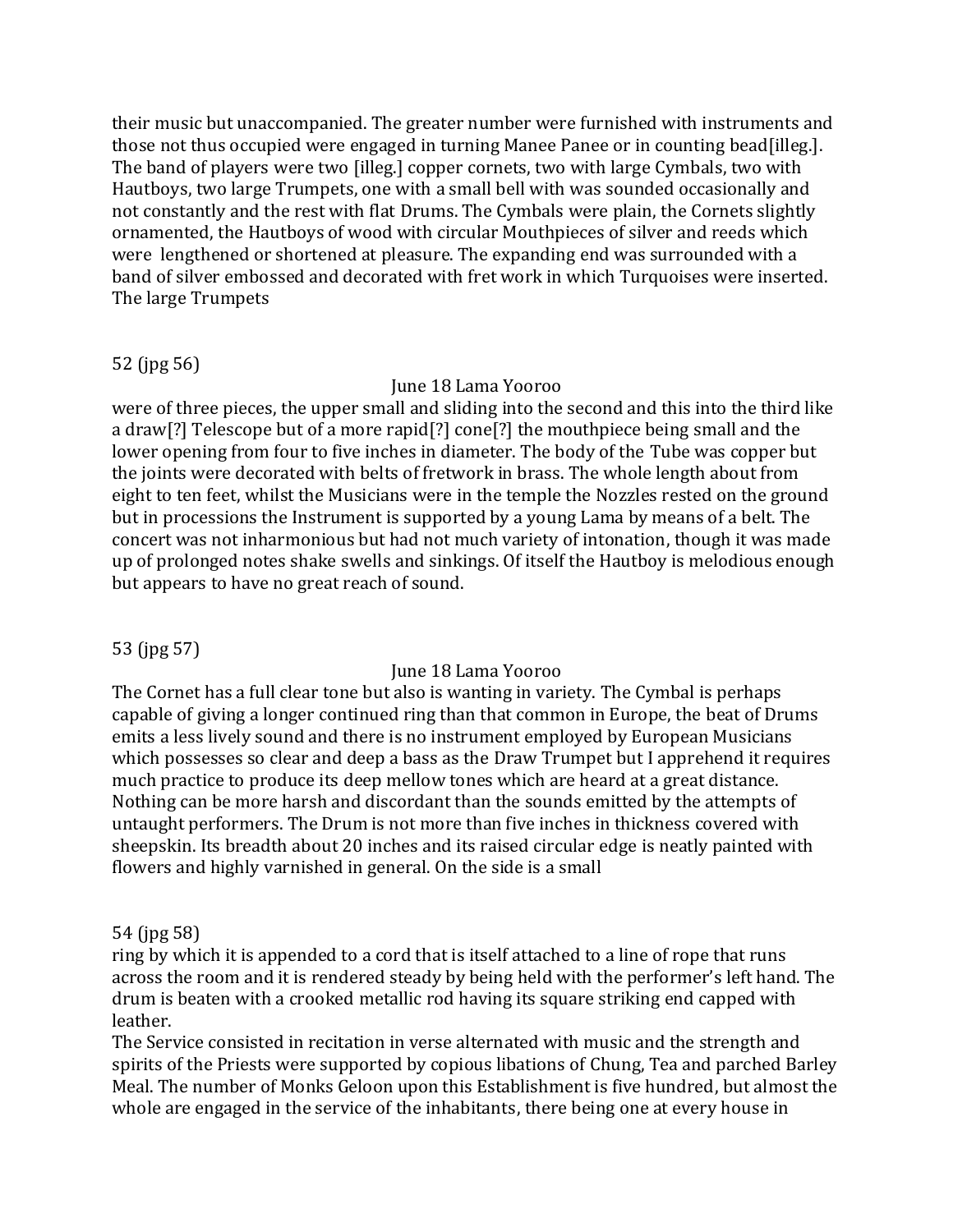which there is a Chamber appropriated to the Deity and his business consists in placing food before the Image as of barley meal, grain & water and in praying beating a Drum & keeping light a lamp.

# 55 (jpg 59)

# June 18 – Lama Yooroo

Every Lama must go to Lhassa to be educated and his rank seems to be regulated by the length of his studies. It is not necessary that he should follow a secular life from infancy for at Saspothe observing rather an unusually large proportion of children in one house an enquiry about their parents brought forth an explanation that the father often having travelled towards Hindoostan practising religious austerities which however seem to be so little severe that I have not been able to discover in what they consist went to Lhassa and after a residence of three years came back as Superior of a neighboring Monastery. So that the support of the children had devolved wholly upon the Mother. This however is not difficult or distressing as farming occupations

56 (jpg 60)

### June 18 Lama Yooroo

render labor available at a very tender age. The degrees of clerical dignity appear to be greatly varied and the Bishop, the Abbot, the Prior, the Father Refector find their Prototypes in the Monastic Orders of Tibut and rotundity of form never seen amongst the Laity is not infrequent in the heads of these Institutions.

The Principal is called Kushook and must be a native of Lhassa. He resides annually by turns at the Monastery of Pheang and of Lama Yooroo, and this year being appropriated for his visitation to the formerMonastery, we did not now see him, the duties being performed by the Deba.

There are here three Temples but they are not equally handsome with these of Pheang. Here I hung a bunch of coral to the silken girdle of Xachiamoon and placed within the vest a card with my name and date of visit.

57 (jpg 61)

### June 18 – Lama Yooroo

Understanding that there were many wild Goats in this neighborhood but that they enjoyed an unmolested Asylum on the lands of the Monastery, I wished to try if I could not procure a little relaxation in my favor as I had not yet seen this animal very near and for many days my whole party had been confined to a spare diet of ill boiled rice Pulse and an occasional dish of Turnip tops. It was asserted in reply that the Monastery seated on the border of two countries served[?] as a Sanctuary to criminals of the race of man and that it would be unjust if the same protection were not afforded to the more innocent animals. At this moment the practice was contradicted by the conduct of a Lama at my elbow who was sacrificing without mercy some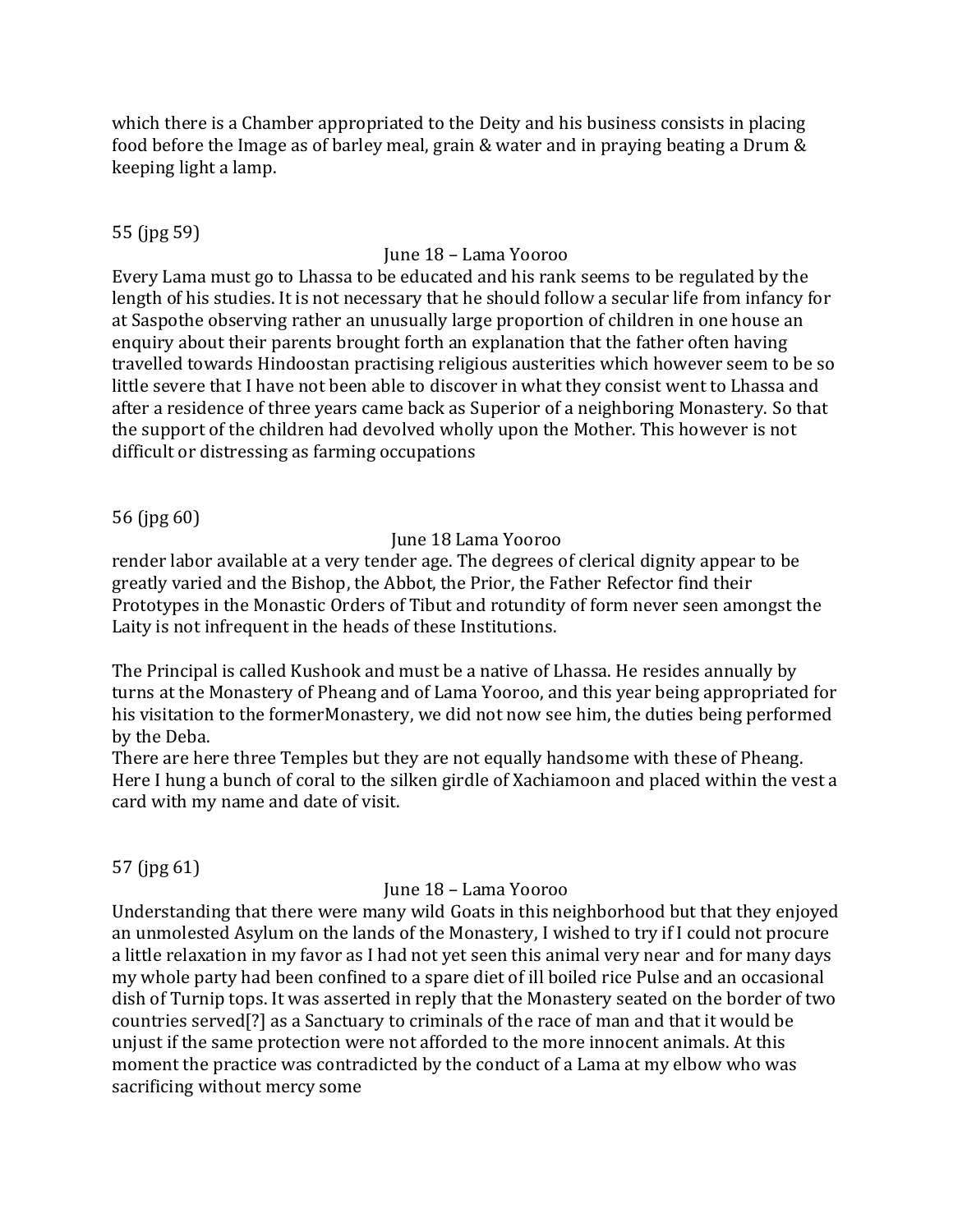# 58 (jpg 62)

# June 18 – Lama Yooroo

intruders on the comforts of his Arm in the solace[?] of which they had found refuge. Unwilling however to take advantage of this fact as an argument against their consistency I contented myself with enquiring the bounds of the Sanctuary and understood that I might shoot in the country beyond the immediately surrounding mountains. And here Mr Guthrie had the good fortune to bring down a very fine Animal near the summit of a rock he had scaled whilst along with a large flock he was apparently engaged in watching any movement in the plain at its foot. As doubts remain respecting the family to which this quadruped belongs, I shall postpone a description of him till I can obtain another of which the distinctive characters have been less disturbed by the fall. However it may be said that it appears allied both to the sheep and to the deer.

59 (jpg 63)

# June 18 – Lama Yooroo

Medical. Here I operated for Cataracts upon two men and a woman. One of the former was a Lama and the immediate results of the whole promised success.

There are about a hundred houses at Lama Yooroo, part upon the face of a clay-hill and part upon its peaks, causeways of wood and of stone being thrown across the spaces and recesses, a practice which would be highly dangerous in a rainy country but safe enough here.

There are few apricots but many poplars. The cultivation is late and there is only one stream of water applicable to irrigation and this a small one in comparison to the extent of land under the plough. A constant but minute spring issues from the face of the rock which supplies the water for domestic purposes but like almost

60 (jpg 64)

# June 18 Lama Yooroo

all those of the country it holds Selenite and other earthy salts in solution.

At Kalatze or Kalitze, I saw several women with goitres but there are more here and the only difference I can observe is formed by the locality, the former being a close valley in which the air stagnates and in the summer months is extremely hot.

In the afternoon the second in power in the Monastery brought to me papers in Persian purporting to be privileges granted by the Dehli Monarchy and their Representatives. One of these in rose colored paper was addressed to Fidaee Khan the Soobudar of Kashmeer and was a little imperfect from portions of the writing being peeled off the silk cover to which the paper had been pasted.

61 (jpg 65)

# June 18 Lama Yooroo

It stated that the Purgunna of Tibut had been granted to the inhabitants who were little removed from Animals. That the bed of the River was not rendered impure through its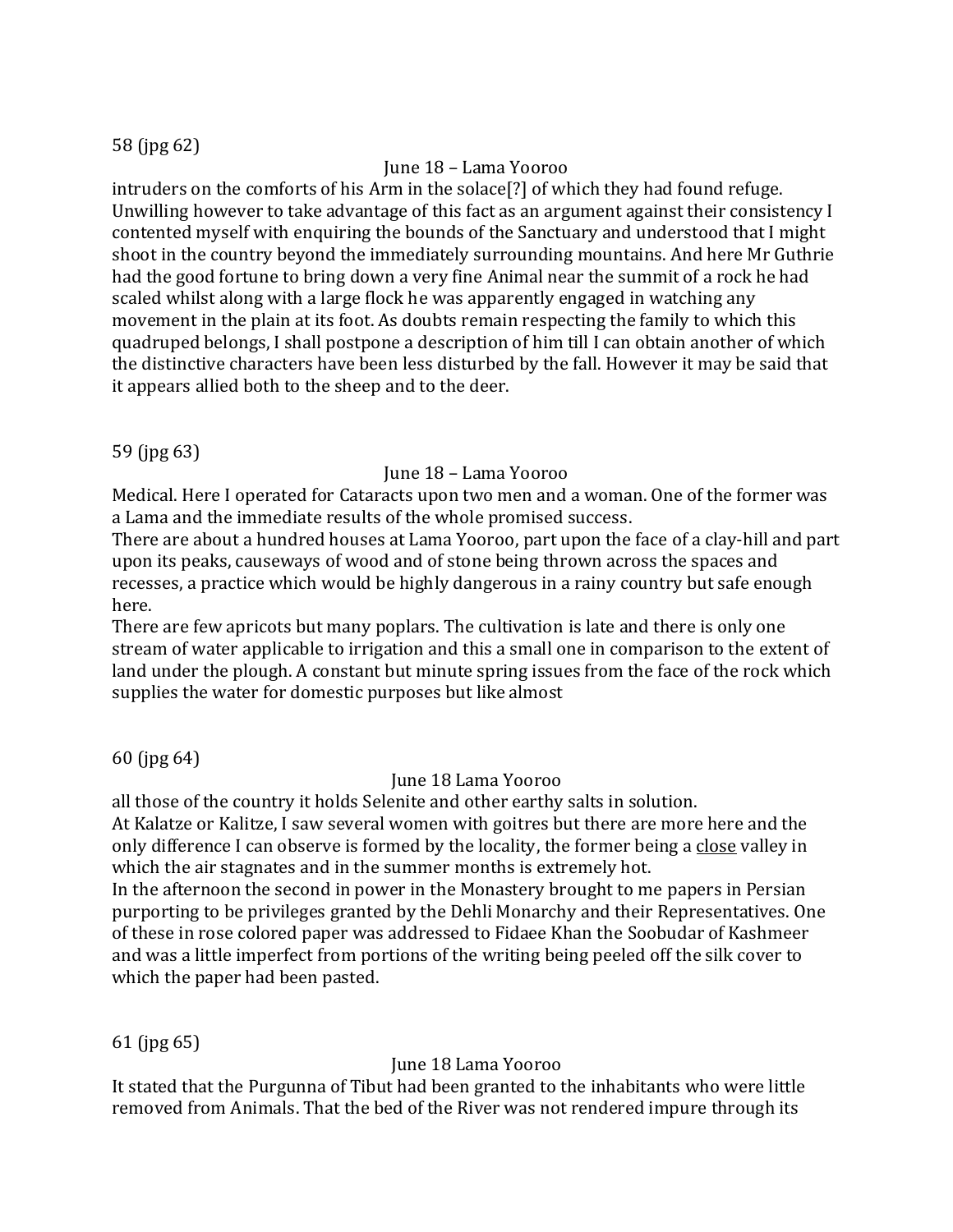waters serving for drink to Animals that were impure. But after indulging a strain of Metaphor of which the purport was less liberal than as befitting to a descendant of Akbar[,] the Monarch directs that the Lamas be not distracted in reading their books and in following their religious customs. He also orders the lands of the Monastery to be respected on pain of offenders incurring his displeasure and to this document is affixed the royal Signet of Alamgir Arunzeb The others are from Fidaee Khan and Sher Khan confirmatory of the privileges

62 (jpg 66)

# June 18 Lama Yooroo

I was pleased to find that Ahmud Shah the Sheah Raja of Baltee had given an order of the same nature in regard to his subjects but couched in plainer terms and bespeaking a liberality for which I was not prepared by the accounts I had heard of this Chief, but certainly in accord with his communications with me.

I found that the Superiors wished that I would give a paper to the same purport. Disclaiming all right or title so to do I confined myself to a certificate of civilities received and respectfully recommended to any English Travellers who might follow me to conform to the local customs submitting also the propriety of adding a small present. The object of the application was in great measure to free the Monastery from oppressive conduct exercised by the Mullik[?] of Kashmeer who they had learnt had been on terms of acquaintance with me but of course I declined any thing that could commit me

63 (jpg 67)

June 19 Lama Yooroo to Laghan?

There is a road in the direction of South leading to Zanskar in six day's moderate journeys. This goes for the most part along the banks of the Kunjee River which discharges its waters into that of the Push Kum[?] River and this again falls into the Singhe.

Road

Direction W 30 S – 680 double paces ascending gently up the bed or along the bank of the watercourse which as before mentioned empties its water into the Yooroo. Direction continued 1756 – N W 30 N still slightly ascending 362 – a 3 peaked mountain W 75 N a single one back to the S of a large one adjoining SE 40 E Road W 80 SW 455 – W 75 NW 672 – N are cultivated lands and a few houses up a Dell[?]. R W 80 NW ascending rather steeply to the top of a Pass called Putho Lha 1380 – This is very high and beds of snow still remain near it in ravines and some what sheltered spots. Road NW descending 528 S? two or three houses called Eunasko on the right bank of a deep Watercourse from the NE – Road NW 55 W descending and following the watercourse after having crossed to the right bank. At 1222 cross

64 (jpg 68)

June 19 Lama Yooroo to Laghan

cross a deep watercourse coming from the N and falling close by to the S into the watercourse of Eunasko. Road W 40 S 1213 having left to the right a single good house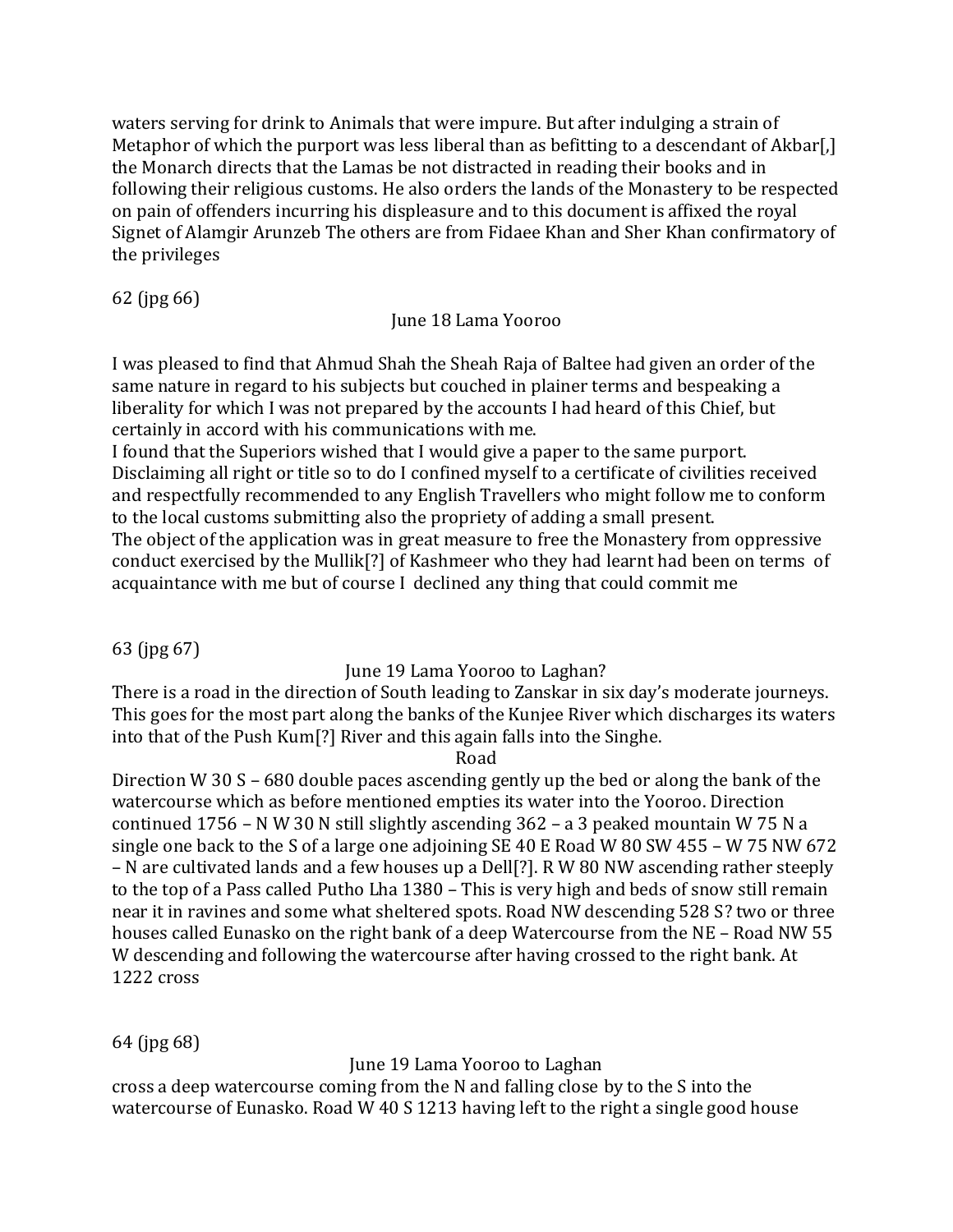called Shershing reach the mouth of the Eunasko rivulet which falls into the Kunjee which comes from the S 20 W with considerable rapidity. Its bed is about 25 feet broad at the base of the high mountains but the stream itself not more than fourteen feet in breadth and where unbroken little exceeding three feet deep however as it is still early in the day and the sky has been overcast, its stream may be doubled in four or five hours should the sun break it out strongly its supply arising[?] from the melted snows. A road runs up its right bank. Road following the Kunjee on its right bank N W 30 N 1012. The town of Eunasko (2<sup>d</sup>) of this name) on a hill on the bank of a watercourse on the right. It consists of about 25 houses and above the whole is a religious edifice which looks like a fort.

65

### June 19 Lama Yooroo to Langhan

Road SW 65 W to a sanga across the Kunjee but this was too narrow and too high for horses. The river was therefore forded in a single stream about 30 feet across rapid but not above three feet deep. Road W 80 SW 485 to W course 1035. Another W C *[water course?]* 935 another 3805 to Korbo on the left bank of the Kunjee now become a large stream though running in several channels with a bed 150 feet broad.

### Miscellaneous

Korbo is one of several villages placed on the edges of a long valley terraced and cultivated. Korbo seems in a state of great decline, most of its houses being in ruins and although we had intended to stop here, our intention was abandoned from the inhabitants declaring their inability to furnish supplies. It was stated in reply to enquiries respecting the cause of this remarkable degradation that a snow slip has destroyed many houses, that most of the sheep and goats had been destroyed by the Epidemic.

66 (jpg 70)

### June 19 – Lama Yooroo to Laghan

But it was said that the greatest scourge arose from the oppression of the Gurphun or Head Man of the village. This man had obtained his situation by sending presents of Horses, atr of Roses to the Raja and the Ministers and remunerated himself for these bribes by extortion. This personage was on the roof of one of the best houses and directed me to the village below. On the left hand rocks is the fort of Korbo abundantly strong in its fortified houses[?] and wall of enclosure. And there are several other forts which have little been noticed. Formerly during the flourishing state of Ladakh, its Governors appear to have been attentive to their means of defence but these are now almost altogether neglected. Road 350 & N 40 W stop at N 40 W 1025 opposite to a few houses on the right bank of the Kunjee.

Total distance 17572.

67 (jpg 71)

June 19 - Lama Yooroo to Laghan Miscellaneous – in continuation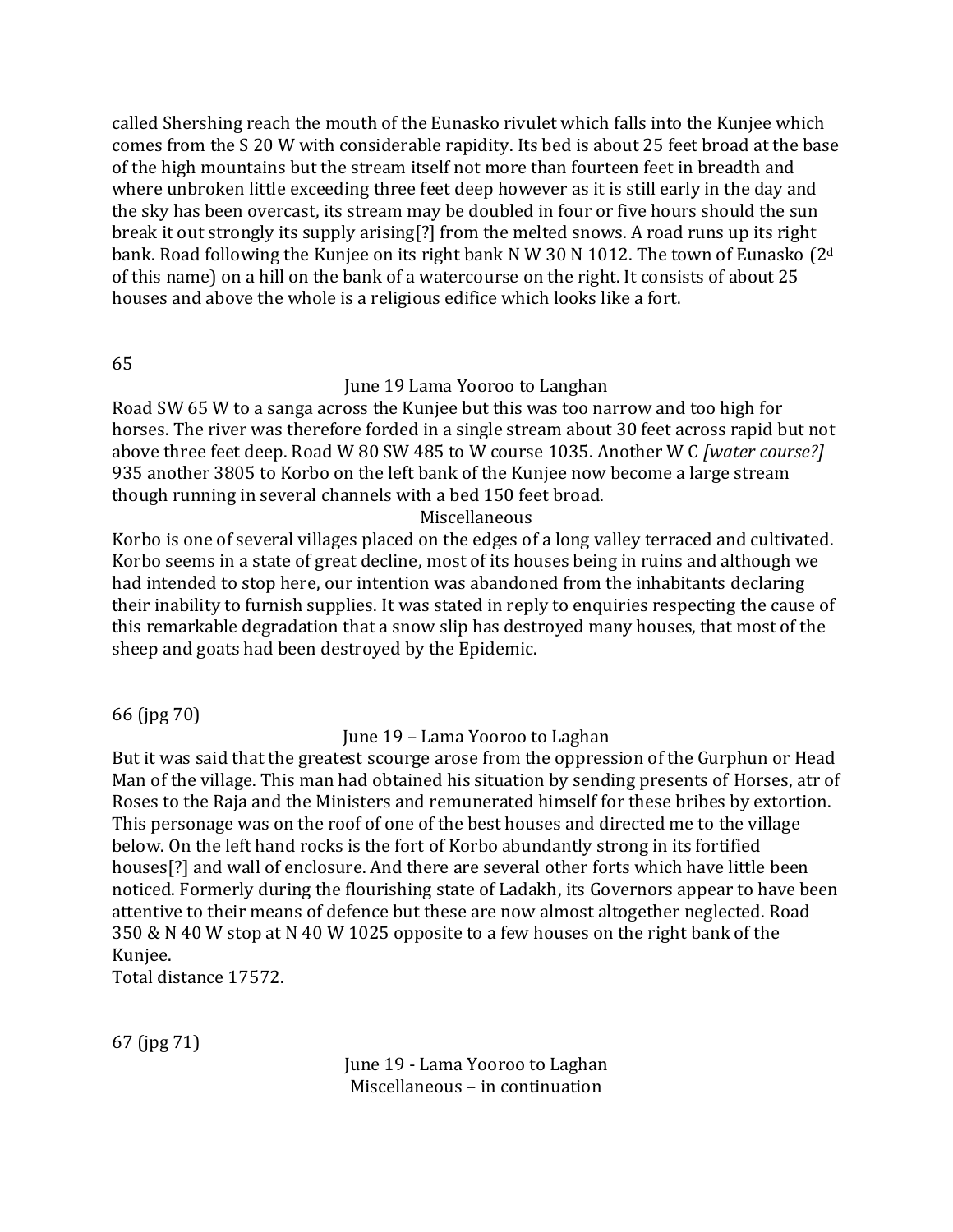The character of the Headman much influences the character or at least the disposition of each village as at Saspool and at Kalatze or Kalitshe we were treated with much attention and even with hospitality. Opposite to the  $2<sup>d</sup>$  Eunasko a man came running towards me in great haste, and after having made the usual salutation seized the bridle of my horse and said that there was a blind female who wished me to come to her house and that all the accommodations in her power to procure were in readiness, as a sheep, food for my horses, milk, wood &c. but as I found that delay here would make tomorrow's journey too long, I declined the hospitality and directed her to proceed to my next encampment. The journey of today has been somewhat disastrous as one of the horses that

# 68 (jpg 72)

that had fallen into the river two days ago and was in the rear had suddenly stopped and could not be brought forward though without a load. A boy also in crossing the river was carried off his legs by the strength of the stream and instead of having fastened a powder flask entrusted to his charge by a string round his neck had thrust it into the bosom of his dress and in the fall or the struggle to recover his legs footing, the flask fell into the stream and was lost. In such a country as this, the miseries of travelling are almost constant, the pleasures few and comparatively light however the hope of serving one's country renders the unpleasant incidents at least tolerable. There were two or three light showers in the course of the march and twice we heard a little low thunder but the heavy clouds were carried off towards Hundoostan.

69 (jpg 73)

# June 20 Laghan to Molbee Road

Single peak bears NE 45 E Double Peak W Road NW 25 N – at 1325 Single Peak SW Double NNW 35 W opposite to Stakse Fort on the right bank of the Kunjee – road down the left bank – at 900 the village of Kunra.

Kunjee at 1235 further runs off rapidly N 20 NE and in five day's march of loaded cattle is said to receive the Push Kum River.

I have noticed the Molbee River this is said to have its origin at the village of Zakoot about eight days journey of a footman, distant from Molbee having passed through the village of Nona.

The Molbee at Pushkum loses its name and receives that of Pushkum Choo.

The Kunjee, the Pushkum Choo, the Kartse Choo, the Inbab Choo fall into the Ladakh Choo at Morul in Baltee, said to be four days of a footman's journey distant from Pushkum.

70 (jpg 74)

June 20 - Laghan to Molbee

Imbab or Dras River falls into the Ladakh Choo or Singhe Khabub.

Road here quits the river going W 80 NW along the right bank of the water course Cherukee Manee which empties it waters into the Kunjee in the left side of the angle by which it runs to Baltee. Sharp peak bears NE 30 round top NW 60 W – At 575 sharp peak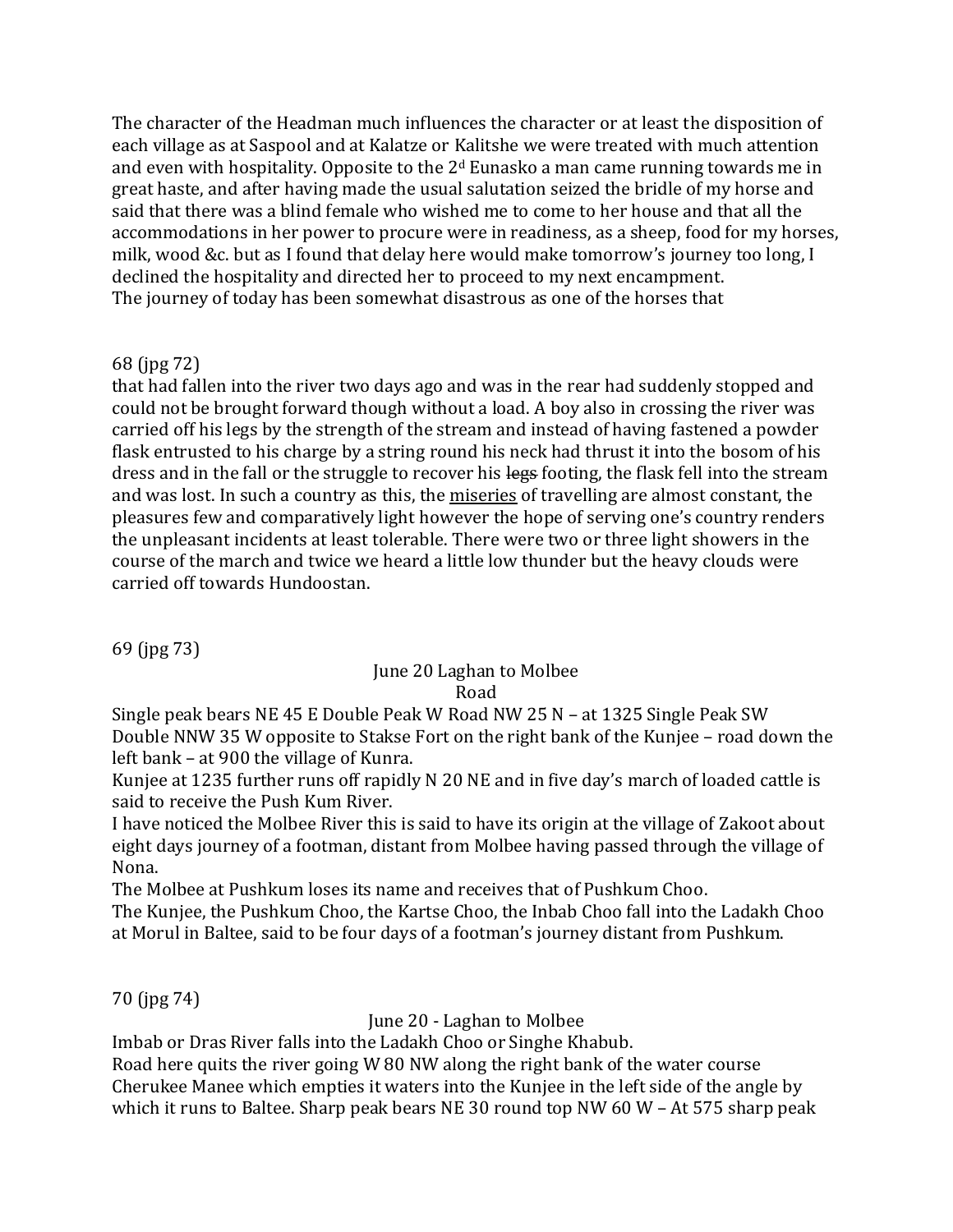bears N 20 NE – round top NW 20 N - Cap Moun:[?] 10 – Road W – at 1175 cross rivulet. Peak bears NE 55 E – Road W 70 SW – At 890 W course from S falls into the Cherukee. Peak bears NE – Cap W 80 NE Road W 70 SW at 330 another w-course from S – peak bears NE. Road W 70 NW – at 540 peak NE 50 E new round N 10 NW. Road N 25 NW at 492 round E 70 S-E and here the Cheraukee divides into two branches one N 20 NE, the other which is followed as the road N 20 N-W. At 60 paces cap comes in sight bearing W 85 S-W-. 206 Road W 9 N W[?] at 157 cap bears SW at 360 still ascend from Kunjee to reach

71 (jpg 75)

June 20 Laghan to Molbee

reach a Pass called Nummeecka deriving its name from the insulated mountain summit to which I had given the appellation of Cap which it ill deserves except when seen from the NE.

It bears from hence S 90 SE.

This pass is high and from its summit is a superb view of the tops of clay hills of great size bounded in a semi arch from S & W to N by a stupendous Wall of primitive mountains. Some cultivated lands said to be in the direction of Mulbee but beyond it bear W 80 NW. The road descends rapidly in winding according to the last direction. At 1305 descending and winding Cap or Nummeeka Staff mountain[?] bears SE 70 E. Road SW 60 W. A gorge in the ridge of a mountain bears W. At 1250 gently descending in a dell with a small w course. Gorge bears W 65 SW. Road W descending betwixt the bases of north swells and knolls of clay hills of great height

72 (jpg 76)

# June 20 – Laghan to Molbee

Road

on which are numerous flocks of Sheep & Goats. W 940 the gorge bearing W 80 SW the summit of a mountain bearing W 70 SW has the appearance of a Fortress. Road W descends to w:course 620 crosses at 128 gorge WRoad W 80 SW 368 Road SW 30 S at 272 cross the rivulet of Molbee from the western face of the Pass Nummeeka and in a few paces more a second from a cultivated valley. On the rocks to the SE a fortress which is of no use as the opposite rocks can be crossed out of gunshot. At 430 a considerable stream comes from the SE and as well as the road runs NW 70 W. The latter goes through the cultivation which is backward and contains a large proportion of buckwheat only just getting into second leaf. This Stream is the Molbee River which at Pushkum is said to take the name of the latter place and that in fact there is only one River.

At 1208 cross another rivulet which empties

[*Although the page is filled to the bottom right corner, there seem to be some words or sentences missing here, or perhaps a whole folio.* ]

73 (jpg 77)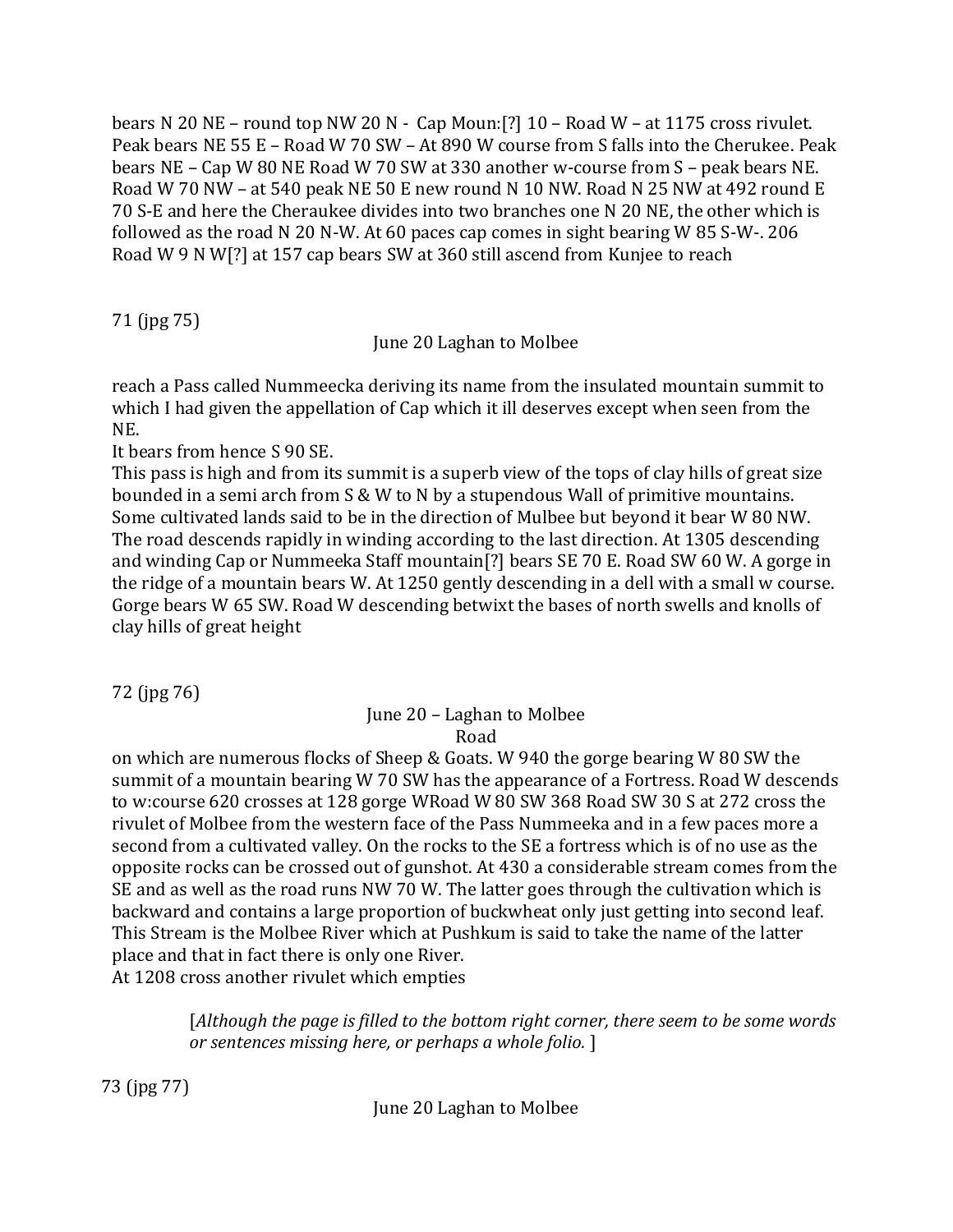at 725 the road passes between the foot of the right hand mountains and an insulated natural pillar of rock about fifty feet high on the face of which a statue of a human figure is cut and which will afterwarts be noticed.

At 940 reaches our encampment, the total distance of this day's march being 20,912 if there be no mistake in the measurements.

# Miscellaneous

I had gone back about four miles back to see the horse reported to be unable to come on and found him incapable of rising but whether from injury done to his back or from internal bleeding consequent on the fall he had into the river of Yooroo, I was not capable of ascertaining.

On my return two messengers stood waiting for me with a request from

*Again some missing words or sentences, perhaps indicating a missing folio.*

74 (jpg 78)

# June 20 Laghan to Molbee Miscellaneous

would not suffer me to depart without my Servant taking a plate of flour and a roll of butter. His head servant promised of his own accord to send food to my horse and should he be able to reach Stakse to take care of and feed him till my return to Leh when he would send him there.

The Neat cattle of this valley are generally black with very short horns. The Sheep are those of the Poorik breed but they are not very numerous, as yet indeed only in the proportion of one to five goats, rearing the latter being preferred on account of the milk and butter they yield in larger quantity. No horses are bred here, Sheep and Goats being found more profitable which I expect is generally the case in these countries unless there be a great range of pasturages.

75 (jpg 79)

June 20 Laghan to Molbee Miscellaneous

The figure before alluded to is called by the Names of Chumba of which personage there is a statue in one of the principal temples at Leh and there is a resemblance so far as it has four arms and neither the form generally nor the particular shape of the breast conveys any distinctive character of sex. But the Molbee figure has a Junnoo or Brahminical string which passing over the left shoulder across the breast and belly lies in a curve on the right hip so as to have no doubt of its being the sacred cord of the higher order of Hindoos. The upper arms are raised, the lower pair depending. The right upper hand holds a rosary of beads, the left flowers or rather I think three ears of corn. Of the lower arms the right hand is open with the palm presenting, the left supports a water or teapot

76 (jpg 80)

June 20 Laghan to Molbee Miscellaneous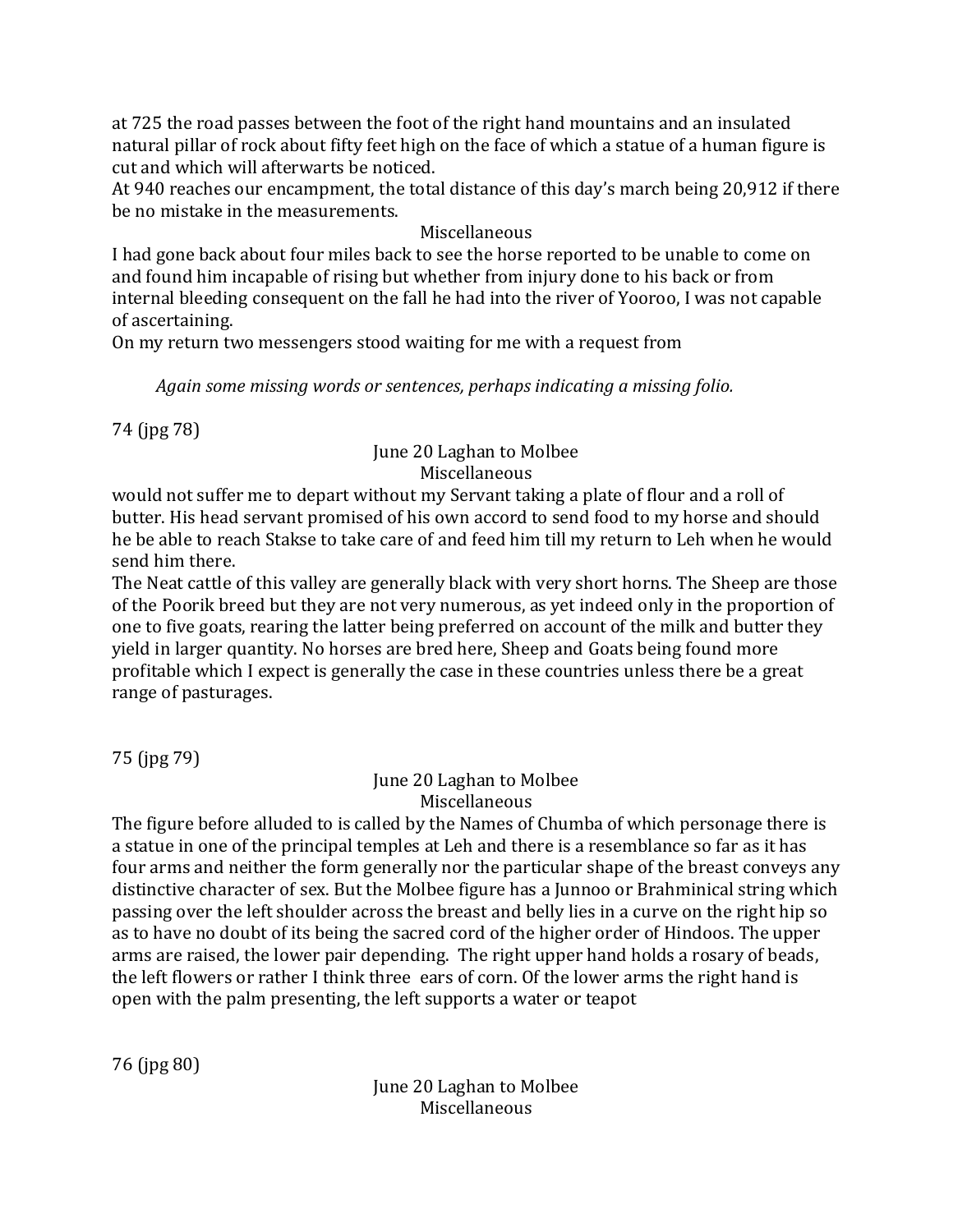The waste [sic] is bound by a Girdle of a double row of large beads and a little thin drapery which reaches only a little below what civilization dictates as proper to be concealed. Although there is no general attempt made by the Sculptor to express the form of the muscles, yet just above the girdle there is an imitation either of the Precti[?] or of masses of fat little in correspondence with the rest of the figure. This statue as well as all the others of the same personage appears of undefined Sex and I have observed that the figures of the Lamas are equally undistinctive. The figure is exposed to a little below the knees but from this part downwards the legs are concealed by a building about fourteen feet high and this peculiarity is observable of the other statues of Chumba which have fallen under my notice that is part of the figure has been in one room and the lower in another except in

# 77 (jpg 81)

June 20 Molbee Miscellaneous

the figure of Skioo or Kew which is generally exposed in one chamber. It is to be noticed that the Great Lama is addressed by the title of Sacred or Venerable feet[?] The Lama who had the charge of the building was not in the way so that I could procure no information respecting the history of the figure here. The whole figure I consider as about 24 feet high but seeing part of it merely without the means of measuring it, I may be mistaken.

With the exception of the waist, the figure is naked but has bracelets and armlets of beads with a double necklace. On the fore part of the head is a small Tiara a fleur de lis and in the upright left a conical tower surrounded with circular elevations similar to that on the summits of buildings over [illeg.] and under which the road passes.

The hair is raised in front and disposed in a form something like leaves, but at the sides the hair descends in ropes like the matted locks

78 (jpg 82)

# June 20 Molbee

of a Fuqeer a custom observed amongst those of Tibut more particularly than of Hindoostan as the former wear their hair twisted. The Ears are elongated from large circular rings in the lobe but this is common to the images of Tibut as well as to representations of Jogees in Hindustan. A thick rope or a serpent reaches on each side as far as the knees but is lost near the shoulders. The face has neither the character of the Hindoo or of the Tatar but more[?] approximating to the former than to the latter and the globe of the eye is prominent and apparently uncovered whereas in the representation of almost all the sacred figures of the Tibutees the eye is half closed and the middle part of the edge of the upper lid is made so convex in its sweep[?] as were it really to exist would cover the pupil.

This exaggeration is supposed to be given as a feature expressive of deep contemplation.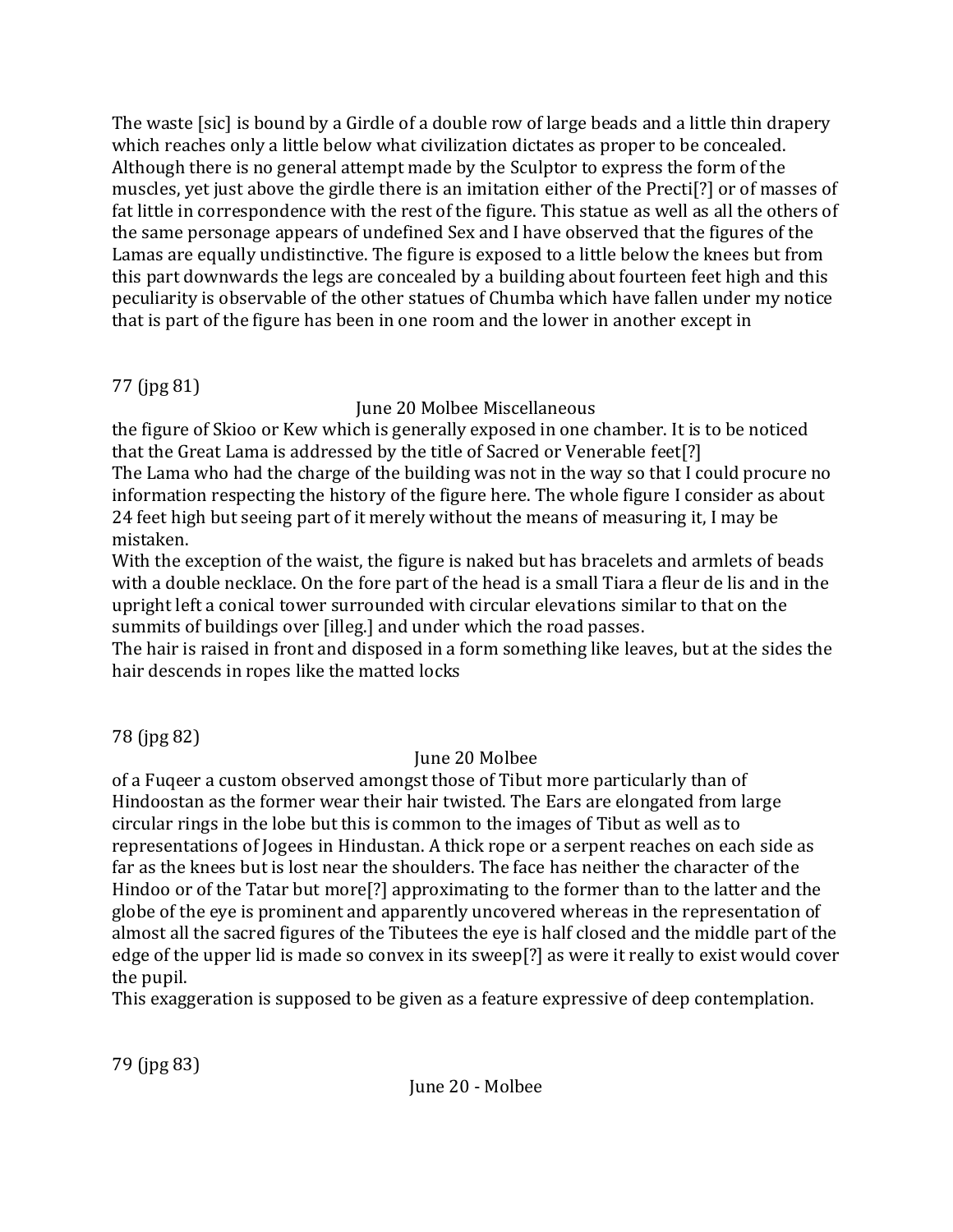The nose is of tolerably good proportion but the forehead retires from the eye brows upwards to the hair. The figure is not wholly straight the body inclining to the right side whilst the left thigh is more full than its fellow.

Altogether the general outline and the proportion of parts are tolerably correct though without grace, the figure is represented as more approximating to youth than to manhood and conveys the idea of a person who through the want of exercise is deficient in muscular vigor. It has been well preserved from the weather by some projecting edge or skreen [sic] of which nothing remains save numerous holes which have served to receive the pins that fastened it to the rock which is of Granite.

#### 80 (jpg 84)

### June 20 Molbee [p.33 pdf]

I learned that the Noona Kaloon was gone to Dras but that his son was at Molbee and intended to have visited him. However on reaching my tent which was pitched in a walled enclosure that seemed as a Seraee, I understood from my Servants that though the son of the Wazeer and the youngest son of the Noona Kaloon had been at the place and had seen that they could not procure grass or wood, they had not manifested any dispositions to assist them. Knowing the excessively avaricious and griping disposition of the father which from appearances had descended to his son, I resolved not to trouble him. Luckily we had a little cold meat & getting two pieces of wood through the influence of a Fuqeer we made some Tea for ourselves but our Servants were obliged to make a meal of Barley flour.

### 81 (jpg 85)

# June 20 – Molbee

Barley was brought at double the price of other places and our horses had only scanty fare. Near the middle of the night two persons from the Kaloon's Son brought as much hay as would serve for one horse but my servant unwilling to wake me said that he could not take anything gratis without my permission though he would willingly pay for the hay double its value. The Valley of Molbee is extensive but the crops are late and Buck Wheat is only just coming into second leaf. There are several straggling villages of tolerable size on the N of the River which runs through the whole valley but too low to admit of its waters serving the purpose of irrigating, which is effected by lateral streams. The mountains skirting the left flank and close by have still snow in patches in ravines and upon their summits. Here on the clay hills I saw the greatest flocks of the finest Poorik

82 (jpg 86)

Molbee

Poorik sheep I have met with.

# June 21 – Molbee & Lotzum

Here I performed the operation for Cataracts on four people and a woman who was the Nurse of the Noona Kaloon and had recovered her sight by the operation brought a pile of wheat cakes, butter, milk and flowers.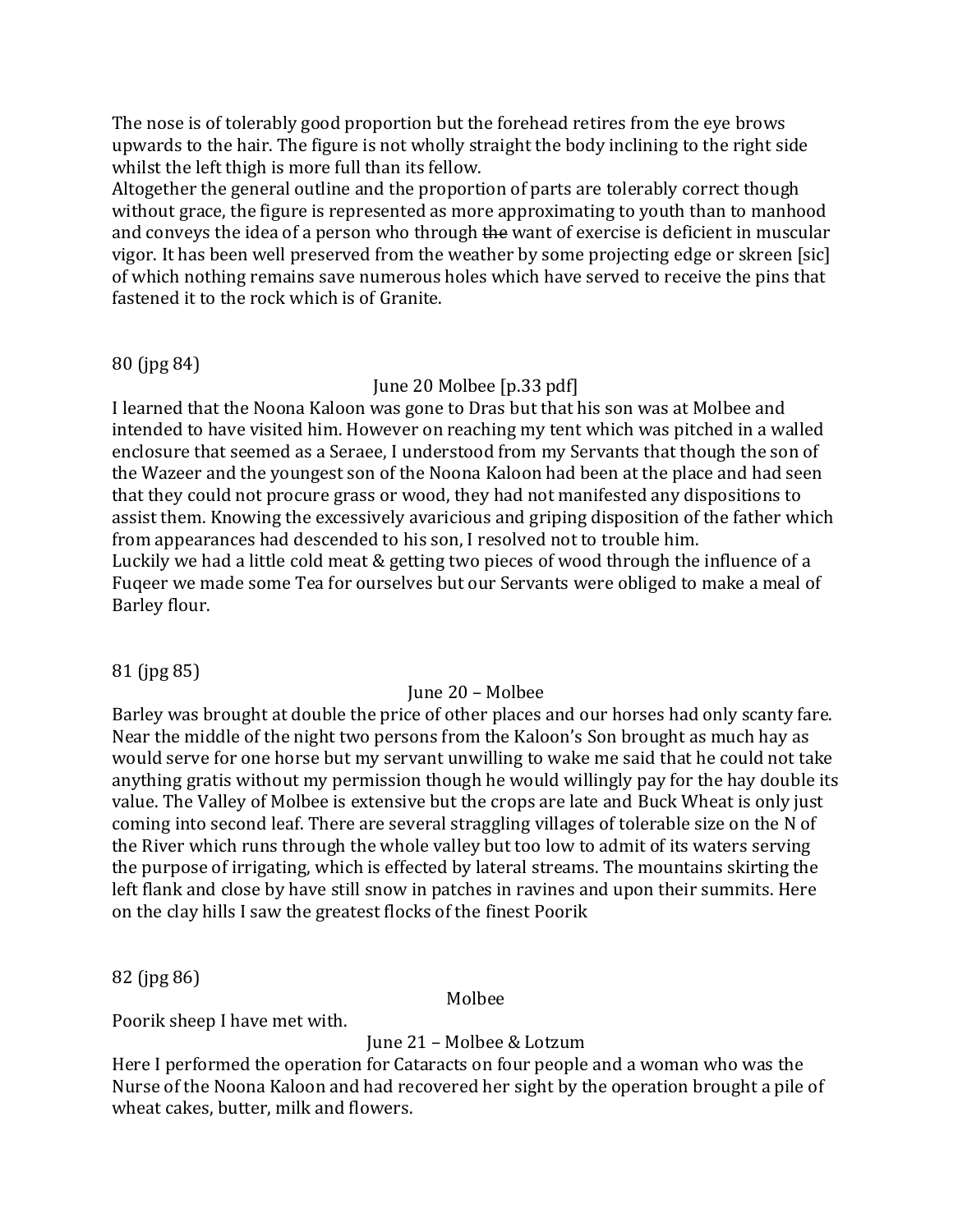After I had departed, I learned from a Servant that in the night the messengers from the Kaloon's Son had said that all that would be necessary for my party would be sent in the morning. My man however stated in reply that wherever his Master had been he had been received with welcome even by the poorest farmers, but at the residence of the Noona Kaloon he had been able to procure scarcely any thing even at extravagant prices. However, had I been informed of this sooner I should have sent a conciliatory excuse for my objection.

# 83 (jpg 87)

### June 21 Molbee to Lotzum

Lama's House on a mountain bears N. Sharp peak W 80 SW – Double NW 65 W. Road W 70 NW on right bank of the River flat 1005 Lam:H East. Peak SE 20 S Double SW 60 W. Road and[?] 340. Road W 80 S ascending and descending but generally descending and winding. At 403 a stream of considerable size from SW 70 S falls into the Molbee Choo. 600 descending 312 L:House SE 60 E double NW 65 W. NB This is the last Lama's House on the Kashmeer border, the population being principally Sheah Moosulmans. 877 descending Road NW descending & winding 1520 to a Sanga with a house and cultivated lands on left bank. Road on right bank NW 65 W about 60 feet above the stream rough, rocky and slippery 204. Road NW. River about 30 feet broad, rapid, precipitous with great eddies, waves & swells.

A large bank of frozen Snow with hollow sides has slipped from a slope on the right and being covered with fragments of stone lately detached conceals the path however our party passed without accident.

### 84 (jpg 88)

### June 21

at 462 Road N 20 NW at 1319 Road N at 950 cross a Riv<sup>t</sup> from East with cultivated lands, a house & Poplars. Road N at 320 a Sanga of loose planks, but has a hand rail at each side Road N 20 NW on left bank having crossed the River at 167 recross by another Sanga at 250 come in sight of a village & cultivated land bearing[?] N 20 NW which is also our road. At 1262 valley expands a little admitting of cultivation. Double red and yellow roses & currant bushes in abundance. White clover in the natural sward. Road NW 30 N at 240 Road N 25 NW at 771 W 70 NW reach the grounds of Lotzum at 470 Road W 80 SW at 350 stop at Lotzum. We have up to this place skirted the right bank of the Molbee Choo up to this place and the road has been bad and even dangerous in very many places wasted to a span broad at the edge of a slope almost precipitous to the river from a great height. Our horses tired and foot sore. The whole distance has been only 11872 double paces but the badness of the road has distressed our horses more than any former day's work.

# 85 (jpg 89)

June 22 Lotzum to Pushkum or according to the pronunciation of its inhabitants Puskyoom. Yesterday on account of the badness of the road for loaded horses I had kept in advance of my party and whilst calculating the time at which the latter might reach Puskyoom which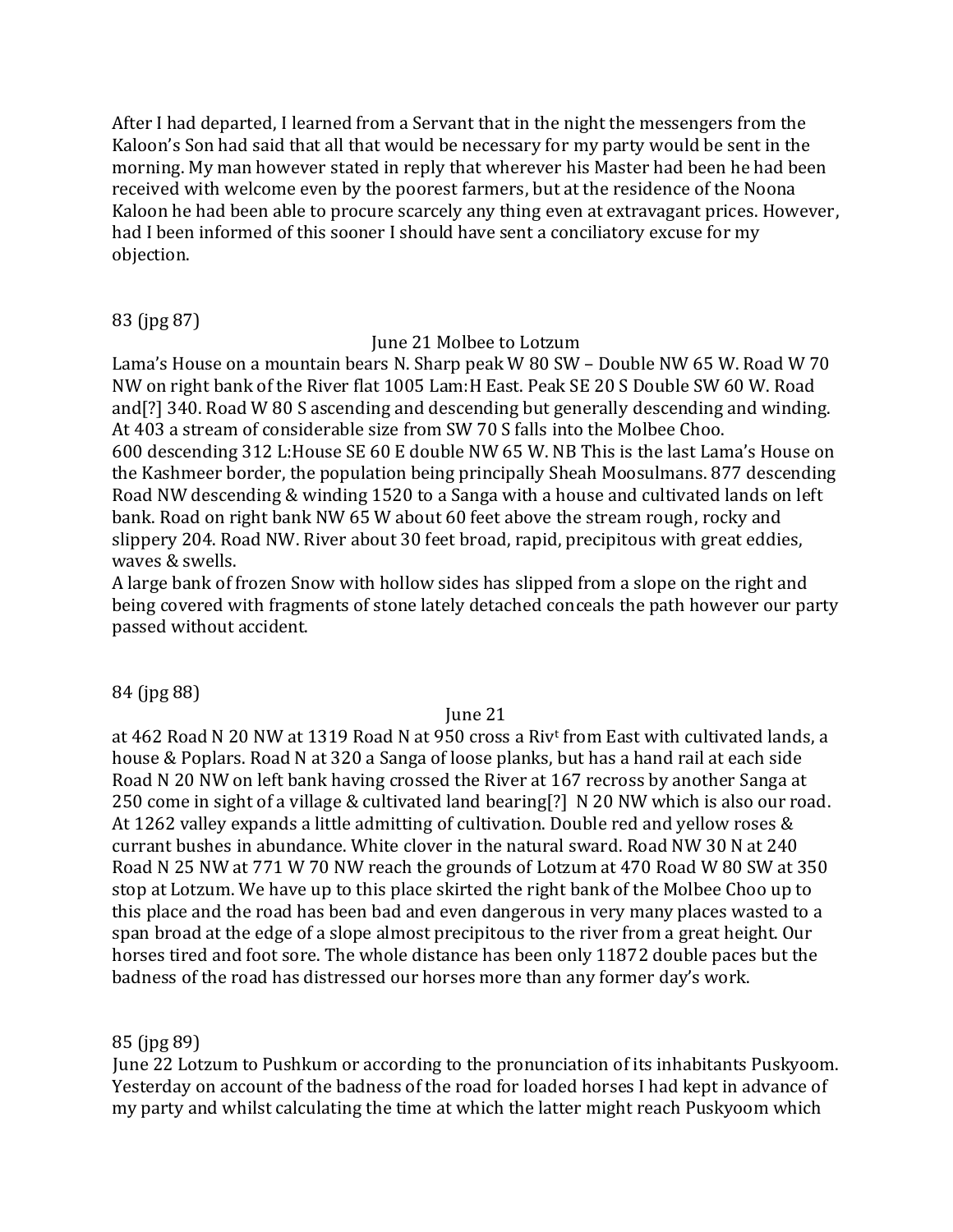was yet distant, a young woman ran towards me and requested me to stop at Lotzum where every accommodation in the power of the villagers would be afforded me and she expressed a hope that I would listen to their solicitations when they told me that it would be an act of charity towards three of four blind people who were in hope of recovering their sight through my means. I yielded to her representation, the villagers performed their promise and this morning I operated on three persons for cataracts after which wheaten cakes and butter were sent as presents to me by their families.

# 86 (jpg 90)

# June 22 – Lotzum to Puskyoom

These marks of civility I am obliged to take, as a refusal would be misconstrued into anger or contempt. The Hakeem of the village afforded accommodation to my people in his own house and my bed was placed in the Veranda of a humble Musjeed in which wreaths of flowers suspended with bands of corn round the pillars displayed a mixture of Lamism and of Islamism. At night an elder of the village unwilling to step on my carpet which was placed on the floor before the entrance requested that I would fix a Lamp lighted within the Mosque which I *[did]* accordingly.

Every village in this part of the country has its Hakeem, or Physician, who is here called Abba the Arabic for Father. This personage here cleared two of his apartments to accommodate my party and brought several of his patients and amongst others his own son for my advice.

# 87 (jpg 91)

# June 22<sup>d</sup> – Lotzum to Puskyoom

At Lama Yooroo the Deba or Deputy Superior stated that I should render the greatest benefit possible to the country if I would instruct some of the Hakeems in the proper method of removing the cataract to which I replied that I was ready to give instructions and to furnish Instruments on my return to Leh.

### Road

West on the right bank of the Molbee 505 Road NW at 930, a considerable stream falls into the River from the W or the left bank. Road N 20 W up a narrow, steep and broken road. A horse fell down the side but fortunately recovered his legs before he reached the river or he would have been lost. To the top of the Pass Choolitze or che 560 paces. Here the first large black Ouzel was seen. Road descends 525 to the bed of the river. Road W 135. Road NW

# 88 (jpg 92)

# June 22<sup>d</sup> – Lotzum to Puskyoom

55 W, tolerably level on the edge of a water trench 961. Road NW 40 N. The residence of the Raja on the top of a Hill. Road slightly descends to 2750 to a Sanga 10 paces broad. Road along left bank.

At the foot of the bridge a young man ran to my horse and after making three or four very low obeisances laid hold of the lap of my coat and placed it on his forehead. In a few seconds he was followed by an older man who went through the same ceremony. They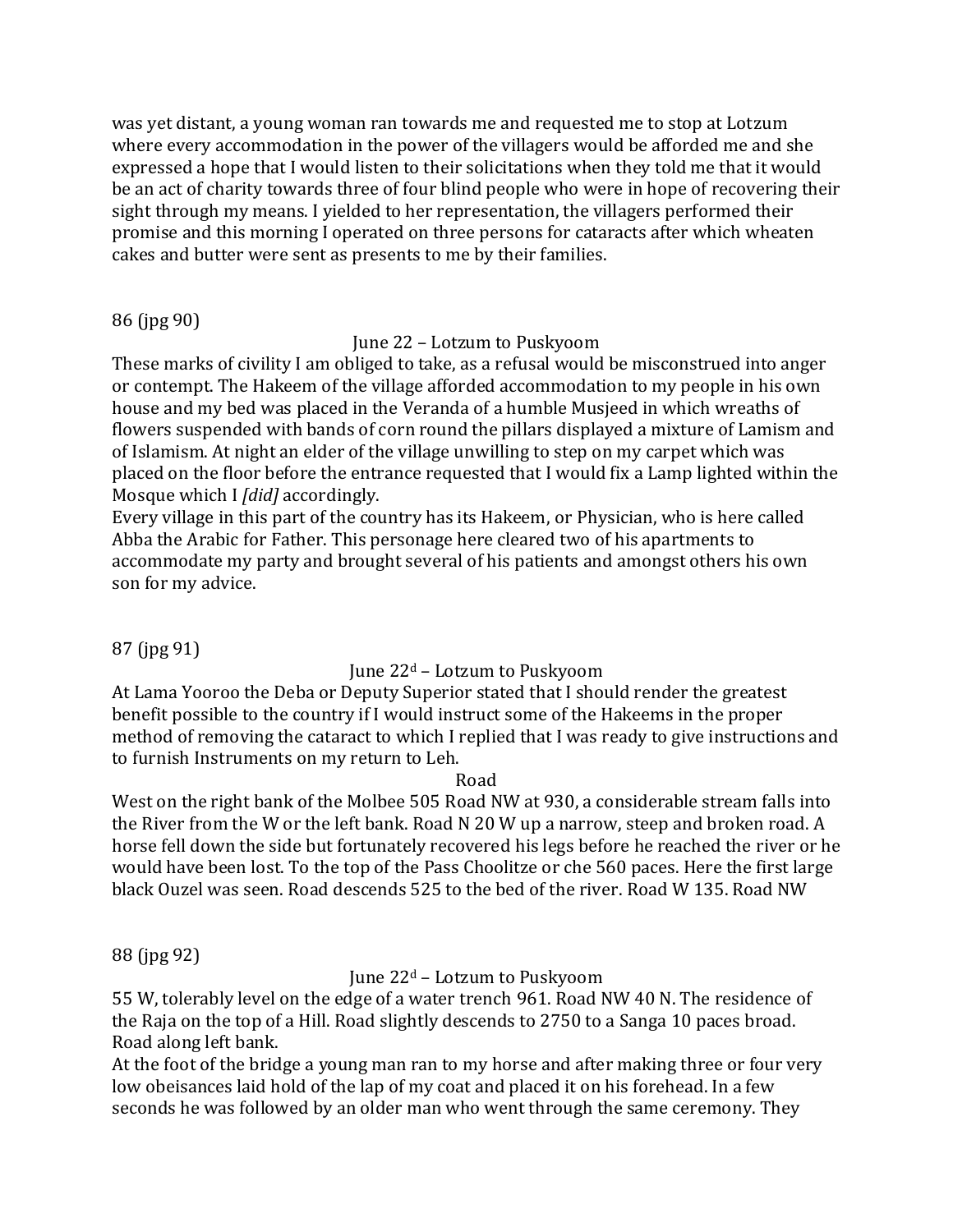desired me to take the advantage of a few willow trees that afforded some shade from the heat of the sun which was then fierce and that in a very short time I should see the Raja. I conceived these people were sent by the Raja but they returned with Chaff for my horse and firewood and I then learned that the elder man had been cured of Cataracts by me at Leh last year. He was not satisfied with this mark of gratitude but brought a Sheep and some flour

### 89 (jpg 93)

and most positively refused either to take them back or to receive their value. My tent was pitched on a narrow strip of stony land running between the river and a flat about 200 yards long and 30 broad. Shortly after my arrival the Raja in a handsome Brocade dress came on horse back accompanied by about forty persons also mounted and each having a crooked Mace[?] in his hand. One of them threw down a wooden ball and struck it along the ground on which the assemblage forming themselves into two sets began to play at a Game like bat to the sound of Drums, Flageolet and Trumpets which played one tune whilst the party was going on another when the game was concluded and a third when it was recommenced. The sport was pursued with spirits and the Raja, mounted better than the rest, shewed himself just as eager and as expert as any of his subjects.

# 90 (jpg 94)

### June 22<sup>d</sup> Lotzum to Puskyoom

*[The Raja?]*sent a pot of tea and a plate of suttoo for my acceptance and considering this as a signal of his not being averse to a meeting I desired to know if he wished this to take place and at what time. He replied that this being Eid he wished to give it up entirely to amusement as was the customs and would be glad to see me in the morning when he should come down to recommence the unfinished sport as the road to his residence was somewhat inconvenient.

# June 23 – Puskyoom

We had yesterday in vain endeavoured to get our horses shod as the Smith said that he had neither Iron nor nails and that this day was dedicated to festivity. It appears that the Raja has lately become a convert to the Catholic<sup>\*</sup> faith but has married a daughter of the Noona Kaloon who is a Lamist. At about 12 o'clock the Raja came to a kind of banquetting room on a bank just above the Mall[?] to which I was

> *[\*This is obviously a slip of the pen, for Islamic faith. So also thought H.H. Wilson, editor of the published* Travels, *see vol. II p. 22*. *]*

# 90 *[numbered twice]* (jpg 95)

June 22d\* Puskyoom

to which I was invited. He was now dressed in a blue silk grown padded and received with apparent gratefulness a pair of scissors and razor for his own use and a paste ring and a trifling article of perfumery for the Ranee.

Medical observations. I operated on a case of cataract and on a very bad instance of Pterygium on the foster brother and treasurer of the Raja. Several women had inflamed eyes with commencing Pterygium and many presented themselves with enlarged necks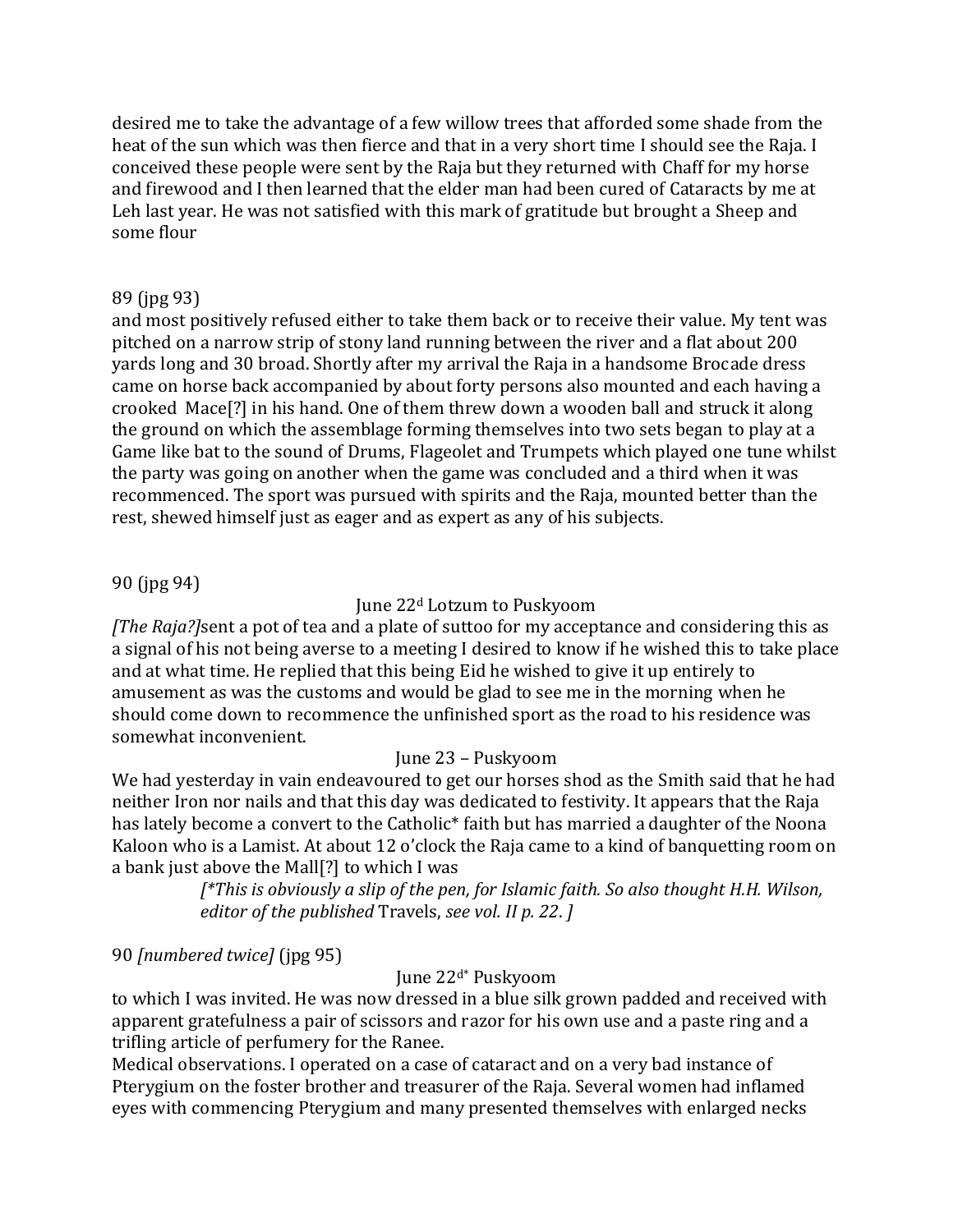and with deafness proceeding from thickening arising from an extension of enlargement to the internal parts of the Ear.

The inflammation of the eye so common seems to be owing in great measure to the reflected light and heat from a dry and naked soil and I submitted to the Raja that he might render

> *\*[This should be 23rd according to the previous page. The same goes for the date on the next pages too.]*

91 (jpg 96)

# June 22<sup>d</sup> – Puskyoom

render a great service to his country by causing[?] a cap with a peak extending over the eyes so as to shade them instead of the cap now used for here the women wear one that just binds the forehead but projects not so as to afford defence and he promised to cause the Ranee to adopt and to to introduce it if I would furnish a pattern. It would seem that the inhabitants of some villages on the River, which now assumes the name of Puskyoom Choo, are affected with Goitre whilst others are exempt from this complaint and no suspicion has entered the minds of any person interested in enquiries respecting the cause of this disease that it was connected with any local peculiarity. It has been thought by some that water impregnated with earthy salts was capable of producing Bronchocele but almost all the rivers and streams of Ladakh are so impregnated and yet Goitre is not general but for as yet I have

\*

92 (jpg 97)

# June 22<sup>d</sup> Puskyoom

have observed the complaint has been more common in deep narrow valleys than in champaign countries. However I hold the following remarks from a very intelligent Native. The Country of Palum[?] belongs to Raja Sunsar Chund of Kotoch and is about 24 Kos long by about 18 broad. Out of every hundred of its inhabitants, seventy are calculated to have enlarged necks without distinction of ranks and their complexions are olive with ruddiness on the cheek. The general produce of the country is Rice, the country being well situated for irrigation and abundantly supplied with Rivers and it is so warm as to yield sugarcane. Its Mountains are not high, some of its valleys are deep others shallow and others again flat yet the whole population are equally subject to Goitre in every situation. Wheat is also raised after the Rice crop in the proportion of one of the former to four of the latter.

# 93 (jpg 98)

# June 22<sup>d</sup> Puskyoom

Jummoo is a large mountainous district but the mountains are not high. Its inhabitants are supplied principally by the river Tuvee which has its origin in the snows of the highest mountains above Junganoo District and the still more lofty countries of Ponee and of [illeg.] which are of great height but are crossed by a road called the Padshahee Race[?] being made in very early times by some Sovereign and it was once followed by the Emperor Shah Juhan who crossed the Mountain Peer Pinjal in his progress to Kashmeer and afterwards to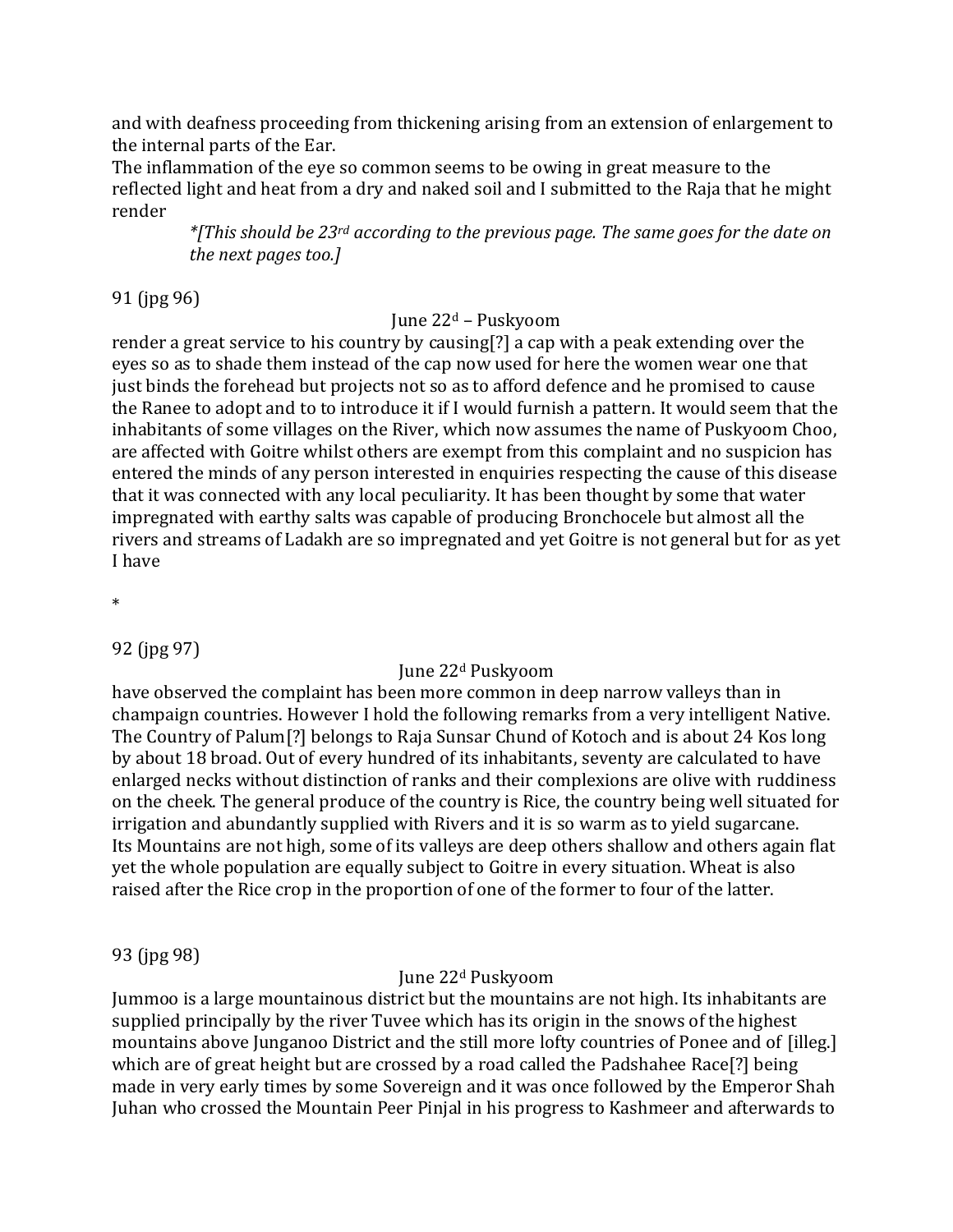Baramoola. From this latter place the journey to Kashmeer 16 Kos is generally prosecuted in boats though the road by land is level and easy. The Tuvee falls into the Cheenab at a place called Uknoor the capital of a former Rajship reduced by Ranjeet Singh. The Male part of the population are represented as an excellent material for soldiers but rather dull of intellect, whilst the women are acute. This country has more of a flat than

### 94 (jpg 99)

#### June 22 Puskyoom

than of a hilly surface and the Natives are not much afflicted with Goitre but they generally use the water of the Cheenab in Uknoor for domestic purposes, that river being known in the latter country by the appellation of the Ny *[short blank].* Acuteness of intellect distinguishes both sexes in Jummoo and the women are remarkable for beauty but not less than one half of the entire population are affected with Goitres. The Natives of these two countries are not only connected through vicinity, their respective capitals not being farther distant than eighteen kos, than by ties of relationship and of intermarriage. In fact, the families of the Rajas of each place are descended from one common Stock and their subjects retain the custom of seeking out matches for their sons and daughters in these **Districts** 

# 95 (jpg 100)

### June 22 Puskyoom

as is practised betwixt Hindoos of the same cast in different provinces of Hindoostan. Jummoo us however a more elevated country than Uknoor, but this difference alone will not account for the greater frequency of goitre in its Natives as many countries in Ladakh of great height are apparently exempt from this disorder. In both Jummoo and Uknoor, Water consisting principally of melted Snow of that from Snowy ranges. It is not more philosophical to attribute the Goitre to Snow than to Rain water abstractedly as they are equally pure when they descend but the former in washing a larger extent of surface than is ordinarily effected by the latter becomes more charged with extraneous substances. Yet seeing that the inhabitants of different districts which employ the same kind of snow water are not

### 96 (jpg 101)

### June 22 Puskyoom

not equally subject to this enlargement, some other cause of the complaint must be looked for. And I may here remark that though the central portion of the Thyroid Gland be most subject to enlarge both in Europe and in Hindoostan and in the southern side of the Himalah, yet in Tibut the lateral parts are often found to constitute the principal mass of disease. And it would seem that the Lymphatic glands thicken from within the chest as high up as the Zygomatic process involving more or less the whole of the other structure in their substance and producing more pain and derangement than an enlargement of the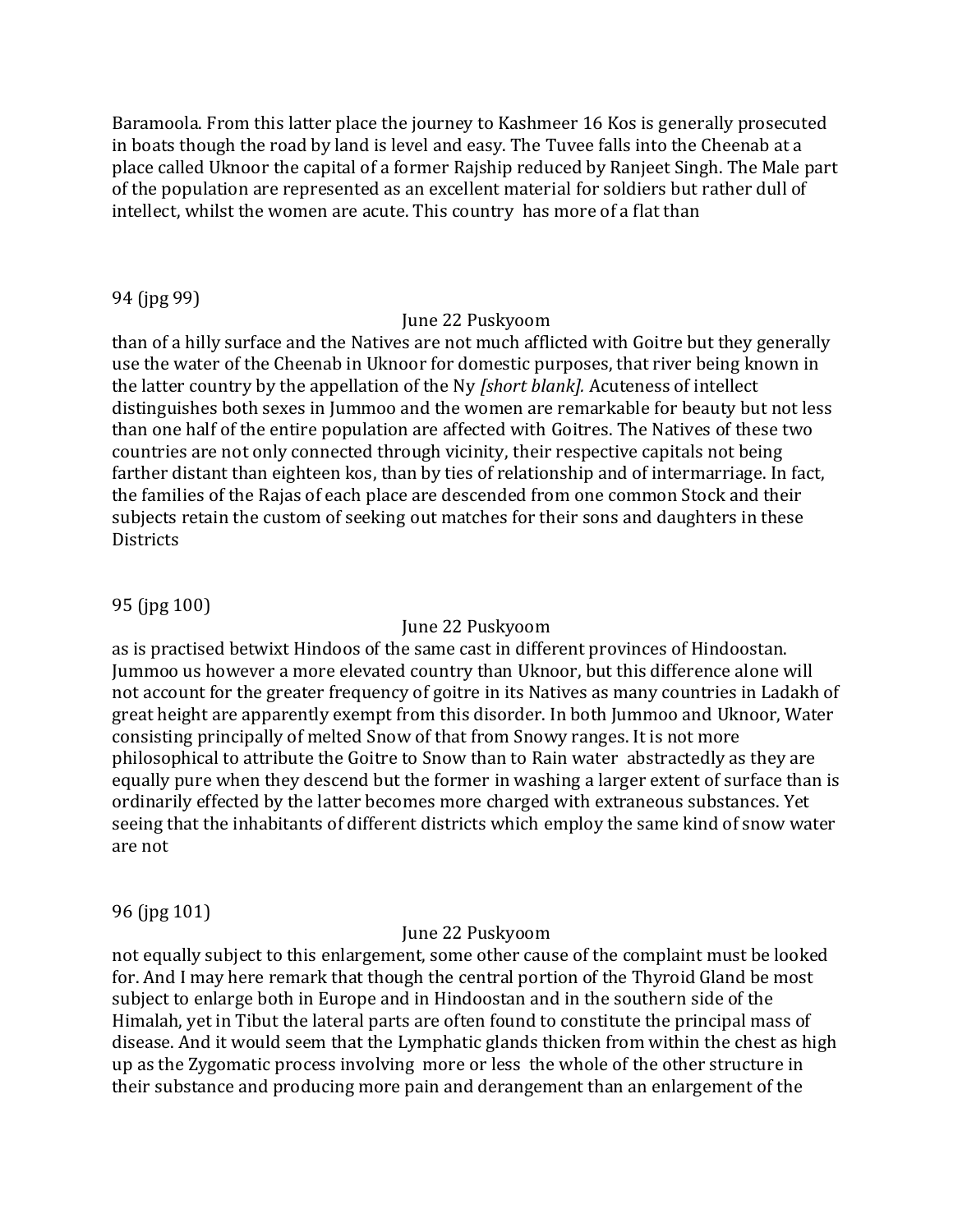Thyroid Gland alone. Uknoor lies to the Eastward of Jummoo but contiguous. Jusroth, another Rajship rendered tributary by Runjeet Singh but of which the Raja

# 97 (jpg 102)

# June 22<sup>d</sup> Puskyoom

is not dispossessed, consists of a country one third in plain or flat valley and two thirds in small hills. The intellect of its inhabitants is not marked either by particular acuteness or by dullness. This part receives its water for domestic purposes principally by the Oojoo which rises in the Chinenee Mountains partly from Springs and partly from melted Snow. During that season of the year when the rivers before mentioned are of a wheyish color the water of the Oojoo is reddish and imparts its tint strongly to white clothes immersed in it. The proportion of goitred people in Uknoor and in Jusrota is said to be about equal. The collection of facts in regard to this complaint perhaps too frequently breaks in upon what ought to be a continued narrative but I sacrifice method to accumulation of matter[?]

98 (jpg 103)

# June 22<sup>d</sup> - Puskyoom

As my pen is now engaged in medical observations, it may be as well to continue them as far as connected with this place. Here were many cases of Pterygion of different extent and duration. I have been often led to conclude that the greater quantity and mobility of the Conjunctiva and the greater vascularity and abundance of cellular membrane[?] in the angles of the eye constituted a structure under the influence of excreting[?] causes favourable to the production of this disease, but never had any very clear notion of the mode in which thickening at the edge of the Cornea[?] came on till today when cutting out a portion that was much raised above the general level of the globe, I found under it a pad of coagulable lymph and this deposition I apprehend frequently and indeed generally occurs

99 (jpg 104)

# June 22<sup>d</sup> Puskyoom

but generally in slow succession whereas in this case the whole had formed within three months. The Chogzut or Treasurer who had one eye covered with a vascular coat so thick as to be impervious to light was affected with one alsoon the other eye that was rapidly making inroads on the Cornea. Without much of success other than cutting off inflammation and lessening thickening and pain, I had dissected a piece from the former almost wholly circular and from the latter had cut off the thickened wings. Having observed the great relief afforded in inflammation of the eye in snow blindness by unloading[?] the superficial vessels[?] of the head by the hot stone vapor bath, I employed it here and was really astonished at its good effects in emptying the vessels of the eye and diminishing the vascularity and thickening within a period so short as to render it prudent to be silent upon it until

[*Some words or sentences missing here.*]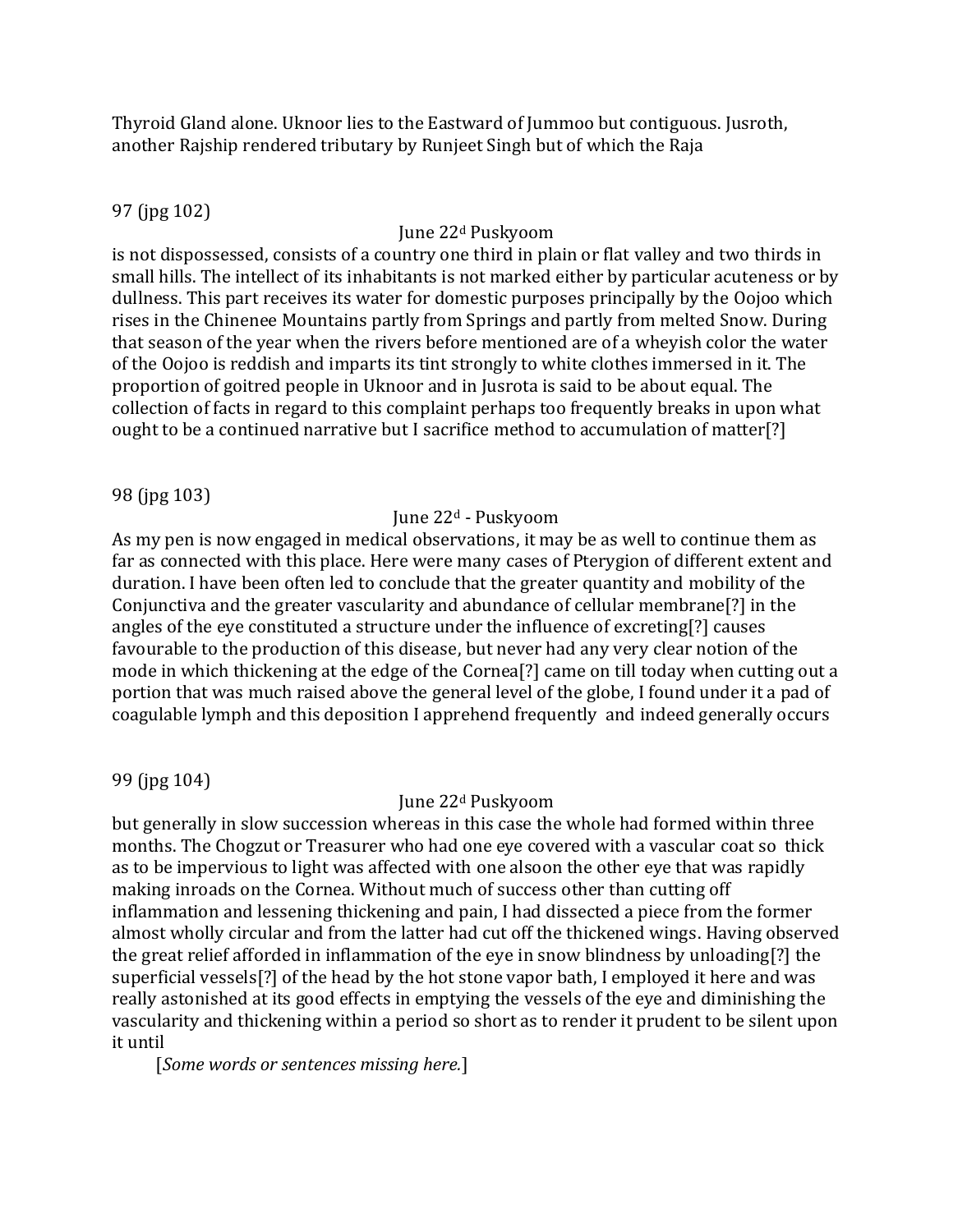### 100 (jpg 105)

### June 22<sup>d</sup> Puskyoom

Here the number of persons afflicted with Rheumatism in the Muscles of the Limbs[?] and of the body generally was great but particularly of the former and one instance which had so begun had terminated by difficulty [3 words illeg.] through keeping the spine erect[?] into its armature[?] by absorption of the fore part of the intervertebral substance. The Hakeem had employed the external cautery but insufficiently and I recommended a larger application of this means, which is with me a favorite remedy – from no very limited experience of its beneficial effects in many cases given up as unrecoverable. I here saw Paralysis of the lower limb and beginning to extend to the upper ones and much suspect that an enlargement in the Prequatrain[?] or Pituitary Glands arising from the

### 101 (jpg 106)

#### June 22<sup>d</sup> Puskyoom

same source as the Goitre was the cause of this disorder. Another man had a general thickening of neck which I conceive will prove *[fatal?]* from its having massed the structure of the neck into one rigid substance of the same nature with the growth round the heart and its large vessels in my lamented friend Mr James Robinson.

The enlargement had rendered the former person epileptic and he was fast going into idiocy. Several persons were in the inflammatory stage of Rheumatism and these by great evacuations[?] will I trust experience relief.

I here operated on four cases of cataract and have found my former observations as to the great duration[?] of the complaint inducing hardness more frequently than softness confirmed. In a span[?] of about 35 having succeeded in depressing the lens of one eye I found myself for a time baffled

102 (jpg 107)

### June 22<sup>d</sup> Puskyoom

baffled in the other by a hard Nucleus that stuck on the point of the Needle whilst the circumference of the lens was of the consistence of Cream[?]. However the capsule was largely tore and at length I succeeded in bringing the nodule in the vitreous humor leaving a circular window tolerably clear.

This day the Raja recommenced his bat sport which is here called Polo but he received a blow from the end of the batstick of one of his subjects that wounded the skin with no inconsiderable bruise, however he bore the accident with manly forbearance and good humour. Were this play known in Britain, it would soon become as a favorite sport as it requires no inconsiderable exertion and activity both for Man and Horse. The courtiers and peasantry who were here engaged rode

### 103 (jpg 108)

rode principally the Horses of the country but the Raja had a Yarkand steed as well as one of his own country which he rode by turns and appeared to be one of the most active and fearless players of the party.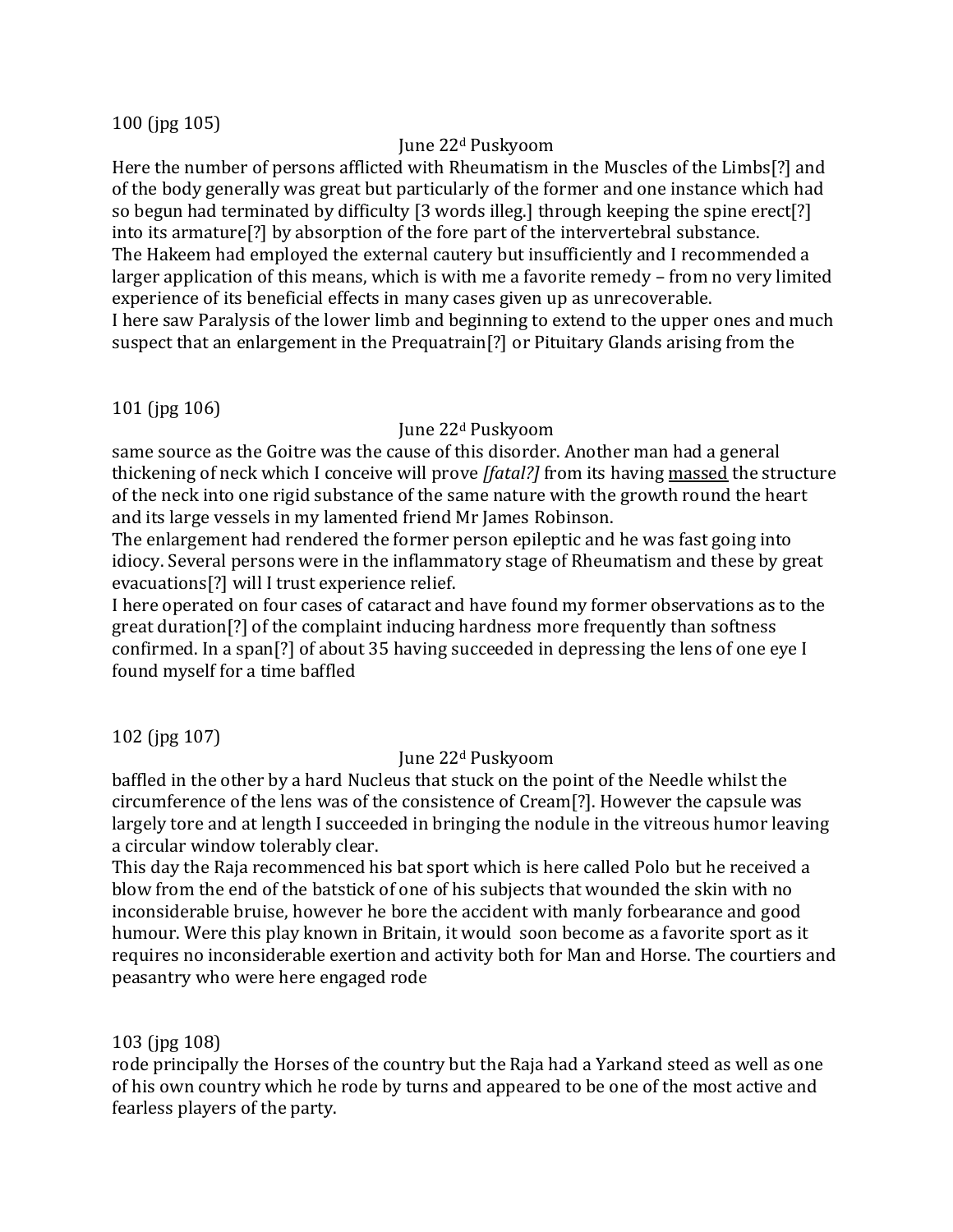He sent then Sheep, Rice and Flour for my acceptance in return for my presents and expressed his concern that they were not more worthy. He was greatly delighted with a kaleidoscope which I could not then give to him as I had through an oversight brought no other. A Syud who officiated apparently as Chaplain and Master of Ceremonies said that the Raja possessed a book which he could not read but believed to be the Touret[?] the Jewish Bible in the Injul[?] the Gospel of Christ. It proved to be an Edition of the Bible and of the New Testament from the Papal Press in the year 1598 and although I could not learn how it came into the possession of the Raja's grandfather yet conceive it to have belonged to Padre Desidere who penetrated

# 104 (jpg 109)

### June 22 Puskyoom

penetrated by the road of Kashmeer into Ladakh but I doubt whether he reached the Capital. This opinion I was led to take up first from the report of the Kaloon and Khaga Tunzeen of Ladakh who stated most positively that no Europeans had ever visited Leh before our party. Confiding on the report of Desideri I dwelt on the possibility of such a person having visited Leh although the event might have escaped general observation at the time or might have been considered as not worthy of being handed down to the present generation. They seemed so positive as to such a circumstance not having taken place that I could no longer contradict them and the discovery of this Book rather serves to support the opinion of the Minister and to render it probable

105 (jpg 110)

# June 22<sup>d</sup> Puskyoom

probable that Desideri arrived at Puskyoom and not at Leh.

I have seen many roads much more terrific than that from Leh to Puskyoom but not one occurs to my recollection as being equally dangerous for loaded horses from the narrowness, their futtered state and their being so much covered with slips. It is by no means improbable that in the time of Desideri the road between Kashmeer and Leh was much better than at present as from report it would appear that a lively mercantile communication was carried on between the Country of the Khaju[?] of Kashkar and that of Hindoostan during the prosperity of the Mogul Sovereigns of that Empire and this was the nearest line to Lahore. However I mean not to assert as positively as the Authorities of Ladakh that Desideri did not penetrate to Leh but shall suspend my opinion until I shall have seen his own account of his

106 (jpg 111)

June 23<sup>d</sup> Puskyoom

his journey. Taking into consideration even the fervor of religious zeal, it seems little likely that Desideri should have conceived it possible that the mere possession of the Bible should have produced conversion to its contents of which the Raja must ever remain ignorant.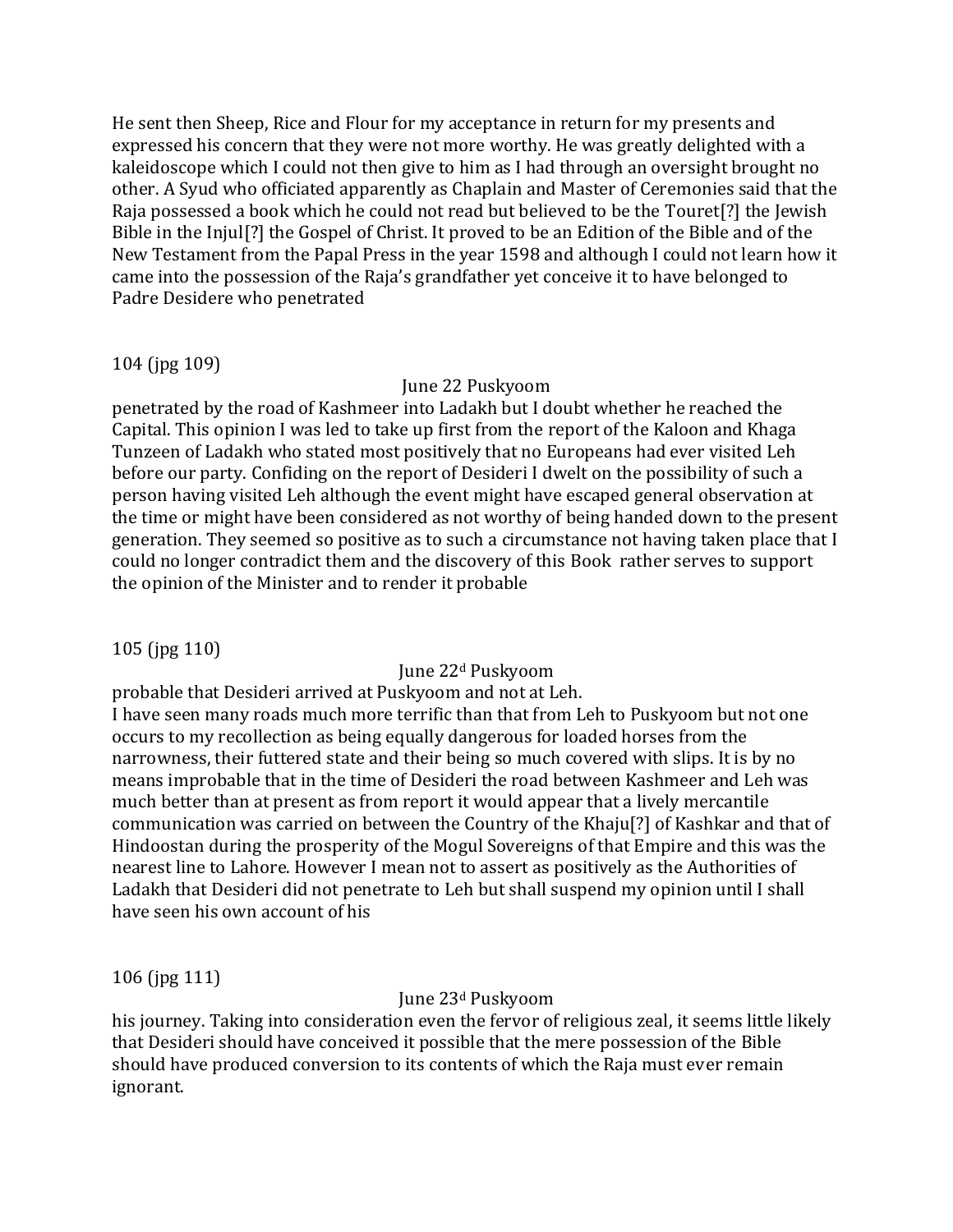As however the Padre's baggage may have fallen off the beast of burden or may have been rifled, it would probably be brought by the finder or thief to the Raja as a curiosity[,] but the present Raja stated his suspicions of the Book being either the Bible or the Holy Evangelists, a circumstance which must have originated with one really acquainted with its contents and from the time of Desideri to the present moment it is wholly improbable that any individual has seen it who could have given this information save Desideri himself.

# 107 (jpg 112)

# June 23<sup>d</sup> – Puskyoom

The Bible bears date 1598, is bound in red Morocco leather with the Initials of Jesus Salvator Hominum surmounted by a cross impressed on each side of the cover, one side of which was detached. I offered somewhat largely for this book but the Raja or rather his leader, a Baltee Sy-yud wished to receive a Gun in exchange, a proposition to which I could not accede.

Puskyoom consists of two valleys, the easternmost very narrow, the westernmost from a quarter to half a mile broad furnished with terraces covered with most promising crops of Wheat and Barley. The Lucerne which is now cultivated arises from seed collected from the wild Lucerne of the mountains. This differs from that cultivated in the former having smaller leaves and in the branches which bear them being small whereas the flower branches are long. All the flowers of the wild variety are yellow but it would seem that by cultivation they gradually become

108 (jpg 113)

# June 23<sup>d</sup> Puskyoom

become purple and have been witnessed in tints of various hue announcing their gradual approximation as yellow mixed with green florets green tipped with pink and with purple and at length going[?] wholly into purple. It is not less extraordinary that the Lucerne is naturally found on the dry summits and sides of clay & sand Mountains but when brought into cultivation accommodates itself much better with moist situations and if the water do not stagnate actually acquires habits bordering on those of plant absolutely aquatic. I shall endeavor to procure much of the Mountain Lucerne Seed under an idea of of the plant gradually and successively improving under cultivation and after a certain period gradually deteriorating

109 (jpg 114)

### June 24th Puskyoom to Gonh

This morning I performed on five persons for cataracts and afterwards set out along the left bank of the Puskyoom river or Puskyoom Choo. The Sanga which was crossed on the 22<sup>d</sup> was 20[?] double paces in length and its distance from our encampment on the left bank 225. Road W 819 tolerably level. R N 20 NW 275. R W ascending above the village of Dokun[?] close to which runs the winter road to Kashmeer and the river continuing its western course is here lost sight of by our party. At 150 R NW ascending 335 SW 30 S 1175 level in general but the last fifth descending N20 NW or W the village of Kurgil and its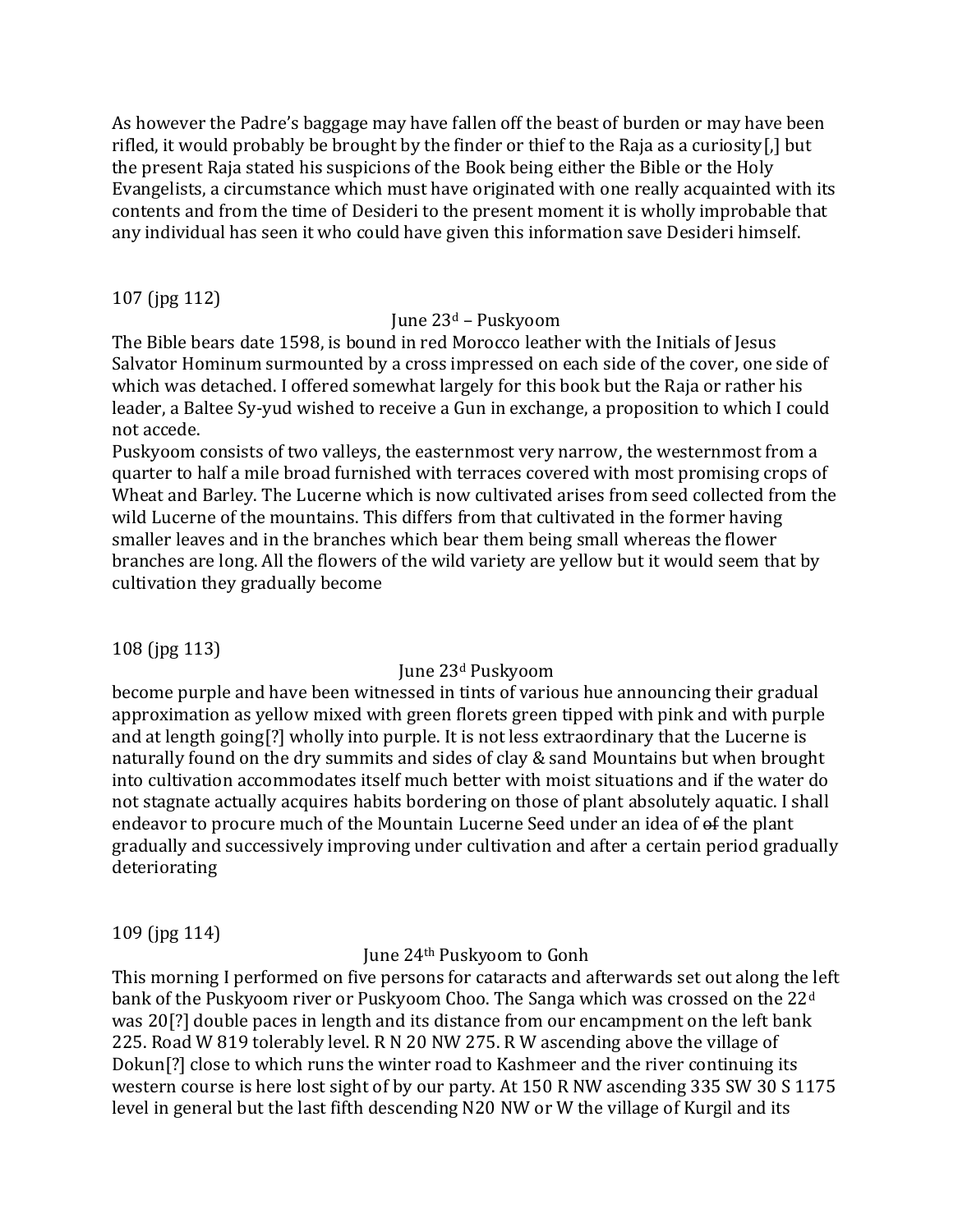cultivated lands are seen about two kos distant and in front of these, nearer to our party, those of Bardo whilst the fort of Soth bears N on the summit of a lofty mountain. The River of Kurtse Gemso or Choo coming from the SW the Imbab or Dras River and the Shingwe Gemso from Berche as well as the Puskyoom Gemso meet in this neighborhood that is to say the Kurtse & Puskyoom Rivers.

#### 110 (jpg 115)

#### June 24 Puskyoom to Gonh

meet at Kurgil and run off NE and a little farther in the same direction the joint streams of the Shingwe and Imbab fall into the [illeg.] river which is called Karool from a single house so named. The united Streams are called Choodresa and pass into Baltee where at Morul meeting with the Ladakh Choo the common trunk is called Morul Choomdo. The largest River is the Ladakh Choo, the next is the joint stream of the Imbab and Shingwe and the smallest is that of the Kurutse and the Puskyoom. Morul is said to be four days' journey distant for a footman in summer but that in winter he can effect it by the river in one day from the difference betwixt following the course of the water and passing through valleys and along the face of mountains. This circumstance will furnish some faint idea of the roughness of this country.

### 111 (jpg 116)

#### June 24 – Puskyoom to Gonh

Road NW 1405 a little winding and descending on a tolerably level table so much covered with dwarf wormwood as now to be in some degree green. This produces no small disappointment to our horses which are obliged to desist eating after having taken a few mouthfuls but in winter when the plant has withered and become dry, it is said to be eaten by horses and other cattle without their shewing any repugnance. Road NW 70 descending to 567 Road N 20 NW flat mixed with a little descent to 212. Sonth Fort from hence bears NW. Road as before in direction descends rapidly by zigzags so that to the river 375 may be reduced to one half. This Stream is more than twice as wide and twice as rapid as the Puskyoom. It is called Kurtse or Sooroo Kurtse and takes its farthest origin in the melted snow which descends from the mountain or range of Pinche Lhana of Zanskar, said to be only three days' journey distant but in its course it receives many other large streams. R W up its right bank for 145 to Sanga

### 112 (jpg 117)

### June 24 Puskyoom to Gonh

Sanga which is substantial and 19 double paces in length in a narrow part of the river. At this moment it carries down a much larger body of water than the united streams of the Singhe Kha bub and the Singhe Choo at Nimo indeed almost double the quantity and is also of much greater rapidity.

R SW 70 W up left bank at 1030 Cheetook village and grounds on the opposite bank and the those of Gonh on the other which is pursued by us. R S 20 SW to the village of Gonh. In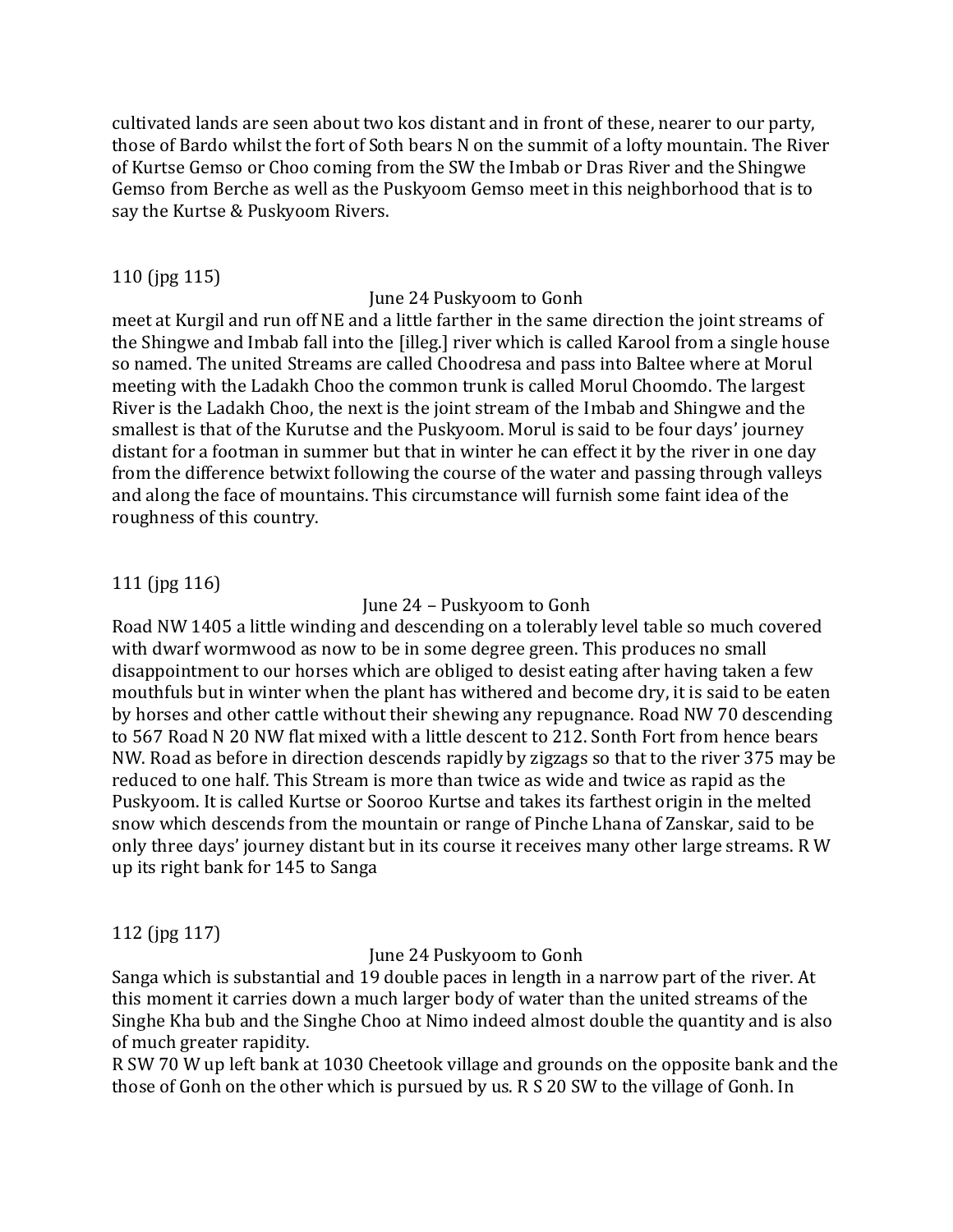several places the river is a hundred feet broad but this is apparently beyond its common breadth as many Willow pollards are immersed nearly up to their heads. Gonh –The topography of this village involves medical considerations of some importance. Its distance & direction from Puskyoom will be known by reference to this day's work. Its length about 3 miles extends from SW to NE the upper extremity being at the former where the Kurtse enters and running along it and dividing it into two lateral portions

#### 113 (jpg 118)

portions escapes by the latter. The SE extremity is apparently closed by the approximation of the mountain ridges of clay stone which separate rapidly so as to form a long and narrow oval shaped valley the central diameter of which is the largest is about half a mile. The flanks are formed by steep & high mountains with naked sides surmounted by a ridge scarcely broken by a single gorge or gap. In Summer when there is not wind and the sky is not obscured by clouds, the valley is intensely hot and in winter it is represented as experiencing no inconsiderable degree of cold. The Valley in its height is sloping but not rapidly and from side to side it is a little hollowed, the villages being placed close to the base of the rocks on each side. The natural herbage consists of several varieties of grass of the small Iris Lucerne white Clover two varieties of Clover [illeg.]. Plantain, Ranunculus, Hypericum, strong smelling Chrysanthemum and a small Daisy or aster like that called Michaelmas Daisy.

### 114 (jpg 119)

#### June 24 – Gonh

Its trees are Willows and Poplars, its Bushes the wild or Dog rose which bears a profusion of flowers [illeg.] thorns, the Currant bush (with fruit not yet ripe) of which the leaves are covered with a glutinous exudation of very strong smell. And the area of the valley presents a regular luxuriance of crop in Horse beans, grey Pease, Lucerne, Wheat, Barley and a small portion of Turnips, the whole admirably watered. The population is not very considerable and there are many old people of each sex. Of the men it may be said that they differ not from those of the country in general, but many of the women whilst young have handsome features and complexions little more than brunette with a tolerably abundant bloom which advantages however they soon lose. The valley is called Gonh which is here the name for Goitre on account of the frequency of this disorder and assuredly there is more appearance of proof that confined air contributes to it from this locality than from any other I have seen. But scarcely a single man is affected by this disorder which is so common

### 115 (jpg 120)

#### June 24 – Gonh

amongst the women. This may perhaps may be attributed to the former frequently leaving the country on business of trade, whilst the latter are almost continually engaged in domestic and farming occupations. Here were two cases of Scrophula in the neck, three of distorted spine and I performed on seven cases of cataract six of which were soft and of the seventh I can not speak with correctness as from previous soreness of the eyelids the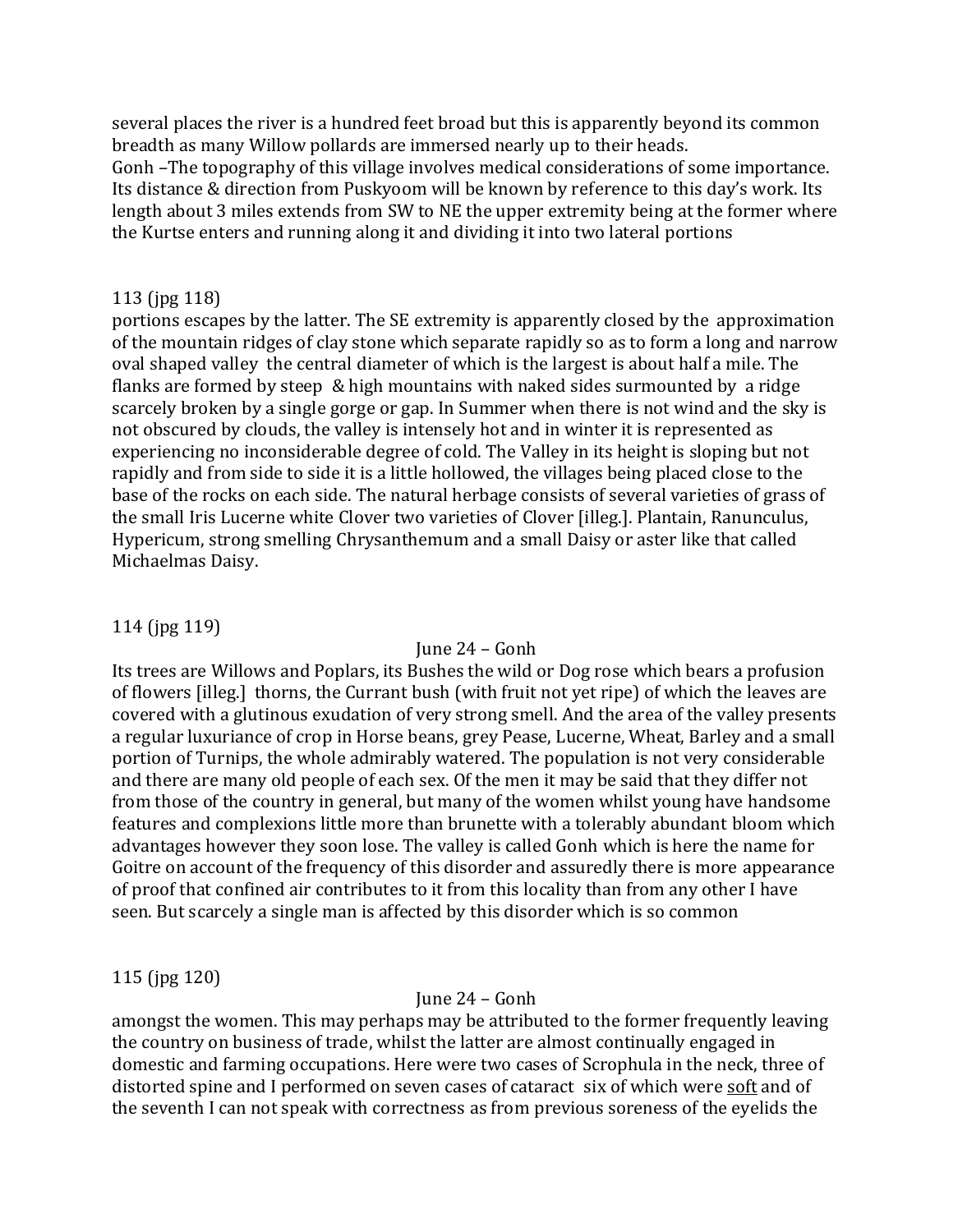outer angles were united and when after much pertinence I had engaged the needle in the eye its movements were so disorderly as to force me to withdraw the instrument. Pterygion was also common and in one instance had actually united the lower eyelid with the globe. Here was also one of the largest recent[?] Protrusions of the Rectum of a two year old child I have met with. The Cone of paper recommended as a means to return the guts would wholly have failed[,] however by no small exertion I succeeded in pressing it up on higher[?] [illeg.]\* with the portion most recently protruded and the infant within less than half an hour

*\*[Alder's reading: '…in pressing* it up by pinning with the portion*…' (Garry Alder,*  Beyond Bokhara, *p. 286) but while it's difficult to decipher Moorcroft's words exactly, the present transcriber can't agree with Alder's reading. ]*

# …16 (jpg 121)

June 25 – Gonh to Kurtse Cheles

half an hour recovered its tranquillity whereas had I not been on the spot within the span of a few hours the gut must have mortified. As the Abba, or Physician, of the Raja of Puskyoom accompanied me for the purpose of learning the method of depressing the cataract, I am willing to hope that he may profit by what he saw in respect to returning protruded rectum. Having found it impracticable to depress a Cataract which was soft, I cut it through horizontally and was surprised to see both portions fall of themselves to the bottom of the eye whilst the upper part of the anterior lamina of the capsule hung down like a curtain. In this case the cells[?] of the vitreous humor must have been destroyed yet the man saw me tolerably well whilst I was withdrawing the needle. It is somewhat extraordinary that all the cataracts at this town should have been soft both in old and in young subjects. I think it may almost be said to be ascertained that cataracts accompanied with much general inflammation of the Iris and Choroide

117 (jpg 122)

June 25 Gonh to Kurtse Cheles

Coats are more apt to be hard than those which have come on without such accompaniment. At Puskyoom was a Pupil almost obliterated with a Cataract behind it and the Pupil was very near the lower part of the Cornea. As the other eye was very unfavourable, I resolved to try what might follow depression when having carried the lens far back a stripe of the lower and contracted part of the Iris tore to its circumference and left an oblong window by continuing its adherence with the Lens. The tear was not accompanied with bleeding and in -imperforat or rather of [illeg.] Iris I should prefer operating by tearing rather than by cutting.

Road

SW 1418 to the end of the town of Minjee

R SW 1411 to the village of Granwer[?] then following the course of the River sometimes rather distant, at others near to its bank. R SW 450 SW close on the left bank to 1225. SW 30 S rough and stony, the Northern face[?] of a Mountain bearing S covered with a coating of Snow, the sides of which appear about twelve feet thick and the surface as pure as if just fallen. The lower part of the mountain is cleared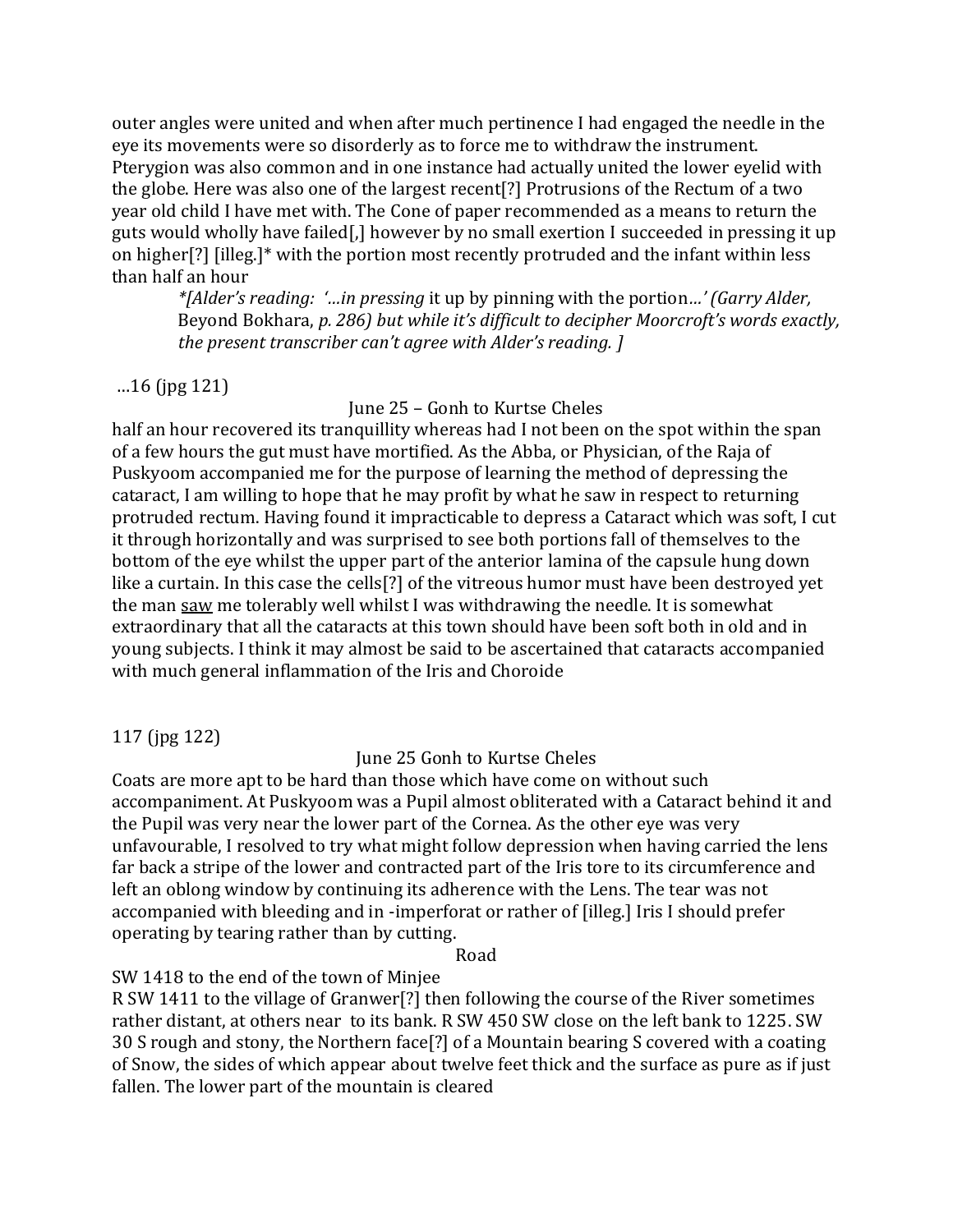# 118 (jpg 123)

# June 25 Gonh to Kurtse Cheles

is cleared partly by slip and partly by melted 2262 – Kurtse Cheles a village in a bottom with much cultivation land attached[?] and of which the crops of Wheat and Barley with in about three weeks will be fit for the sickle and that of Buck wheat much inferior to the produce of Molaree[?] is in flower. R- SW ascending and level to Cheles, a straggling village 1725. Total distance 8491. The road rough but safe.

# Miscellaneous

Here our Horses were in want of shoeing as encouraged by my former journeys and the apparently strength of their hoofs I conceived that the present journey might be effected without shoes which always bad were not obtained without difficulty. But from the excessive roughness of this road, the soles had become *[so?]* sore though little worn[?] as to necessitate defence but so indifferent and so slow are the smiths that after waiting two days at Puskyoom we were only able to obtain shoes for four horses and then only for the fore feet. A good smith who can both forge and put on shoes is essential to this journey but such was the dread of undertaking it that I could not obtain even the most

# 119 (jpg 124)

# June 25 – Kurste Cheles

most indifferent to face its dangers. And after advancing money for Shoes and Nails here we were compelled to proceed on a promise from the Smith that he would follow to the next stage.

Kurtse Cheles is situated in a high valley of which the length is in the direction of SW to W and SE to E, the breadth being little more than half a mile & the river skirting its southern side. It is closed at its extremities except the space sufficient for the bed of the River and a narrow road and slope at each side. And its flanks are of the same material[?] description with those of Gonh of which it would be an extension without the strangulated portion near Kurtse Cheles. The summits and ravines of the Mountains are covered by and conceal[?] much snow of which the melted water pours into the river in numerous streams. It is very hot in the day of summer and cold in winter. Whilst our Party were there, a few light gusts of wind and some of them hot were felt during the day but in the night the wind blew cold in frequent bursts which though violent were not of long continuance.

Medical observations – Goitre was extremely common in both sexes but largest in the

120 (jpg 125)

# June 25 – Kurtse Cheles

the women in which it consisted of three parts, the Carotid and Thyroid arteries being much enlarged and beating with much violence & thrilling when lifted out of their natural bed by the extension of the swelling.

In general, little of inconvenience is produced under common circumstances of employment but more derangement of breathing occurs in persons with large Goitres on considerable exertions. It was said in remarks on the much greater number of Goitres in women than in men in Gonh that the difference was perhaps owing to the men passing part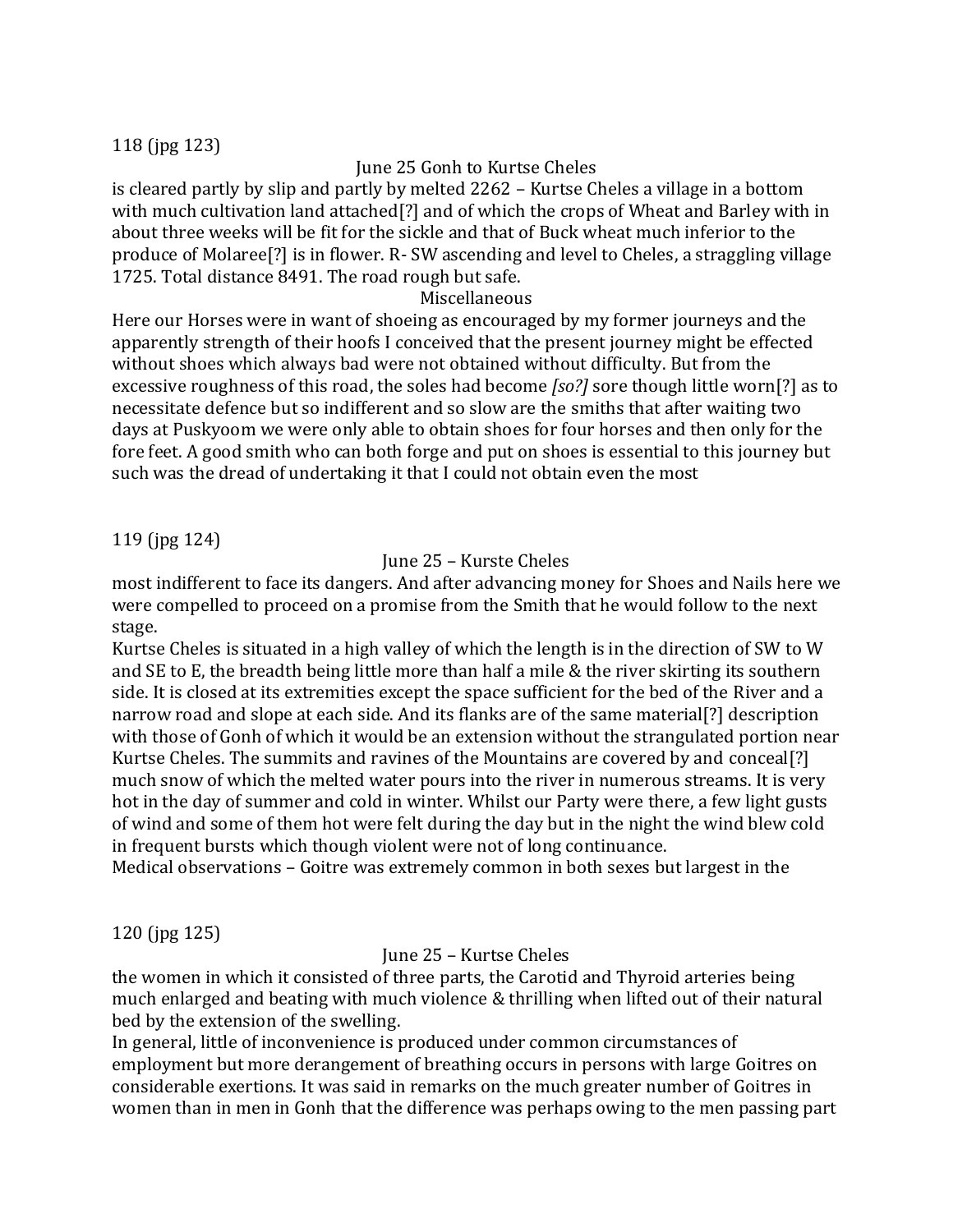of their lives in other countries whilst the women were confined to their valley but this supposition of course is weakened from the goitred men at Kurtse Cheles being equally numerous with the women so affected as at villages only a few miles distant on the same road and under the same occupation habits and modes of life it is little to be expected that the Male inhabitants of Gonh are much greater travellers than those of Kurtse. It is the business of the traveller

# 121 (jpg 126)

#### June 25 – Kurtse Cheles

traveller to record facts however his opinions may be affected by them and on this principle consistency of sentiments must be sacrificed occasionally. [blank] There were at this place three cases<sup>[1]</sup> 2 children of 5 y<sup>rs</sup> old, 1 of 2.5 yrs<sup>[1]</sup> of paralysis of the lower limbs with wasting of their substance. My researches into the Anatomy of the spinal Marrow have been too general to enable me to speak as to the existence of any lymphatic or other glands within its sheath and my recollection furnishes not evidence of such having been described by Anatomists. Did such glands exist I should  $\#$  submit it as a supposition, not wholly improbable that the same influences which produce Goitre might also produce enlargement of the [illeg.] Glands which pressing on the Spinal Marrow might cause Palsy and wasting of muscular substance through want of exercise. There was only one case of cataract and that membranous and soft. In one eye a good window was made but although the [illeg.] Membrane was cut almost

### 121 (jpg 127)

# June 25 – Kurtse Cheles

almost into threads by frequent strokes of the needle they obstinately resumed their places but will be dissolved by the aqueous humor. There were two instances of [illeg.] one with Pupil nearly obliterated the other with the shining[?] Spot on the Retina. I have almost always remarked in confirmed Amaurosis and with undulating Pupil indicating dissolution of the Lens and not infrequently the destruction of the Cells of the vitreous humor, yet the loose Iris obeyed in a degree the influence of the Datura and dilated about half as much as a healthy Membrane would have done under the same dose. Here an odd circumstance occurred. A Pupil was fairly dilated but just before I introduced the Needle it contracted at once to nearly the common size in a low degree of light and on its actual entrance so much diminished as only just to allow room for the point of the Instrument to cut the middle of the Membrane and I here satisfied myself

### 123 (jpg 128)

June 25 – Kurtse Cheles

myself with opening the structure of the Lens to the action of the aqueous humor. At a very early hour I was awakened by the carolling of numerous Skylarks of which the notes were nearly as melodious as those of Britain with the addition of notes that were peculiar to this bird and bordered on some of the best strains of the Goldfinch. The contest was kept up amongst several till the Sun had got high. There also was a bird of which the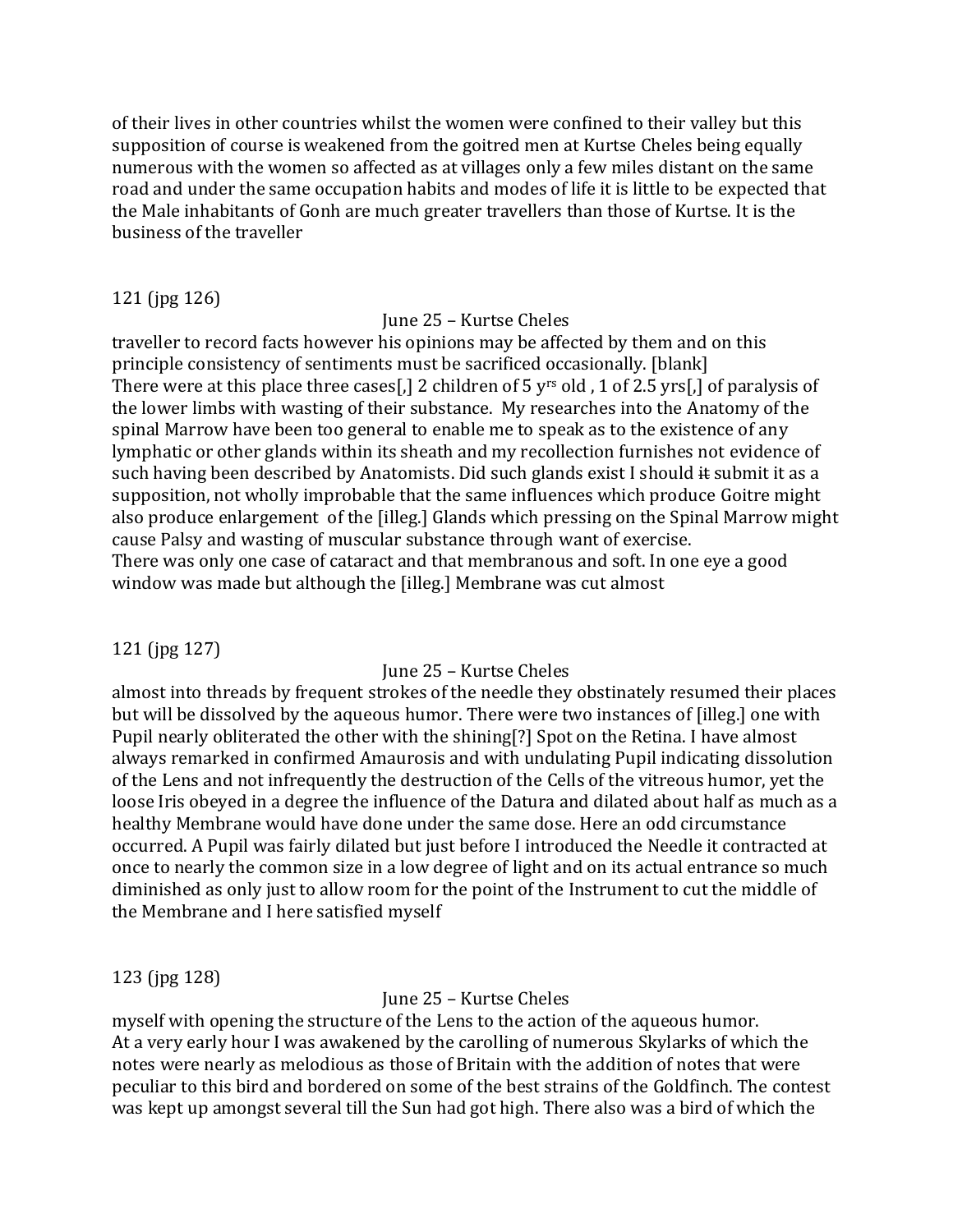song was that of the Goldfinch but I have not seen the songster near enough to assign him a place in the family of this bird. At night fall a call was long continued in the Mountains which I thought resembled that of the Great Chokor and attributed it to the hen clucking her brood but this may be erroneous as it prevailed during great part of the night a time at which in so rough a Surface it may be dangerous for the young to ramble.

### 124 (jpg 129)

# June 25 Kurtse Cheles

Agriculture – The cows of this District are more numerous and in better condition than I have seen any since I left the southern Hills. Their form is good but on a small scale. They are horned but this is small, and from black the colors of the skin are breaking into varieties as pure red and mixed with white. The butter is here yellowish from the abundance of food of which Lucerne and white Clover furnish that of the day when the cattle are led to the Mountains and the wild Oat collected in the Evening from the Corn crops serve during the night. However[?] on their return some common pasture grass with Clover was over flowed for an hour before the cattle returned and on this they were pastured just before they were taken into the house. Two Cows were fastened together by one Rope attached to Willow Rings through the Nostrils and children prevented the Animals going on places which were [illeg.] so that the surface of the land was maintained level. As I had not tasted Butter for more than two years in its cold state I washed some of this in

125 (jpg 130)

# June 25 Kurtse Cheles

in hopes of getting quitting of the musty taste imparted by the old lining of the skin churn but this predominated over my experiment and the well looking butter was consigned to the common purpose of the kitchen. The Zhomo or female from the Male Yak and the common Cow, which is not of the Zebu variety is here but small and beautiful and her neat head and clean neck, her large barrel and horizontal croupe with her particularly short legs form a whole little injured by the partial unseemliness last years wool detaching itself by locks.

It is said here that the Zhomo gives more milk than the cow although the latter has a very handsome bag with no more than four Teats well disposed. It is reported that the yak can not live here. The sheep are small and of pretty good fleece. Many of the Lucerne fields of both kinds are good. One of the perennial kind sown broadcast last Spring yielded no cutting during that year but is now about 18 inches in height running into flower and beautifully thick on a level but unmanured though well watered soil.

126 (jpg 131)

### June 25 – Kurtse Cheles

The beans are thickly planted but rather narrow though somewhat long and retain the character of their wild origin however the thickness of the crop makes amends from the deficiency of extent of surface in the foliage.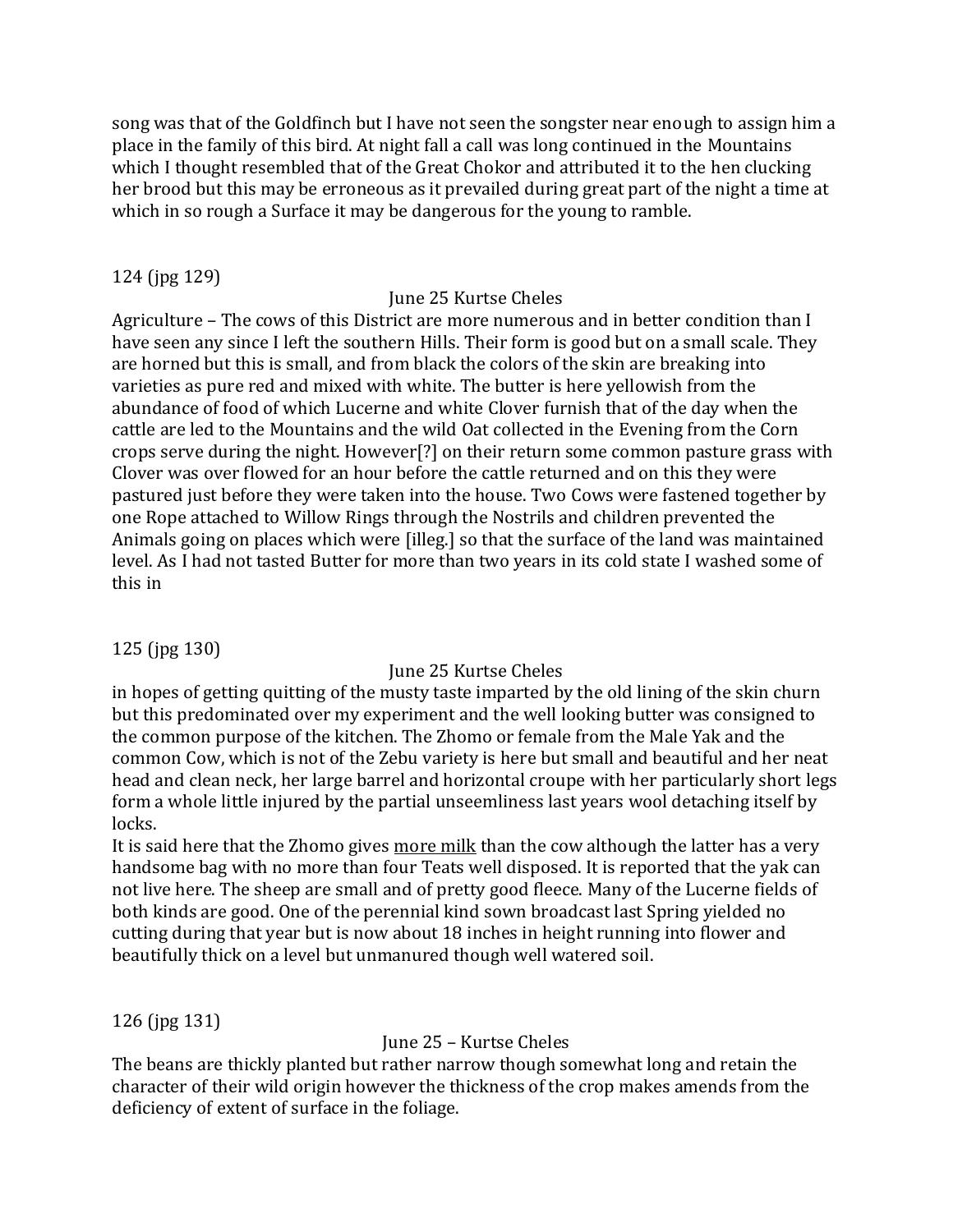In the first part of Kurtse was an abundance of the single yellow rose in flower and at the banks of water trenches the leaves of the Polyanthus purple but without flowers as the crop[?] here is apparently past and I have lost the season. On a man's hat I saw a bundle of yellow flowers resembling the yellow Crocus in all its character except in being smaller and deficient in smell. I employed an individual to procure the whole of the plant with the root and he brought four specimens dry. The grass seemed similar but the flower was gone and the roots were rather onion shaped bulbs than flat on the upper and lower surfaces but the cortical coat had a similar character with that of the cultivated kind I think the former is to the Saffron of Kashmeer what the Lucerne of the Mountain is to that of the field of Tibut.

### 127 (jpg 132)

#### June 25 – Kurtse Cheles

General Remarks – In almost every village is to be found an Akhoon or Schoolmaster and one or two individuals who speak Persian or Hindoostanee, the former with an admixture of the dialect of Kashmeer and the latter with that of the Punjab. There is always a Musjeed and not a single Lama's House or Pile of engraved Stones meets the eye. It is obvious that Islamism is spreading fast and unless there be a change of measures in the Governors which shall bring the Tibutees more forward in commerce and in the arts it may be predicted that Ladakh will have a Moosulman Governor. At Puskyoom was a Baltee Kashmiree that is whose father settled in Baltee and with more propriety the offspring may be named a Baltee Urgoon. This man is a kind of spiritual as well as a wordly director of the Puskyoom Raja and is active and full of zeal for the interests of the Balte Raja who is here by his agents undermining the attachment of the Tibutee Moosulman Peasantry

### 128 (jpg133)

#### June 25 – Kurtse Cheles

Peasantry to their lawful Governors. This agent called himself a Syyud but from his answers to questions put by Mir Muhmood [also] a Syyud and one of my Servants it seemed that the claim to a descent from one of the Kalifs was rather assumed than real and his conduct was so deceptious[?] as to induce a declaration from the Mir that he could not be of this race. In confidence he declared that the Puskyoom Raja recently converted as had been before remarked intended to build a fort on the left bank of the Puskyoom River which with that on the right bank already erected by the Sonth Raja would command the road and consequently command the communication with Kashmeer. He farther added that within a short period he and the Sonth Raja would join their forces in rebellion against the Raja of Ladakh according to the wishes of the Raja of Baltee. The fort of the Sonth Raja is too high and too distant from the road to be formidable and indicates more strongly a disposition

### 129 (jpg 134)

### June 25 – Kurtse Cheles

to secure an asylum than to put forward an offensive station. However it is one of many other symptoms of the decline of the Ladakh Principality which a few sound measures might yet retrieve. The Sonth Raja wrote to me two months ago a description of a disease in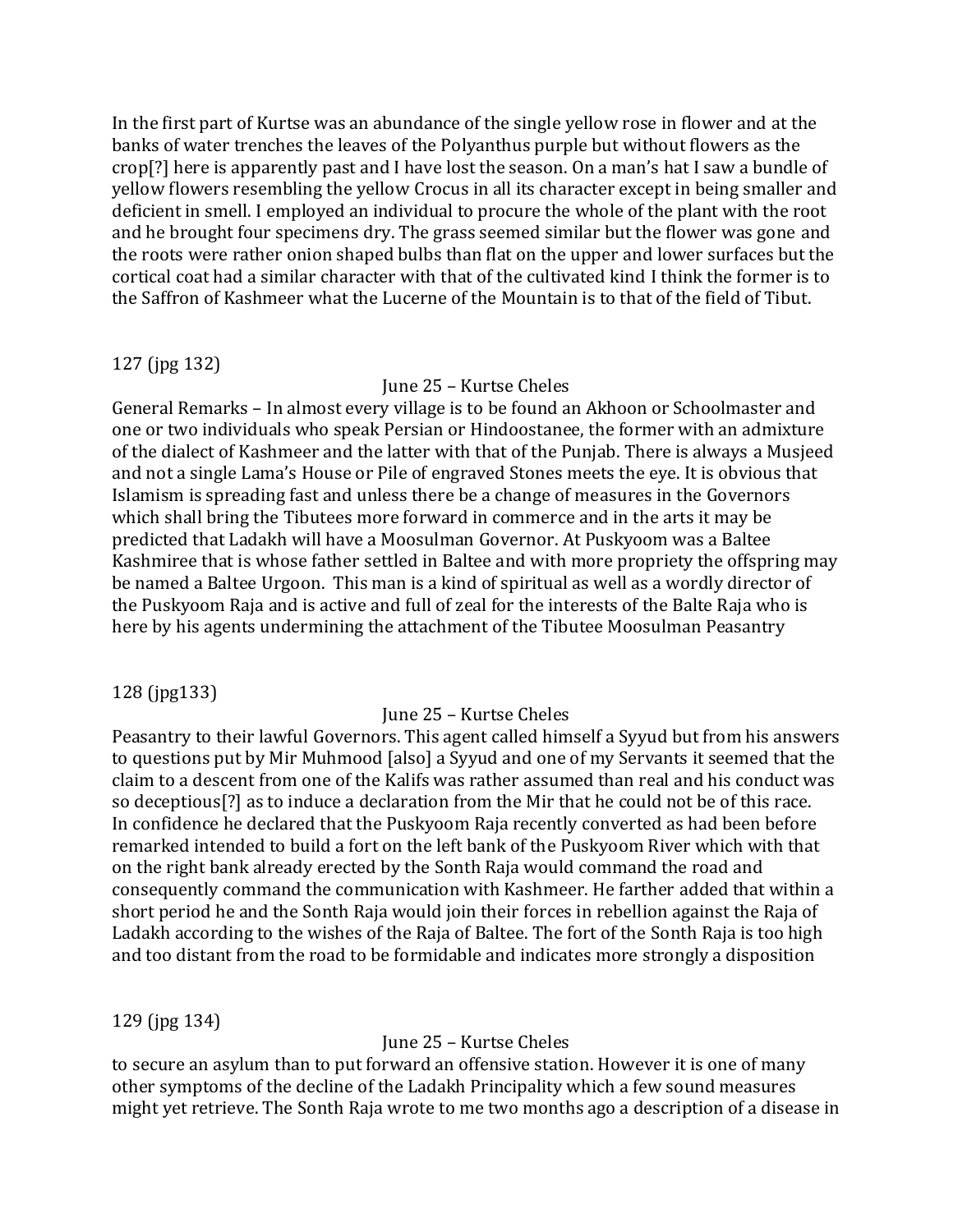his eyes to which I replied and sent medicine with a promise that I would pay him a visit in my journey towards Kashmeer should the application not prove efficacious. I reminded him of my promise when at Puskyoom from which place Sonth on the right bank of the River is only a few hours journey distant. However I thought it better to send a Messenger than to go myself as I well knew the avaricious disposition of this Chief and anticipated objection on this account as he might consider it incumbent on him to offer civilities in Sheep, flour &c. and he may not *[be]* informed of my presents being generally worth four[?] or even twenty times as much as those

### 130 (jpg 135)

# June 25 – Kurtse Cheles

those I received. Agreeably to my expectation he declined the fulfilment of my promise on the ground of his eyes thanks to my friendly assistance. The Baltee said the road was very bad but to my surprise accompanied our party to Gonh where he hightened[?] the price of every article of supply as much as possible although apparently doing all he could to forward our views. He stated that he had orders from the Raja to say that he would exchange the Bible for the Kaleidoscope which I ordered to be given to him. This he kept all night and on my remarking that he had not brought the book although he had repeatedly said that he had gone to the village for it, he stated that he required something more. I did not reproach him with his duplicity but quietly took back the glass. He then said that news had just reached him from the Noona Kaloon at [illeg.] that the District was in a great ferment on account

# 131 (jpg 136)

# June 25 Kurtse Cheles

account of an expected visit from a band of from 2 to 300 Pusthan Robbers whose [illeg.] he highly commented upon and who put to death all the persons in whose possession they found property. Under such a prospect he submitted to me whether it was prudent to continue my journey in that direction. I thanked him in reply and stated that it would be a novelty to me to see the Banditti he mentioned and that the information by no means staggered my intention of going. He had told Mir Muhmood the same story who observed that this was a matter of no consequence as all the Sahibs possessed Pistols and other arms of such power as to be capable of destroying great numbers of those who should be hardy enough to assail them inasmuch that one Sahib was equal to a thousand of common people and that he gave a proof of his confidence in my means but not even thinking it worth while to communicate the intelligence to me as he was thoroughly aware that it would not weigh with me.

# 131 [numbered twice] (jpg 137)

### June 25 – Kurste Cheles

With the change from Lamism to Islamism a change has taken place in the clothing of the women. Instead of the striped Argus Jacket and Petticoat fitting close to the shape and secured round the waist a brown or nearly black woollen Jacket and Petticoat loose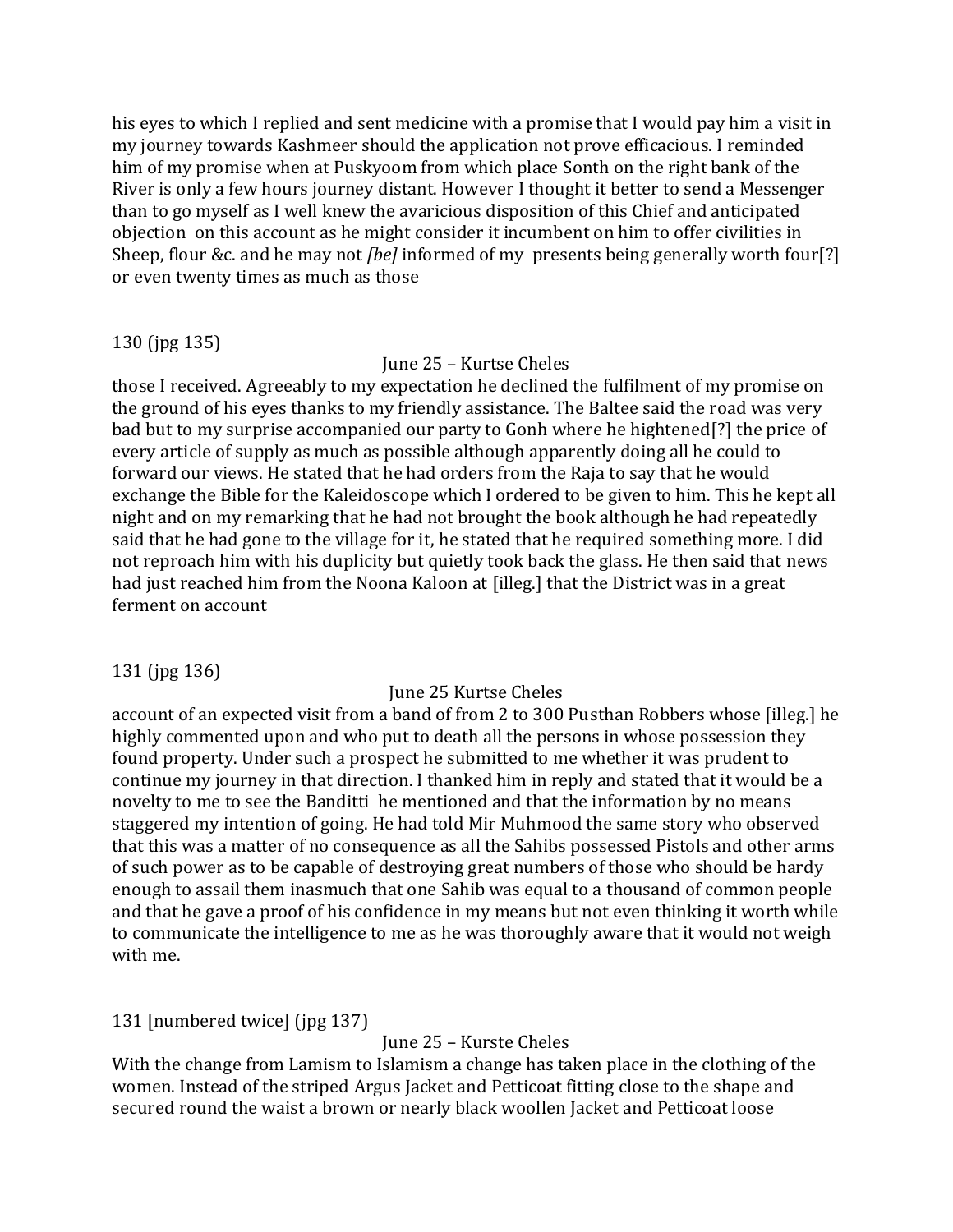without tucks or gathers but with long sleeves hangs from the shoulders nearly to the feet slit open in front from the neck to below the bosom sometimes tied with a small girdle but in the hot season as at present in the older women too frequently open in defiance of decency, the long black or brown woollen trouser is retained but the boot at this season is not seen. Instead of the Lappet of Turquoises and the broad Aiguillette of small Coral is substituted a brown woollen cap but the hair is retained in Tress and the deficiency in ornament above is compensated by the addition of a new decoration below consisting of a flat circular, triangular, oval or square of about four inches in length of worsted work in different colors

### 132 (jpg 138)

June 25 - Kurste Cheles

colors behind which the tresses are assembled and concealed. This ornament is about half way down the thigh and from it depends the customary brush of worsted Tassels. The massy stiff and heavy collar garnished with Turquoises. Pearls, Coral or Silver chains is abandoned and heavy Necklaces of Coral real or fictitious & colored glass beads of various color and fashion are adopted but the shell bracelet still maintains its place. The appearance of the women has not gained by the alteration and there seems no improvement in the main charm of cleanliness though glazing the face with a brown gummy substance for three days out of six for the purpose of clearing the skins and of preserving the complexion is less in fashion in the western than in the northern and eastern parts of Ladakh. The Amulet is still worn round the arm but instead of the large silver bead it is now a piece of silk containing some verse of the Koran.

# 133 (jpg 139)

### June 25th - Kurste Cheles

Whist writing a woman of somewhat better appearance in regard to the quality of her clothing has come near my tent and she wears the Turquoise Fillet but reduced in point of breadth and length. It must not be forgotten that the Oreillette or Ear flap discarded has for a substitute a species of Ear Pendant of which a Noose encircles the ear itself whilst the lower part made up of two strings of small coral beads intermixed with some of yellow glass and terminated by two tassels of brown worsted reposes on the bosom. The Raja of Puskyoom or as he is here called the Choochoo has not laid aside his tasseled bonnet nor his Gold square Cista[?] or box which decorated with Turquoises hangs from his Neck and a similar ornament less valuable is observed amongst his Courtiers but in general the Tibutees converted to Islamism have almost entirely left off the use of ornament. I had promised the

# 134 (jpg 140)

# June 25th - Kurste Cheles

the Choochoo of Tamis, the Brother of the Chooghzut Lama of Himis, that I would pay him a visit should I come near his residence but when I reached Kurtse I found the River so full of water as to render it not fordable by horses and with great difficulty by men so that I was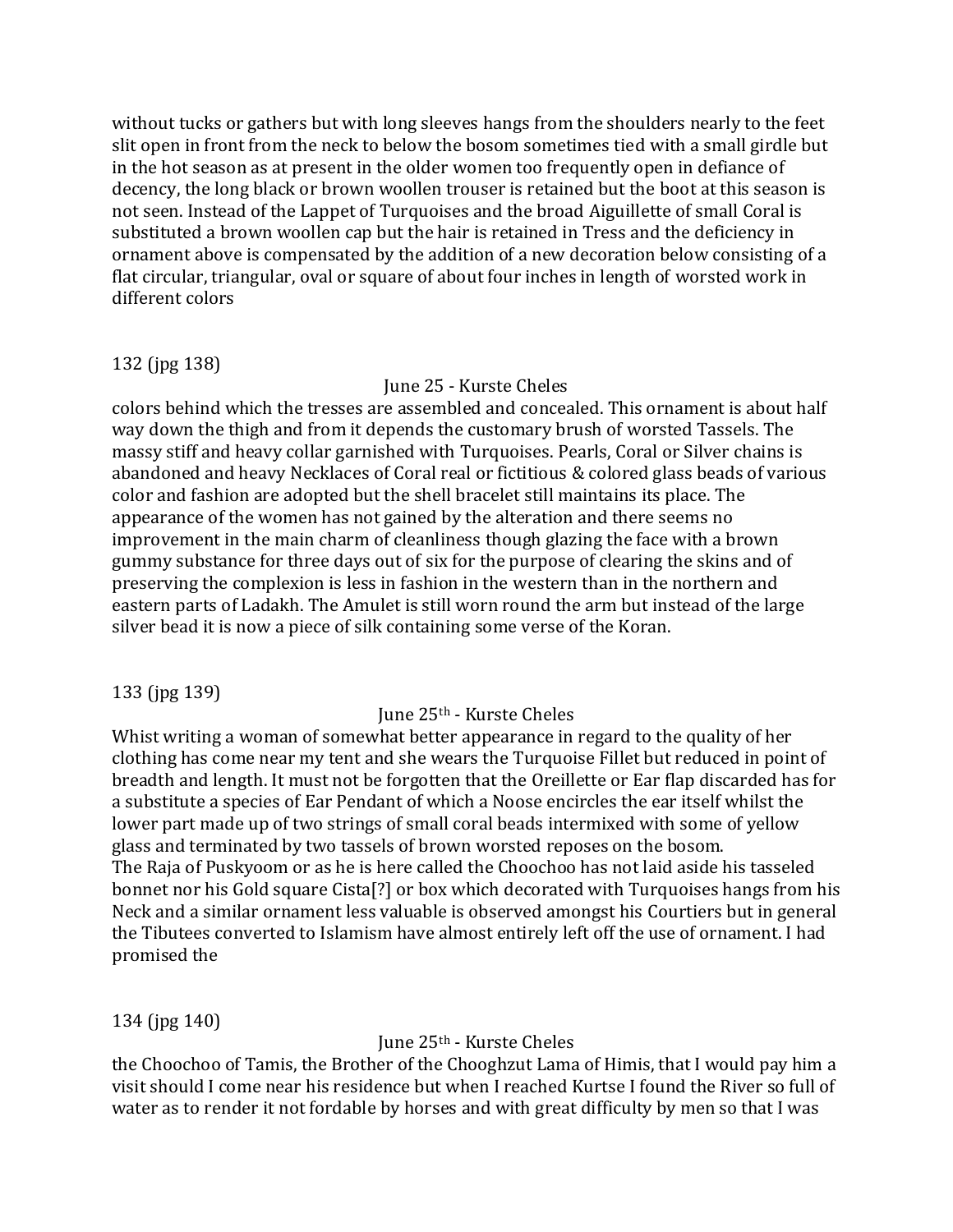compelled to abandon the project although the village and cultivated lands of Tamis were opposite the Kurtse on the bank of the River. Information however was given to the Choochoo of the arrival of my party. He was then engaged at a game of Polo however this he quitted instantly and galloped down to the edge of the River thinking that I was on the opposite bank. He said that he should have been glad if I could have come to Tamis, however aware of the difficulty as the sanga for crossing at this season was a day's journey up the river and thence there were six Kos of bad road to Tamis on which horses could not travel loaded. Under these circumstances he thought it would be well for my party to proceed to Phurol

135 (jpg 141)

June 25th Kurste Cheles

Phurol where he had a house at which he would meet us on the left bank of the River with this view on [*sentence left unfinished.*]

# June 26th – From Kurtse Cheles to Phurol

Road SW to a gorge 2140 of which the greatest portion was level. R W 80 SW 1275 level and moderately straight. R W 22 SW descending to the Village and grounds of Pharoona[?] of which the luxuriance of the Lucerne on the slopes dividing the fields, (the terrain being less necessary[?] from the area approaching to a flat) shows the soil to be congenial to this plant 930. R W 20 SW through much cultivated land in which mustard (in flower) is more abundant than heretofore at 1675 reach the village of Kachun opposite to which on the right bank is that of Tisheercha[?]. At 2990 reach a watercourse which at noon was fordable and off which the stream enters the Kurtse which we have hitherto accompanied on its left bank. At 275 reach the village of Phurol.

136 (jpg 142)

# 26th Phurol

Medical – The inhabitants not being apprised of who I was till late had not sent out their sick till near noon when they began to crowd round me and I dismissed many till evening. Lepers[?] – Yesterday one leprous case was seen and here were three, some having made progress and one just beginning, marked with thinning and depression in the semilunas opake part and rising on its edge to the point of the Nails. The inner extremities of the eye brow had just begun to thicken but the lobe and edge of the ears as yet indicated not the presence of the disease. The fingers and toes of the other two were considerably enlarged. Goitre – Greatly frequent even in children of ten or twelve years of age of three distinct lobes and frightfully large in old people of each sex. The valley very narrow runs nearly S & N is divided into two portions by the River the cultivated lands being principally on the left bank and is shut in by

137 (jpg 143)

June 26 – Phurol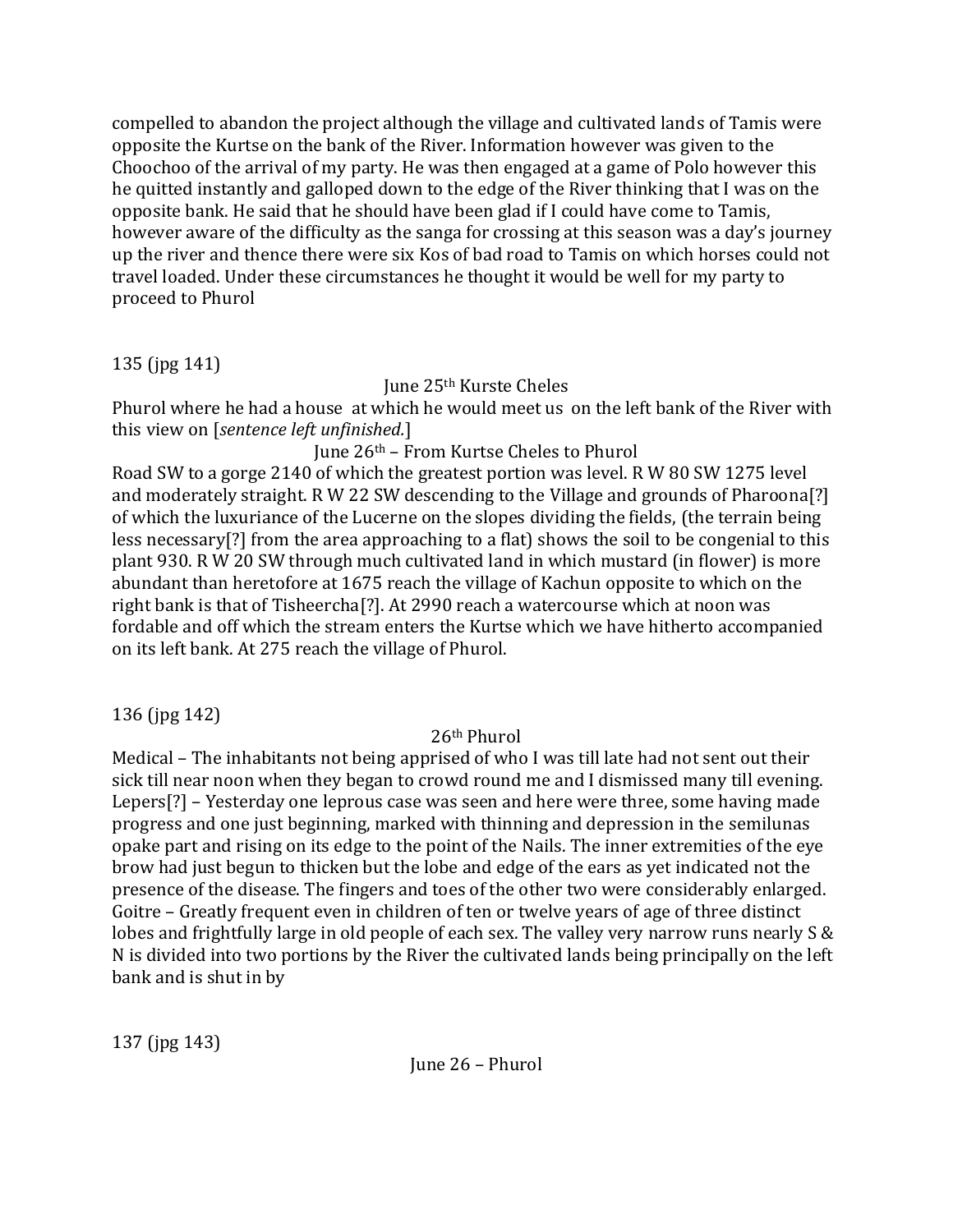by high mountains, those of the S being thickly covered with Snow. Inflammation of the eye is here malignant and instead of extending slowly in Pterygion produces Chemosis[?] and Albugo of which latter were two cases of boys about ten years of age. From the observation made on the extreme prevalence of goitre in deep narrow valleys closed by high mountains on every side there is no doubt that such localities have an influence that produce this disease and also inflammation of the eyes. They are excessively hot at this season, are really cold during the night and until the Sun reaches them which is late in the morning whilst he leaves them early in the evening. I found the rays of the luminary distressing from about two to four in the afternoon and was glad to seek the shade of some apple trees in the Orchard of the Choochoo and in the night a blanket and two coverlets were by no means too much. In the Orchard just mentioned was a double white rose with a little blush in

138 (jpg 144)

### June 26 Phurol

in its centre which had the odor of the cabbage Rose of Britain.

Birds – The large Raven of Ladakh is no longer seen but has a substitute in the Carrion Crow of rather small size. The small Tooter[?] which I have not met with except near [illeg.] is seen but by no means common, the yellow Water Wagtail is not uncommon nor the Goldfinch with the same song and plumage as that of Britain but smaller. The Magpie is abundant and an arrangement of two to attack a Crow apparently meditating an assault upon their nest was not unamusing. When he turned his head towards one, he was instantly assailed by the other from behind and was finally compelled to quit the field. Having seen the Choochoo on the opposite side of the River going with five horsemen towards the Sanga I ordered a good dinner for which our Stock of Sheep afforded material. In this country hospitality in respect to dinner must be extended to the Attendants of the Guest.

139 (jpg 145)

# June 27th Phurol

The Choochoo brought his son and several attendants and promised that he would do all in his power to forward my views. He thought that some villages more to the South were better to attempt purchasing sheep in than Phurol as a vast number in the latter had been lost through the Snow in the previous[?] winter. This had lain on the ground for 9 feet in thickness during several months and the peasantry had not been sufficiently provident as to have laid in a sufficient store of fodder.

### June 28th

Medical – I performed on five persons for cataracts and was particularly interested for a poor woman who had lost one eye by suppuration, however in this operation everything bade fair for success.

At the village of Gonh the water was very hard and soap coagulated in it as strongly as in that of Leh but at Phurol the water was soft, soap dissolving well in it. Now at Leh there are no Goitres and at Gonh and Phurol this malady abounds but at all three places the water is principally if not altogether formed of melted Snow.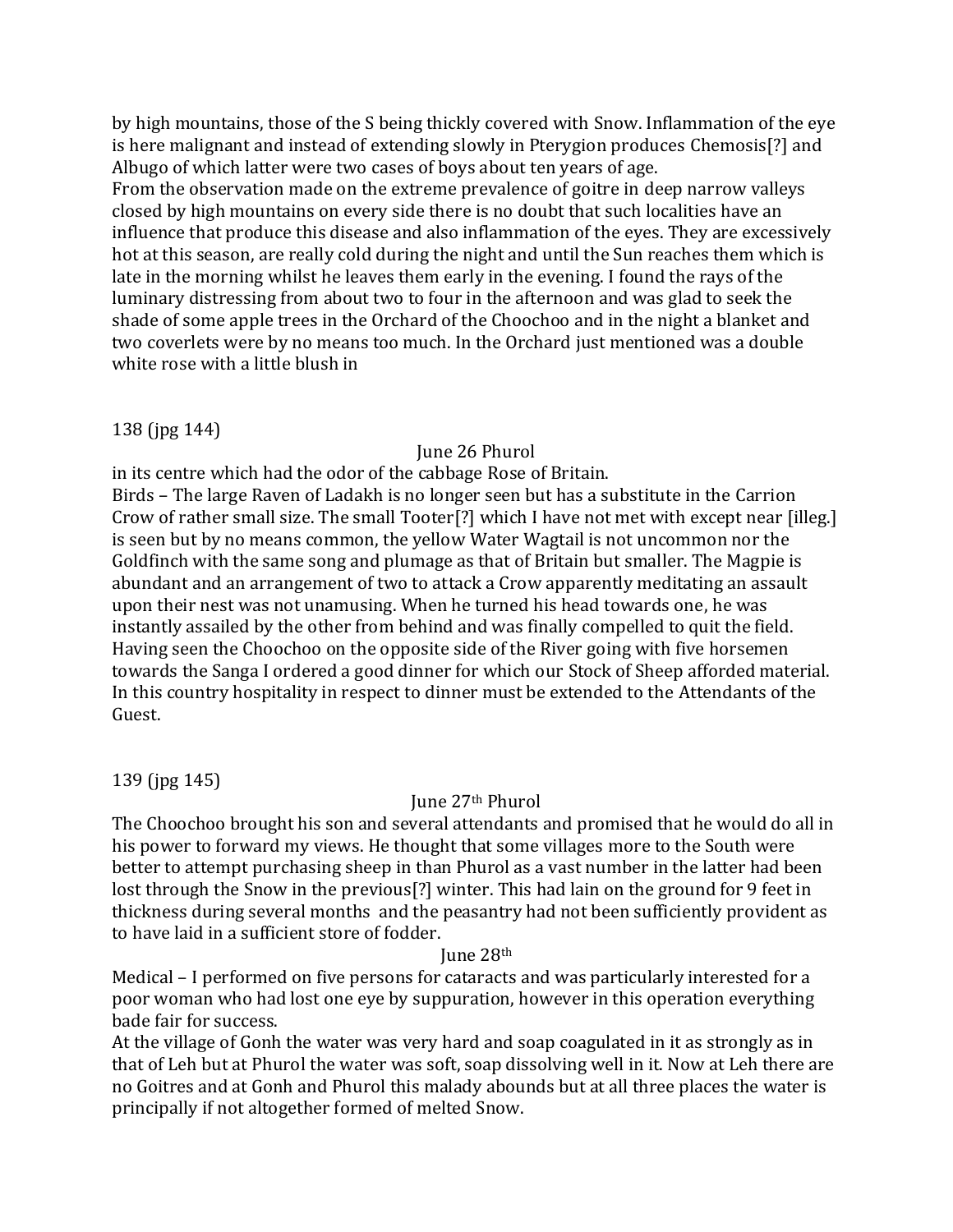### 140 (jpg 146)

#### June 28th Phurol

Hearing from the Choochoo that there was a much better chance of obtaining sheep higher up on the left bank of the Kurtse, I determined to proceed into that District although it lengthened the distance to Dras, there being a road direct from this place up the face of a mountain. A person who had come with me from Puskyoom and at whose house I had stopped at Kurtse Cheles refused to proceed as he said he should lose his mare and foal in the Nakpoo Choo, the former having been hired to carry a load and the latter being at her foot. He stated that this River was extremely rapid and must be crossed several times, however having often seen the facility with which the Natives of this country swelled the character of obstacles I resolved upon carrying my project into effect notwithstanding the obstacles raised against it and after dinner began the march which I was assured was a short one.

Road

SW along the left bank of the Kurste first through the cultivated lands

### 141 (jpg 147)

#### June 28th From Phurol to Sankho

lands of Phurol then through a wavy surface of clay rock and afterwards descending gently into the cultivated lands of Sankho 2995 double paces to the left bank of the Nakpo Choo or black river which coming from the West runs due East and at about a third of a mile distant delivers its waters into the Kurtse Choo on its left bank. The Nakpo Choo varies from twenty in its narrowest to about sixty feet in its broadest part, appears to be little more than three feet deep but runs with great rapidity and considering the great obliquity of its descent must furnish much water to the Kurtse. It is stated that the Nakpo is made up of two streams viz the Meezadee Choo from the Meezadee Loomba Mountains and the Oomba Choo from the Oomba Loomba Mountains. The water of the Meezadee is white or transparent but that of the Oomba is of a dirty black. Both have their

### 142 (jpg 148)

#### June 28 – From Phurol to Sankho

origin in the snows but the Oomba passing over a surface of blue and blackish slate rocks in a state of decomposition carries in its water a large quantity of their dust so suspended as to render the whole stream nearly black from which circumstance the united stream of the Meezadee and Oomba derives its appellation of Nakpo Choo or Black River. In the water however the black color is cut by lines of white and this character is retained till after it has mixed with the stream of the Kurtse which it appears to do not easily as the black current for a long time retains its character forming a broad band along the left bank of the waters of the larger river. At about two miles up the Kurtse this stream receives a large accession to its waters through the falling into it of the streams of the Poo-Loomba Choo which coming from the East enters its right edge. This stream of which I may see more in my road to Zanskar rises in the mountains of Poo Loomba and has its furthest source about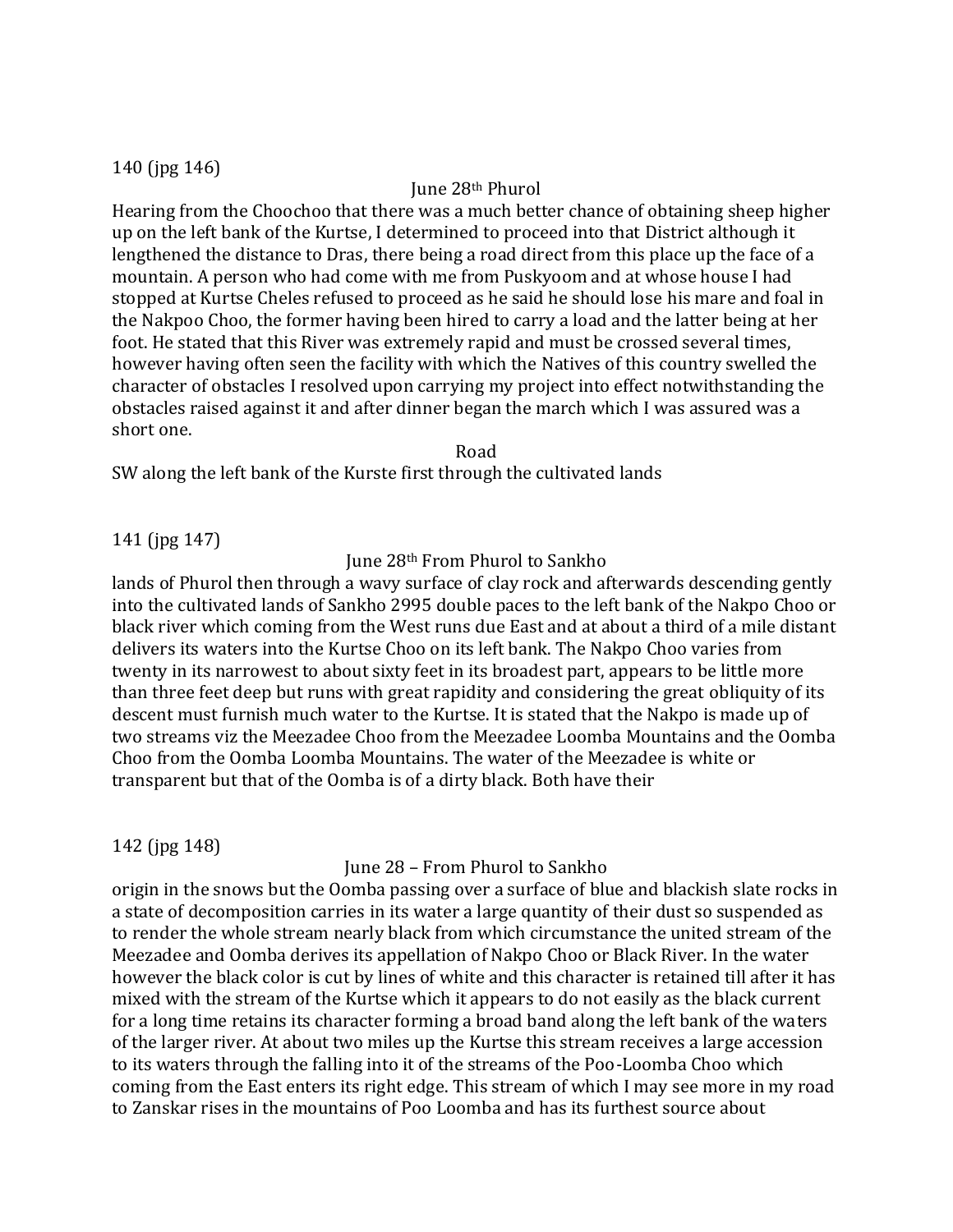#### 143 (jpg 149)

### June 28th From Phurol to Sankho

three days' journey distant. The stream of the trunk of the Kurste is seen coming from the Southward that is S about 40 W and as it is said that the Pinche or Pinje Lha whence it has its source is from 3 to 4 days' journey distant the length of this stream must be extended far beyond that assigned to it by information given in the march from Puskyoom to Gonh and the truth of which I much doubted on account of the great body of water sent down by this river of which I hope to speak more positively from my own observation during my journey to Zanskar. The road from the ford to a small Sanga is W on the left bank and the length of the Sanga only 5 double paces from its being thrown across a narrow place. Thence to our encampment amongst some willows in the old bed of the river was 470 making the whole distance of this day's march only 3465 paces.

Miscellaneous – Part of the road lay through narrow stony lanes to which the bushes of

#### 144 (jpg 150)

#### June 28th From Phurol to Sankho

of the red wild Rose in one general surface of flower forming a ledge on each side gave a beauty of appearance rivalled only by the fragrance of the odor widely diffused through the air which then is much more agreeable than what is experienced from the close vicinity of the flower itself. From a height on the road the villages and lands of Sanko present a prettier prospect that I think I have yet seen in Ladakh. The whole gives the idea of a large Amphitheatre surrounded by hills and of which a very high range running East and West is thickly covered with Snow. As yet no other than the Pollard Willow Tree has met my eye but the groups[?] of this are not deficient in charms to the view of the European Traveller fatigued by the generally naked surface of the rocks of Ladakh. But even the sterility and general bareness of these is here somewhat relieved by their patches and stripes of faint verdure on the slopes and sides of clay hills of great height and which afford subsistence to large flocks

### 145 (jpg 151)

### June 28th From Phurol to Sankho

flocks of Goats and of Sheep. Here too many cows and Zhos are raised and a tolerable number of Poneys of which the principal merit is their hardiness. However on this journey my notions of the productiveness of Ladakh in shawl wool is greatly increased it being vastly larger than I first imagined and might be raised to a very large amount were due arrangements made for raising store food for winter. But the raising of Bread Corn seems to supersede every other consideration and unless the supply from without were seen to be steady and cheap perhaps the wisest policy is to continue this practice though I conceive under the combined operations of Natives of the Southern productive hills and of those of Ladakh the system of exchanging grain and vegetable food for the wool of Ladakh to support the producers of which the lands now in tillage for corn were appropriated would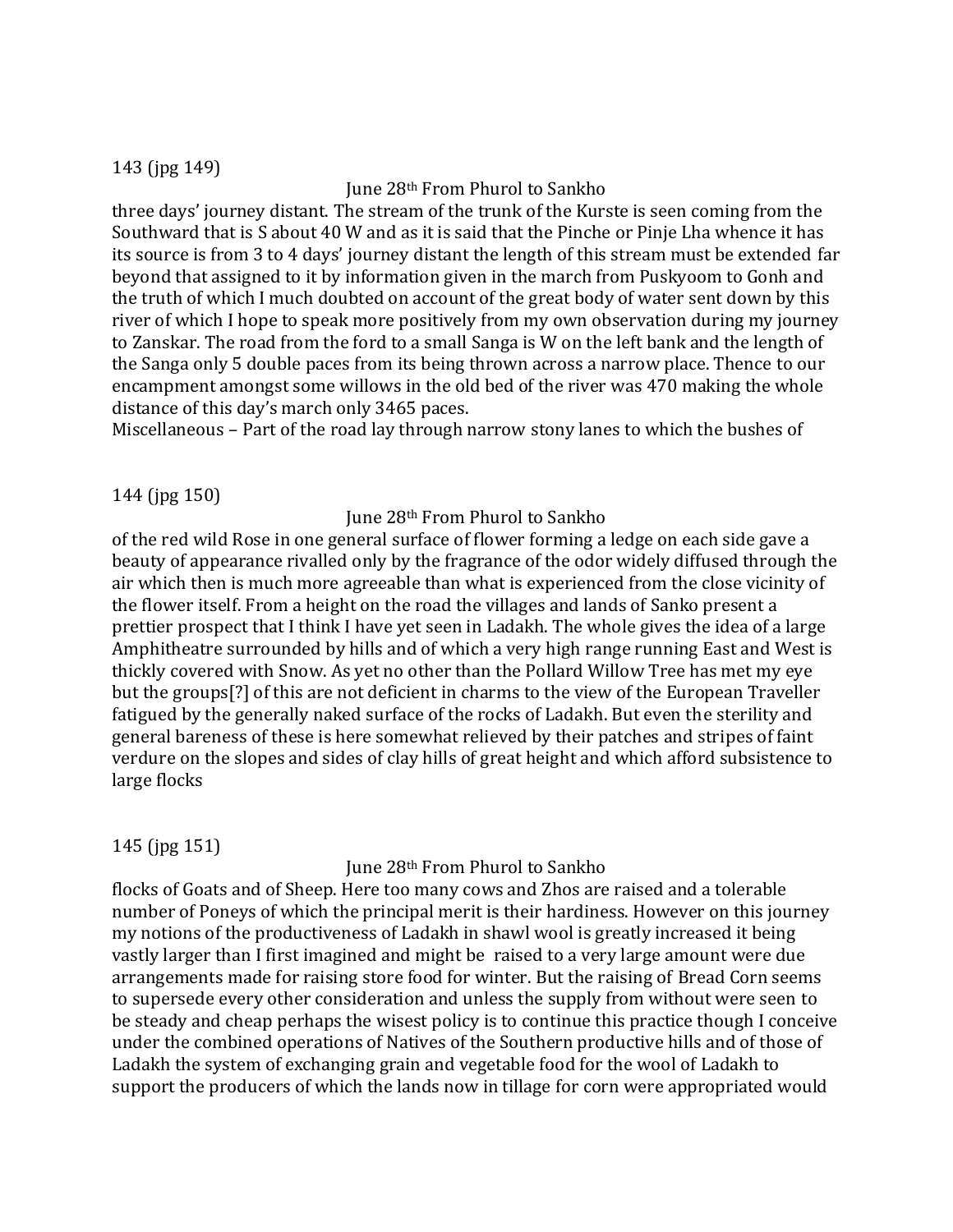prove one of much greater benefit. The Gurphun of Sankho had come to Phurol for the purpose

# 146 (jpg 152)

June 28th Phurol to Sankho

purpose of seeing the strangers and in fact accompanied us hither. At night fall he brought a present of flour, milk, butter and firewood saying that this was to be considered as coming from the Noona Kaloon in whose country we then were. I requested that he would excuse my not accepting these articles unless they were paid for as I had not yet had a meeting with the Noona Kaloon in his own country and before this occurrence I though it not right to avail myself of other civilities from his Servants save those which could be recompensed by money. He said that it was probable that the Noona Kaloon might be displeased with him for neglecting this ceremonial and I readily pledged myself that this should not happen if representation on my part could be of any avail. Avarice is one of the reigning vices of the Tibutees of the higher orders and if they give any thing as a present they expect a return of at least ten times the value of the first gift. I find also that I have already been too liberal in my presents and that without due husbandry my

# 147 (jpg 153)

June 28th Phurol to Sankho my stock will be exhausted before half my journey be finished. June 29th – Sankho

This morning the Choochoo arrived and stated that a report of the Filingee Goba having visited the country to purchase sheep had given to the flockmasters notions of receiving such extravagant prices as would defeat his intentions of procuring them at a fair value and he was therefore led to repeat his proposition of being allowed to endeavour to execute the commission through his own exertions and those of his own people. Having the preceding evening had a specimen of the truth of this remark by the high price of an old Ram brought to the Servant for sale, I selected from the small flock which had partly accompanied me from Leh and had been increased by acquisitions on the road three of the best as Patterns in respect to form bone, height and fineness of wool and as to age, and desired that he would purchase by these

148 (jpg 154)

### June 29th – Sankho

models. For the acquisition I advanced funds to the amount of about two hundred Rupees and requested his attention to be directed rather to the quality of the animals than to their price. He had furnished a Moosulman to aid me in fixing a price but this man I gave up to him and resolved now to prosecute my journey to Dras and to meet the Choochoo on my way to Zanskar.

Medical I saw at this place scarcely any goitres and those very small but a boy of about ten had one of great size. This lad was a Native of Baltee and had come here merely as a visitor. Sankho is of a circular form in respect to its lands and its diameter may be about three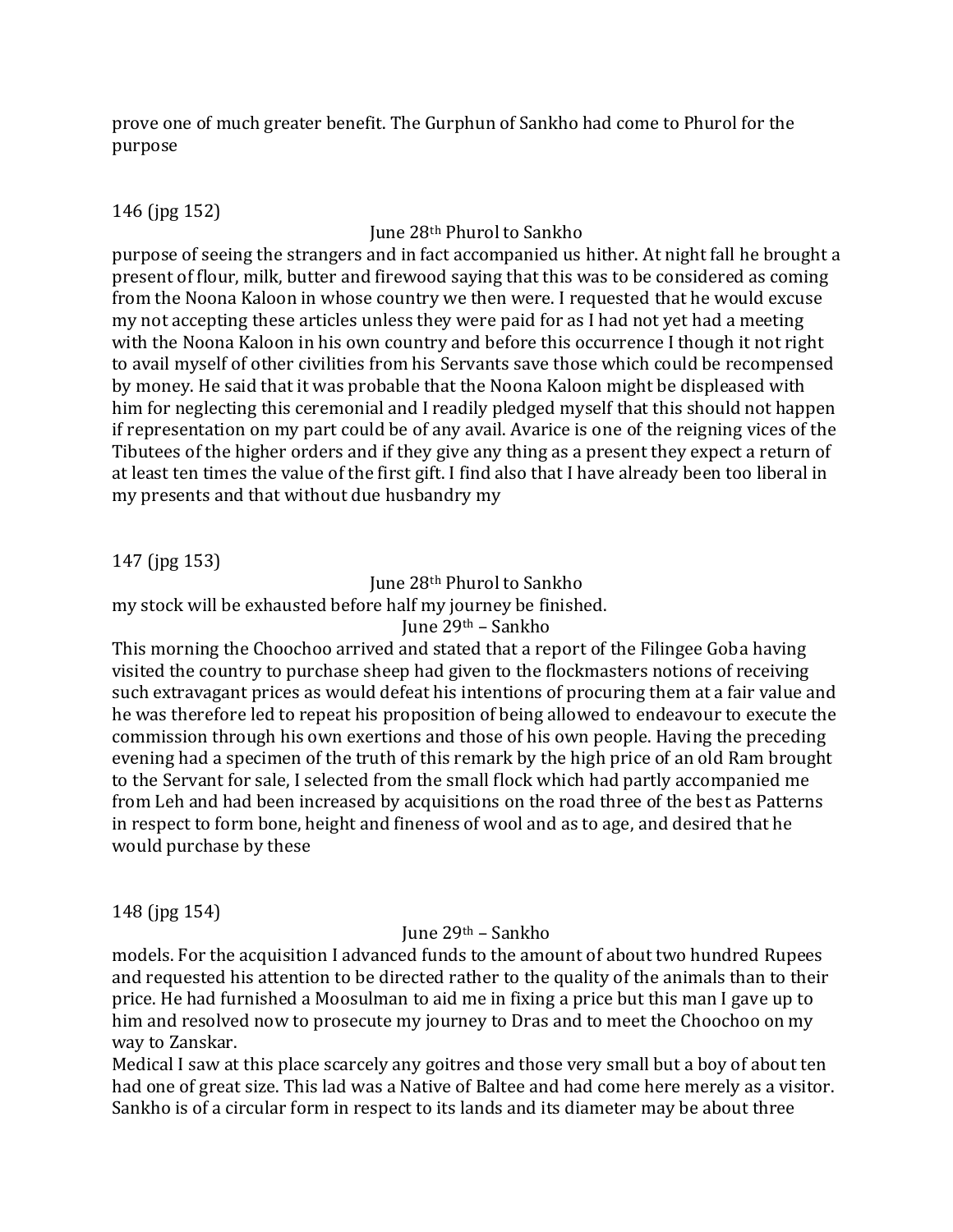miles. It is divided by the Kurtse Choo into a western and eastern portion, the former by much the largest lies on its left bank is higher & more sloping than the latter which forms more of a level stripe. It was reported by the Chochoo that though as I saw goitres were not common at Sankho

### 149 (jpg 155)

### June 29 – Sankho

Sankho the inhabitants of the eastern lands were much affected with them. The Garphun of Sankho said that there were no goitred persons in the lands under his jurisdiction which belonged to the Noona Kaloon and the Choochoo declared that there were many in those under his charge which belonged to the Clergy under the administration of his brother the Chogzut Lama of Himis. The statement of the former was not quite agreeable to truth but apparently not a strong infraction.

This difference somewhat contradicts the hypothesis of the enlargement proceeding from the state of the air and directs my enquiries to the difference of the two localities as far as soil, water, food and modes of living are concerned. The general area is surrounded by high rocks but it appears to me that the waters of Sankho flow from rocks of a micaceous black Schistus and are soft whilst as

150 (jpg 156)

### June 29 – Sankho

as far as I can judge from the distance at which I saw them those of the eastern range are of Clay. The black stream of the Nakpo Choo is removed out of the reach of the inhabitants of the eastern lands by the Kurste Waters running so rapidly along the right bank as to bend those of the Nakpo Choo out of the eastern direction and to cause them[?] [illeg.] below the cultivated tracts to skirt the left bank. However the subject seems to be narrowed and I am willing to hope that a careful enquiry on my proposed visit to Zanskar may be able to detect some prominent cause of difference to which the production of this formidable disease may be traced.

# Sankho to Stakpa

Road

W 80 NW along the right bank of the Nakpo Choo ascending gently 364 then rapidly round the face of a mountain of micaceous Schistus for 900 then descend and at 1175 reach the lower part of the Total distance 2389

151 (jpg 157)

### June 29 - Stakpa

the cultivated lands of Stakpa the great body of the village being situated on a high slope to the SW. Here we encamp on a carpet of verdure that recalls strongly the pastures of Britain to recollection the sward consisting of grass (Tisene[?] Poa annua[?]) white clover in flower, plantain, small Dandelion, Euphrasia, Burdock the smaller blue Bugloss, Dock, Colombine &c. the former abundant the latter in detached patches. At this place is observed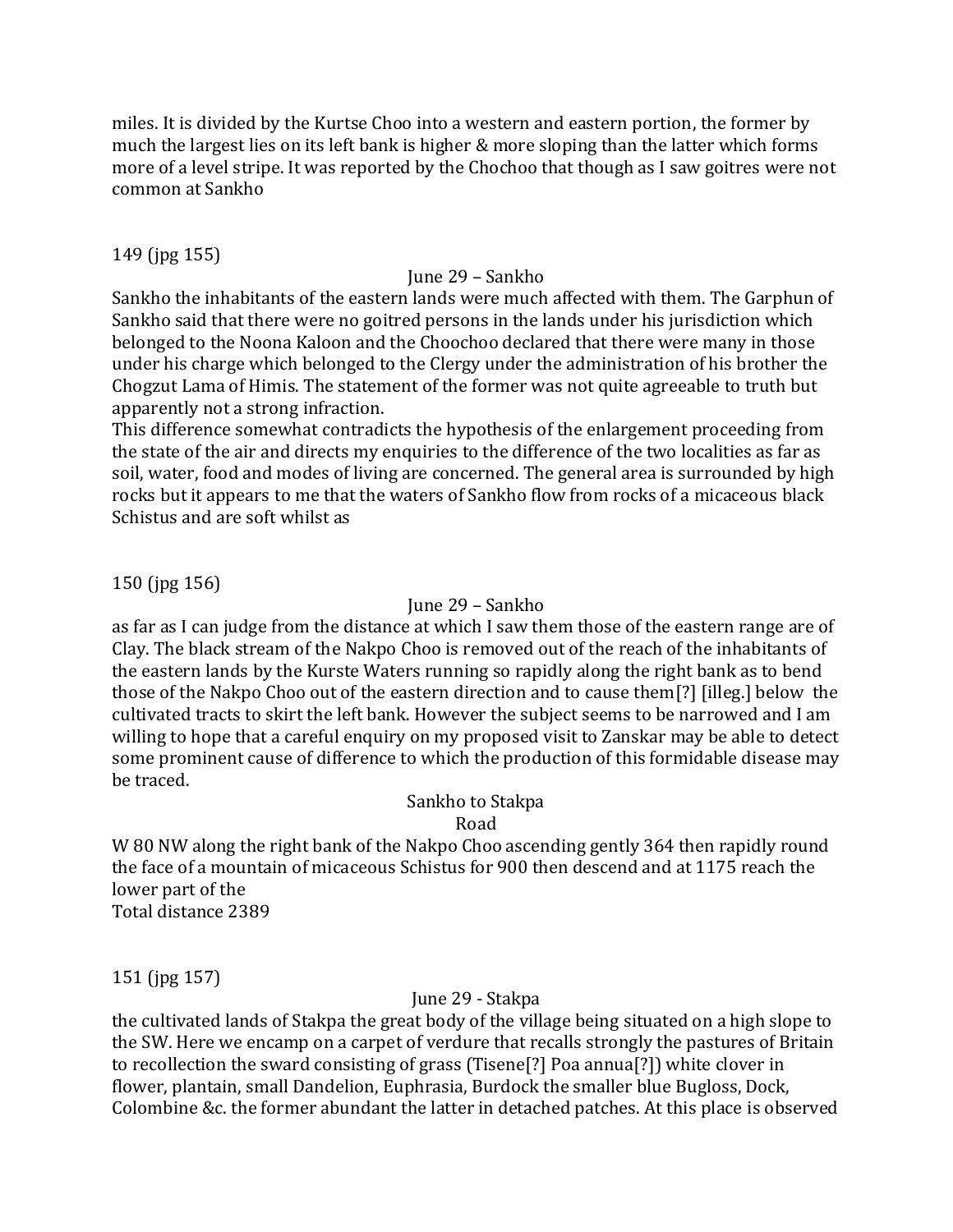the practice of slightly flooding the home pastures for an hour or two before the Cattle are brought down from the mountains for the night. Neat Cattle small but of good shape and in fine condition are abundant and the produce of the dairy would be as good as possible were it judiciously employed but this as well as the Cooking of my own Establishment proves too strongly the truth of the Proverb in regard to food. God sends food but the Devil sends Cooks

# 152 (jpg 158)

#### June 29th Stakpa

The face of the Mountains not greatly abrupt is broken into terraces but not breasted by stone walls as the firmness of the soil tolerably answers the purpose of supporting the platform. The verdure is of considerable extent and the quantity of land in tillage is too large to consist with the industrious spirit of the people of this country as this seems moved to a proper display of exertion only by a small and little[?] productive surface. For here the corn crops are disgraced by wild Rape, Thistle, Chenopodium Cockle & many other weeds. This land from its depth would yield Potatoes, Carrots and probably the edible roots of Hindoostan and this application of its powers would be far more useful than to raising Bread corn. The stage was thus short on account of a great ascent being before us which it would not be prudent to attempt without the whole day being before us.

### 153 (jpg 159)

### June 30th Stakpa to Oomba – 200

Road N 20 NW crooked and stony to the Dokpee Choo which proceeds from the S & W tumultuous and rapid but not above 9 feet broad and two deep early in the morning. Over it however is a Sanga for foot people but horsemen ford it and in doing this my horse displaced a stone which emitted a dull and grating sound as it rolled along the rough stony channel. The path was narrow, broken and dangerous, sometimes moistened by snow water, in other slipping away beneath the foot being in parts without cohesion and consisting of loose pebbles or fragments of blue clay slate sometimes hidden by the powder of micaceous Schistus. At a depth varying from forty to 150 feet almost immediately below the path, the Nakpo hurried its black current down its rough bed with great rapidity. At 769 the Mazeedee Choo from the snowy Mountains of the S and SW precipitates its transparent but foaming stream into the bosom of the Nakpo on its right bank.

### 154 (jpg 160)

### June 30th Stakpa to Oomba

Although the current of the Mazeedee Choos was not more than twenty feet broad and three feet deep in general although greater in particular parts as at the foot of blocks of stone yet such was its force that our Conductor was unwilling to trust horses with burdens to attempt to pass it. However as the path from a Sanga higher up and of a very frail structure was narrow and scabrous including a slippery ascent and descent over a crag his objections were overruled and the horses forded without accident. At 40 the road enters the bed of the Nakpo and follow it in the direction of NW for 100 when it crosses and ascends a steep bank on its left side which it skirts. Although the stony channel is a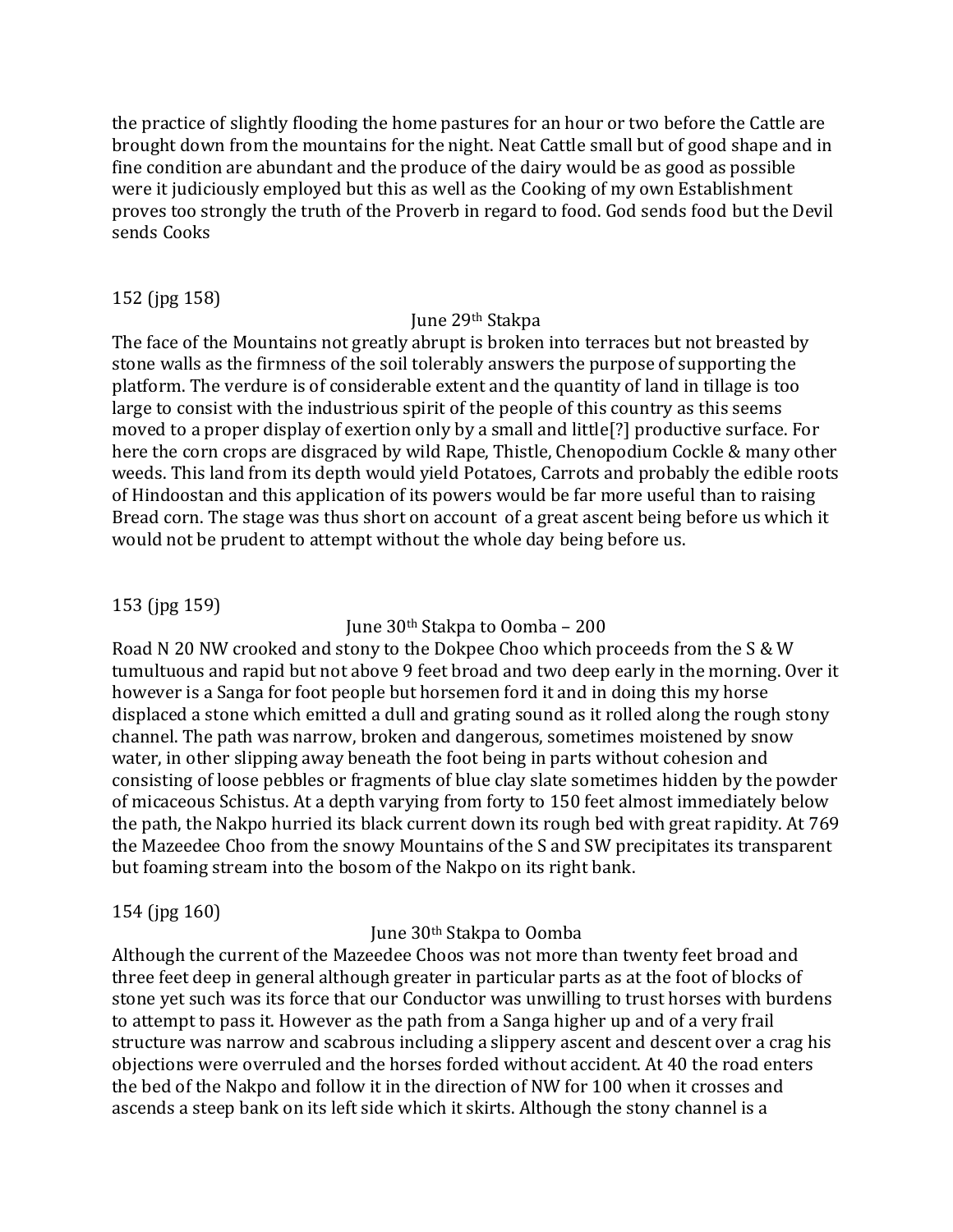hundred feet broad and by water lines has lately been covered, at present the stream is not more than twenty six feet broad and from two to three feet deep coursing along the left edge of its bed. Seduced by the prospect of collecting plants in a gloomy but verdant recess penetrable

# 155 (jpg 161)

# June 30th Stakpa to Oomba

penetrable only by crossing the stream many times I went past the regular path and had to make my way along shallow water courses and bog beds till I attained the narrow line of road where I found the measurer had made 500 paces. R N 10 NW winding, ascending, broken and dangerous to loaded horses 259 to Oondih a single house surrounded with cultivated lands and round which the face of the mountains is clothed with luxuriant yellow Lucerne in full bloom. R NW 55 W ascending descending narrow and had for the most part to 2725 when it reaches the village and extensive lands of Oomba. The whole of this day's march has exceeded not 4622 double paces yet it has occupied many hours. Oomba consists of three clusters of houses of which the most considerable is situated on the right bank of the Oomba Choo. At this place the latter stream coming from the North western face of the range to the N of Oomba called Ganmo Brok falls into the Nakpo Choo just below the village and on its left side.

# 156 (jpg 162)

June 30 – Stakpa to Oomba

The Nakpo Choo rises in the snowy mountains called Braknak to the S & SW about a day's journey distant and upon the side of one of these hangs a broken bed apparently of about thirty feet in depth as far as can be judged at this distance.

The ridges just alluded to are of great height but the Mountains near the line of road, although high, are tolerably sprinkled with verdure. The winter at Oomba is reported by the inhabitants to be very severe and that in the late winter 12 feet of Snow fell which kept them close prisoners to their houses for 6 or 8 days and cut them off from communication with other villages for nearly two months.

At this moment there are beds of frozen Snow in the channel[?] of the Oomba Rivulet a hundred feet in length a hundred feet below the cluster of houses at which we are encamped and about six feet in thickness under which runs the stream. Between Oondih and Oomba I just saw the plant called by the Natives Prangos and which Nature has most kindly furnished in abundance as winter, food to Sheep and Goats during the winter.

# 157 (jpg 163)

July 1 – Oomba to Twaje Choo

At Oomba I performed the operation on an old man and an old woman. Having cut through the anterior lamina of the capsule of the left eye of the former which was tough, its milky contents flowed into the aqueous humor and quickly rendered it so turbid as to prevent my doing more than dividing the Membrane freely. I expected the like occurrence in the other eye but found the Lens hard and disposed to gyrate so much as to compel me to cut it in two horizontally and push down the upper part which appeared softer than the lower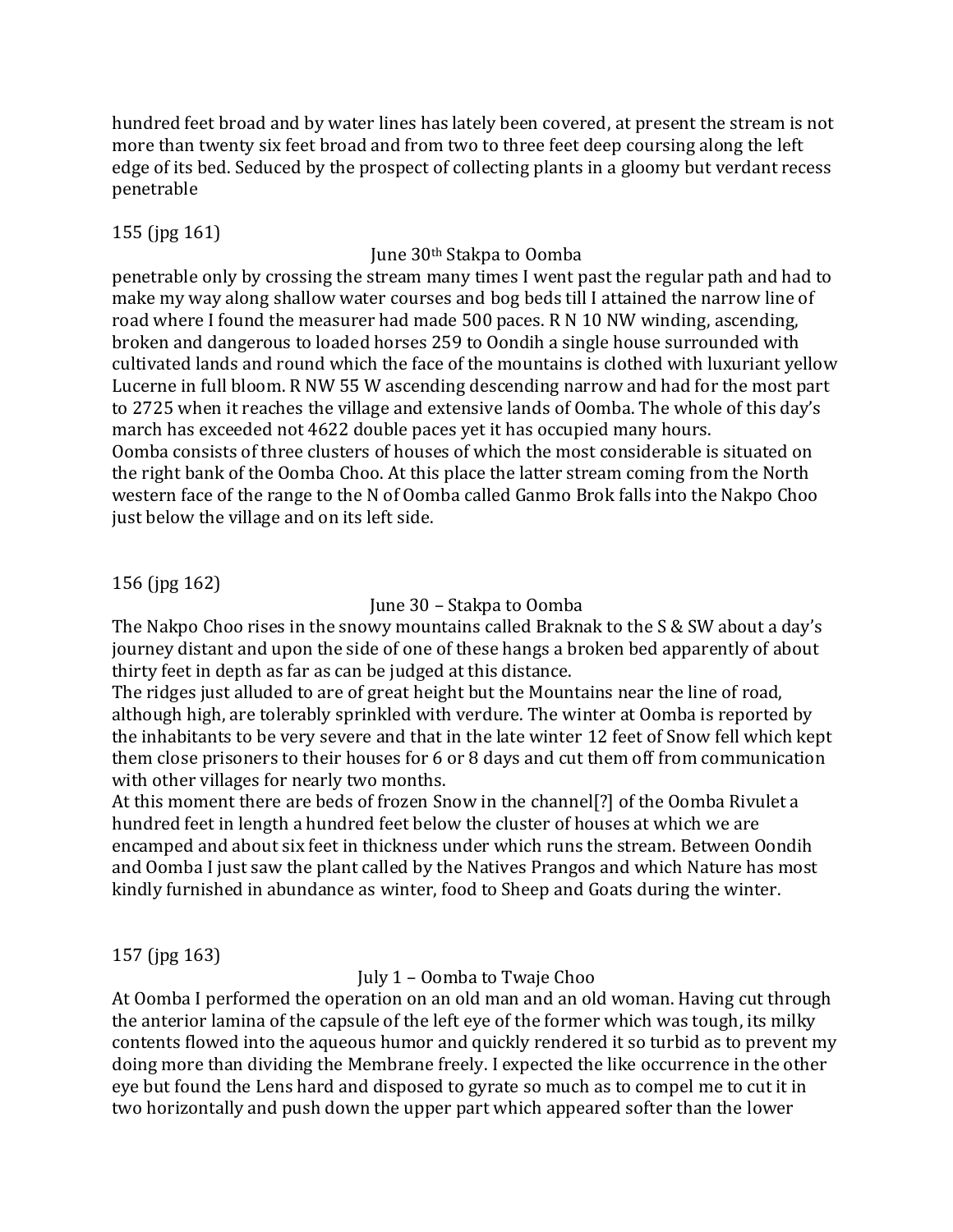hemisphere. It is curious that the iris would not dilate to the influence of the Datura although it was active enough under that of light. This was not owing to deterioration in the medicine as a single application to the eyes of the woman produced abundant dilatation. In one eye of the latter the lens rather soft descended with ease, in the other, hard, it was disposed to turn and this I apprehend arises from my commencing to press rather too high on the fore part of the lens.

158 (jpg 164)

# July  $1<sup>st</sup>$  – Oomba to Twaje Choo

To this circumstance my attention must be more closely directed as the turning forwards presses upon the lower part of the Iris and gives rise to pain subsequently to the operation for my Patients now say that they experience scarcely any sensation during the process.

Road

N 10 NW – single M*[ountain*?*]* bears S 45 SE treble S 80 SW both behind. Path up the face of the Oomba Lha at 390 the Oomba Choo runs under a bed of frozen Snow about 300 feet in length but of no very great thickness. At 415 crosses a cascading Watercourse from the NE one of the many sources of the Oomba which however owing to the great declivity of its bed is not a large stream. R NW descends to watercourse which comes from the NE supplied apparently by beds of Snow. R N 10 E 100. R N 10 E 154. R N 15 N 605 - bed of snow traversed about 200 feet long 100 broad and 30 thick. R so crooked in zigzags according to the surface as to render taking bearings during their short continuance in their respective lines inconvenient but the general bearing as before 1790 double paces up to the summit of Oomba Lha. The summit of this lofty and narrow range which runs betwixt W-SW & E-SE

159 (jpg 165)

# July 1 – Oomba to Twaje Choo

seems to be almost on a level with the tops of the surrounding mountains which are constantly covered with Snow yet the Oomba Lha is composed of a blue micaceous Schistus rapidly decomposing but of which the enormous bulk defies the injuries of weathering which make little more than a superficial impression during the course of a century. The view from this height is greatly imposing and majestic, the spectator appearing to be nearly on a line with the ranges *[sc. ridges?]* of the primary ranges. Not the least surprising feature of this prospect is the equality of the line of the ranges capped with eternal Snows, for although broken with peak and gorge yet not one is to be seen that offers to view a pinnacle greatly overtopping its fellows. This horizontal line of summits bounds the prospect for a diameter of at least twenty miles of horizontal distance. The bearing of Single Summit[?] is S 45 SE of treble SW. Road rapidly descending along the line of a Watercourse to Lubbar[?] an encamping ground taking its name from surrounding mountains is NW.

160 (jpg 166)

July 1st Oomba to Twaje Choo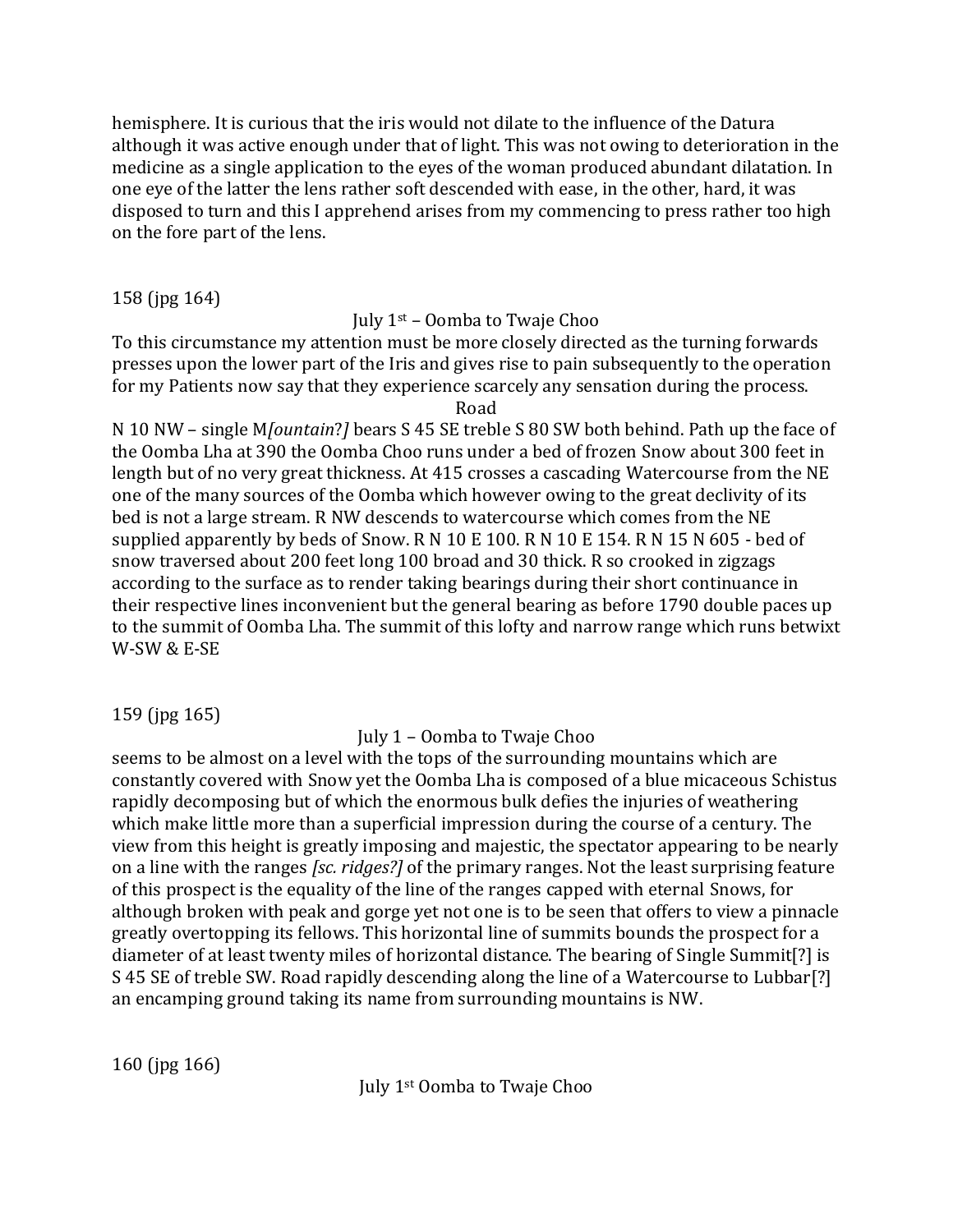Descent rapid and good. Kashmeer bears SW 40 S according to the report of Natives. Zanskar SE, Dras NW 60 W. At 1275 crosses a wavy bed of Snow breadth 212 of great length and of vast thickness at the edge of which many old marmots with their families are seen at play. These take refuge under the bed of frozen snow when they see travellers and find an asylum of perfect security. Road has hitherto followed the right bank of a rivulet proceeding from the snows on the NW face of the Oomba Lha or Lha Choo 175. At 1069 crosses the Water course of Tsa Yoona or Horse Pasture Mountains a broad but shallow stream bordered by Dwarf Willows and coming from the NE from[?] a day's journey distant and falling into the Lha Choo continues down a narrow but verdant and moderately descending valley in the direction of NW 11W to the stream of Twaje Choo from the snowy Mountains of the S & W the westernmost of which ridgy[?] [illeg.] the highest in this neighbourhood covered with vast beds of Snow is about 3 days distant is called Twaje Lha. The distance is stated from supposition as no one has

# 161 (jpg 167)

### July 1st Oomba to Twaje Choo

has ever travelled far towards it for the indulgence of mere curiosity and no other motive could excite to the journey.

The Twaje Choo has a bed of about fifty feet in breadth which is sometimes covered but at present has a stream only 26 feet broad and three deep. Considering the declivity of the descent it is extraordinary that it should have a larger stream however a very hot day will bring down an increase of water that could scarcely be expected by a traveller who without much experience in the peculiarities of mountains streams having their origin in the Snows could have deemed possible.

Very shortly after leaving Oomba we lost sight of the Prangos but several varieties of Dock, the white Anemone, Daisy and two kinds of Spurge were continued up to the summit of the Pass on the N Western face of which were seen more plants

162 (jpg 168)

# July 1st – Oomba to Twaje Choo

plants than elsewhere and amongst them the round leafed Rhubarb just about to break into flower. At the termination of the first great descent close to the edge of a great bed of snow was a full crop of the golden headed chive which might be termed the Swamp Chive from its luxuriance of growth in bogs & marshy soil.

There is also a species of Garlic with flat leaves that affects the same humid locality. The Chive is thus named from its greatly resembling the common garden Chive of Europe in clustering whilst like it there is no bulb and the Garlic bears seeds but has no cloves or offsets at its roots so that they are probably distinct and perhaps non descript varieties. The Marmot and the Sheep both crop the golden colored flowers of the chive and the luxuriance of its growth in bog beds might render it of some value to the poor in Britain as when cut early pounded and worked up into balls they retain their

163 (jpg 169)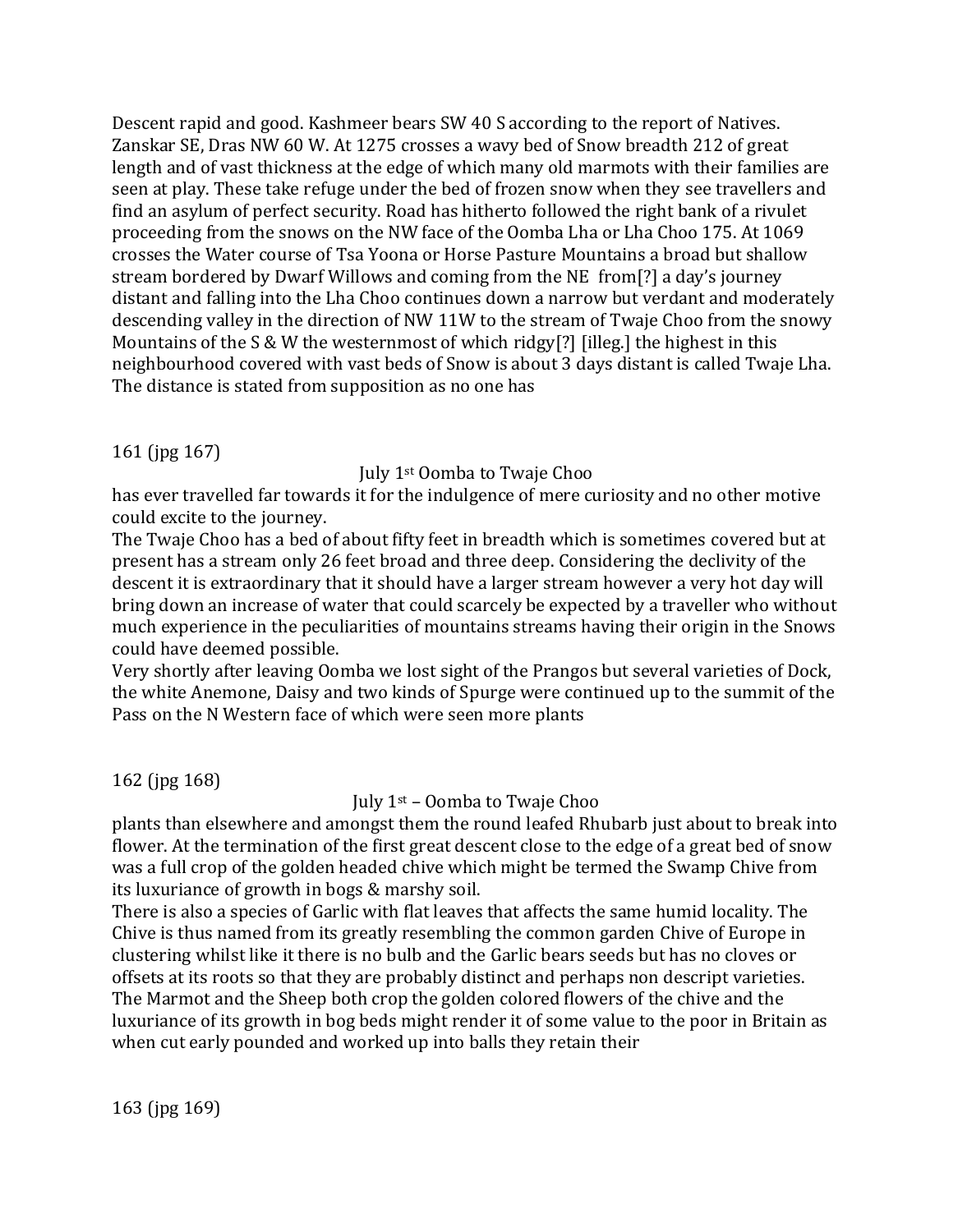### July 1st Oomba to Twaje Choo

respective qualities and would therefore answer as a winter store. In ascending the Oomba Lha we first heard the shrill cries of the Marmot and looking upwards saw several of these animals[?] sitting on their hind legs on stones close to their burrows. Their loud and shrill calls were repeated from rock to rock and notwithstanding every precaution that I adopted by ascending heights and crossing along ravines and under the edges of crests towards Marmots seated in a direction wholly different from that in which I began my course I almost *[sc. always?]* found that on which I had a design advertised of the line in which I was coming by some scout who had overlooked my progress. However having observed from a great height in descending Oomba Lha several old ones playing with their young on a bank on which

# 164 (jpg 170)

# July 1st Oomba to Twaje Choo

on which rested the edge of a large bed of frozen Snow I went down behind a ridge and by creeping on my hands and knees got within a long shot of a large Marmot and fired. The animal rolled over towards the bed of snow and just was able to get his head under when he lay on his side apparently dying and a Bhothea ran speedily towards him but afraid of being bitten instead of seizing the creature by the tail and swinging to a distance from the snow bed he threw a large stone at it and missed his aim. The Marmot exerting the last remains of his strength slid down the slope of a bank under the Snow and the thickness of the bed set at defiance our attempts to recover him. Whilst at Twaje Choo a Marmot came out of a cave in the face

# 165 (jpg 171)

# July 1st Oomba to Twaje Choo

face of a rock on the opposite side of the River to our encampment and made the valley reecho to his cries of alarm. I fired from a rifle and the ball struck the rock a few inches above his head. In less than an hour the animal again tempted me to a second trial with slugs and it was obviously struck but gained its burrow and several persons in vain attempted to dig it out. However on the following morning it was found dead in the cave.

### July 2nd Twaje Choo to Imbab or Draz

There is a small plain at Twaje Choo and three or four low circular walled enclosures which serve in some degree to protect the traveller from the fierce winds which come from the surface of the snowy Mountains during the night. This plain abounds with the gold headed Chive and the Garlic flavored

165 (?) (jpg 172)

# Jule 2nd Twaje Choo

flavoured Leek as well as with the small purple Polyanthus in great profusion whilst the sides of the neighboring hills afford the round leafed Rhubarb of which the flower stalks peeled and boiled form a kind of luxury to such a board as mine whilst some bushes of a dwarf willow furnish fuel for cooking. The early hour at which my people put on their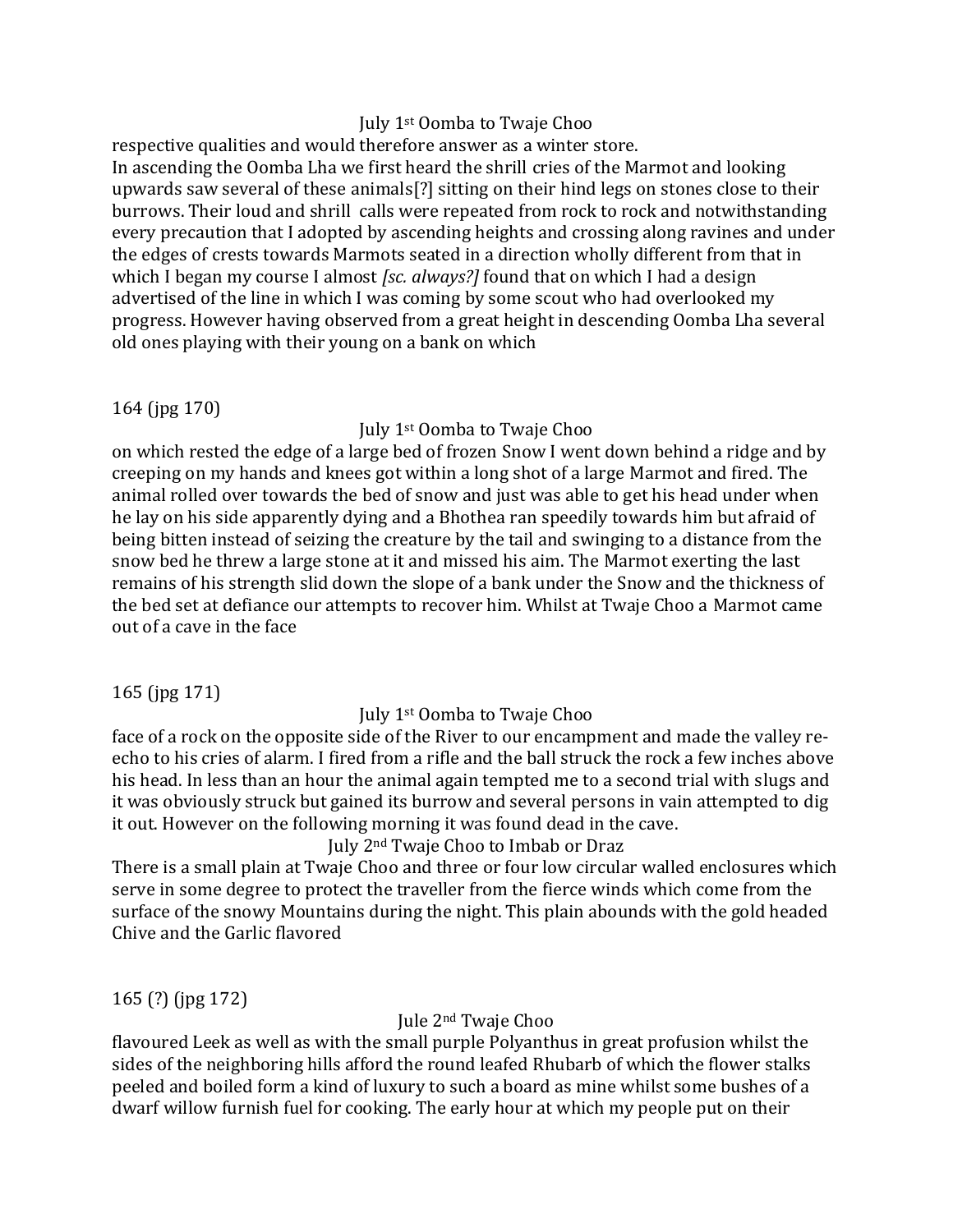sheepskin coats advertised me sufficiently that the night was likely to be too cold to admit of sleeping in the open air as I had hitherto done during this journey although my own feelings were not particularly sensible of the change from heat to a low temperature. During the night with the tent door open I found myself very cold and in the morning my servant entered shivering. The outer cloth of my tent was as stiff as a plank, much dew having fallen in the early part of the night and which towards morning had been converted into ice on my tent, whilst the surface of the grounds was covered with a thick hoar frost. My servants had suffered so much from the cold of the

#### 166 (jpg 173)

#### July 2nd – Twaje Choo

the morning as to consider it necessary to make a good fire and to place a few faggots within the door of my tent also. I mention these circumstances for the purpose of adverting to the extremely hardy constitutions of the plants indigenous to this mutable climate. It was thought that the cold of the morning was greater than ordinary in this situation as the wind had blown with considerable strength from that quarter in which the Snows lay apparently in the greatest surface and thickness and I anticipated some drooping in the heads of the Polyanthus and other flowers which from their minuteness seemed ill calculated to bear the sudden transition from the heat of the preceding day to the cold of the night. However in this expectation I was disappointed it being impossible from the freshness of the appearance of the flowers an hour after the sun beams had reached the valley or plain in great force that

### 167 (jpg 174)

### July 2<sup>d</sup> Twaje Choo

that they had passed the night under any other than a moderate temperature. As my thermometers were reduced to one, I had wished Mr Trebeck to take it to Peetee in aid of his barometrical observations and therefore can merely advance a fact which shows that the cold in the morning had been below the freezing point.

On the ridge[?] of the lower mountains to the NW of the crest[?] of Oomba Lha moderately clothed with verdure even near the Snows there were several droves of mares and geldings at pasture in excellent condition and apparent health although many of the latter employed in carrying burdens from Draz to Puskyoom were fired so generally as to give rise to a presumption that some of the operators had been putting to trial their ingenuity in diversifying the forms of *[operating by?]* applying the powerful agency of fire. These animals were rather smart in form but ordinarily somewhat too long in their backs and though better shaped in their fore legs than Indian horses

### 168 (jpg 175)

### July  $2^d$  – Twaje Choo

in general were a little defective in respect to proportion and direction and three or four were observed to have ring bones[?]. Whilst at Oomba a numerous cavalcade was seen descending from the mountains and it was understood that the villagers of this vicinity had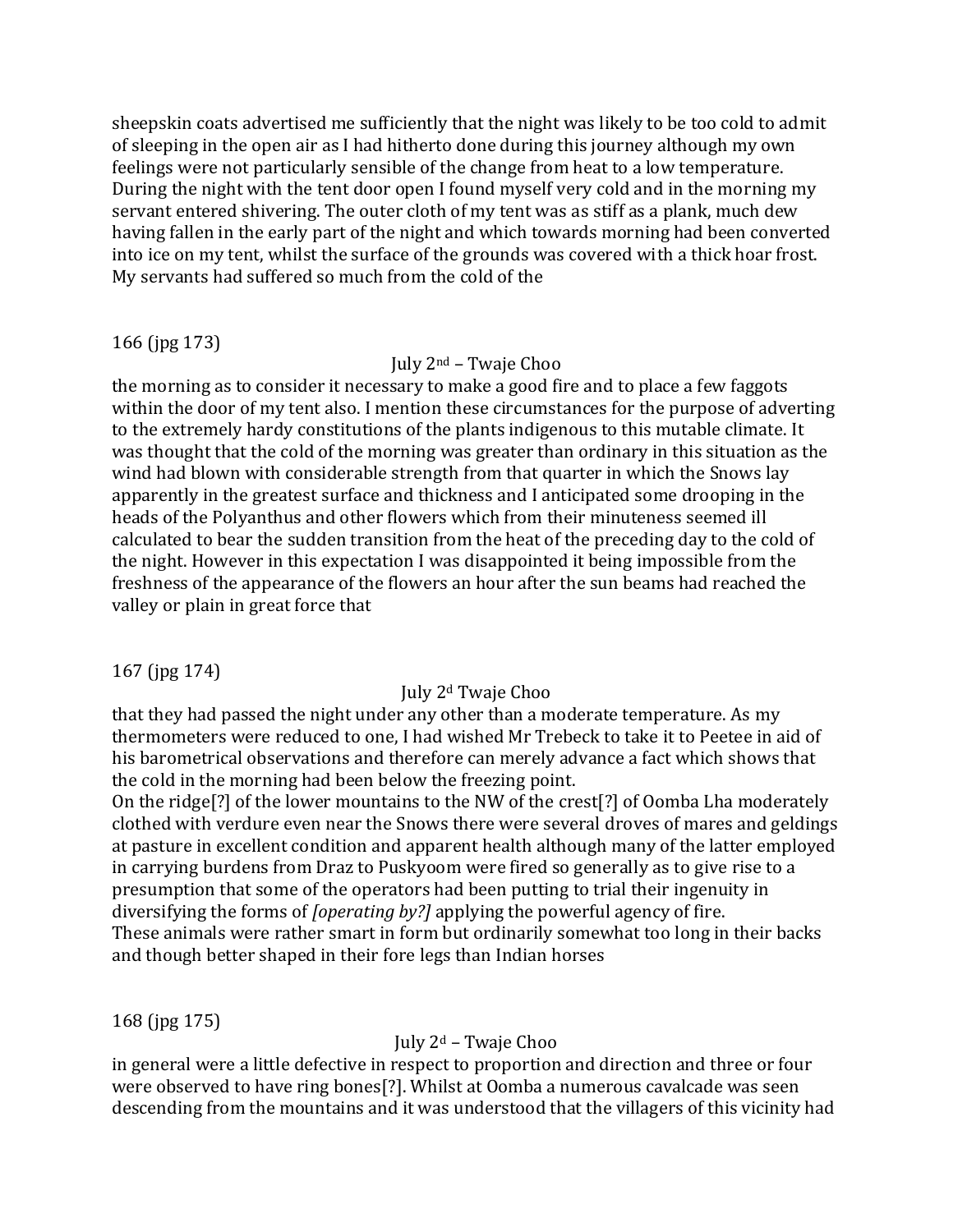gone to the residence of a neighboring chief to form a party at Polo. Every man was mounted on a mare and almost every mare was followed by a foal. The horses of this country seldom exceed fourteen hands in height and are active and shewy[?] under the horseman carrying both ends well and even with gracefulness but they are said to be much inferior to those bred at Zanskar both in muscularity and in endurance under fatigue. Our horses had been trained[?] to graze during the night and my Poney when saddled and bridled impatient at my delay or rather preferring the company of the of Draz horses he had fallen in with on a sudden took advantage of the opportunity of his not being held to set out on full gallop

### 169 (jpg 176)

### July 2<sup>d</sup> Twaje Choo

gallop to rejoin his new acquaintance without considering whether he would be welcome. But as soon as he came near the horses surprised at his appearance with the reins and saddle cloth fluttering up and down from the wind and the vivacity of his movements, they became alarmed, refused to recognise him and galloped off towards the summits of the highest neighboring Mountains whilst he followed them at full speed. My Tibut sheep dog had remained for some time attentively looking towards the horses when he all at once went off towards them, although they were then nearly a mile distant. Some considerable time elapsed before he reached my steed when he was observed to cross his path before him as if endeavouring to stop his further progress. This manoeuvre failing after a full trial from the obstinate perseverance of the horse, the dog quitted him and went in pursuit of the droves which were now on the crest of

# 170 (jpg 177)

# July 2<sup>d</sup> Twaje Choo

of a very high Mountain nearly two miles horizontally distant from us and going at speed in a direction opposite to our encampment so as to promise to me a great delay before it was likely that I should regain the services of my fellow traveller. However much time had not elapsed before a cloud of dust coming down the side of a steep mountain from which occasionally a few horses in front and on each side were visible announced that the horses had taken a new line of direction and behind them was descried the Dog running to one side of the herd or the other when they relaxed in their speed and whilst many of our people who had gone out both on foot and on horseback had wholly failed to have any influence on the movements of the herds the Dog so managed as to bring the Strangers followed by my runaway to the very spot from whence the latter had commenced his excursion.

# 171 (jpg 178)

# July 2<sup>d</sup> Twaje Choo

I formerly accused this race of Dogs of want of sagaciousness but the fault lay rather in my precipitancy and want of discrimination than in any deficiency of acuteness in respect to the Dogs of Tibut. The fault of this Dog is an excess of fierceness when Strangers approach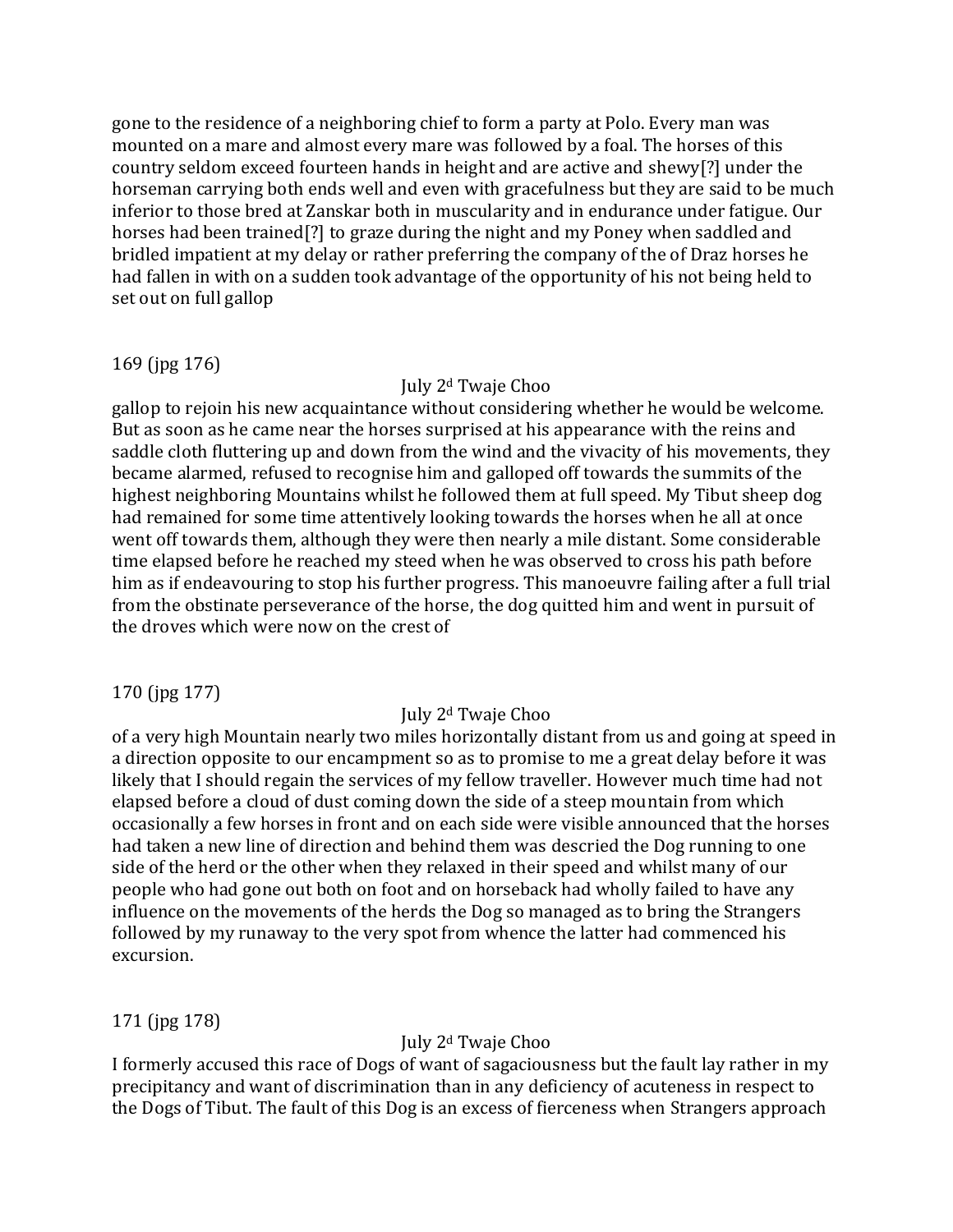as he thinks too near the camp and is the source of occasional alarm to me as well as to them. At Saspool, a crowd of natives had collected to view my encamping arrangements when suddenly they were dispersed by a furious sally of Cesar whose presence had not been noticed. The crowd fled with precipitancy and a little*[child?]* was left without the power of escaping but crying for assistance with all its power. When the Dog had succeeded in dispersing the multitude, he passed the child quietly without evincing the least intention to hurt it. But he like most European Dogs has an aversion to persons in ragged clothes when they approach the camp. If they be children he lays hold of their rags and shakes them with violence

172 (jpg 179)

# July 2<sup>d</sup> Twaje Choo

violence but does not injure their persons, but if the individuals be grown up and they show not a disposition to retire from his approach he will bite though not severely. Twaje Choo to Imbab

Road

NW on plain 710 to the water course of the Pang Chilingee which is supplied with water from the Snow beds of the Mountains of the W-SW & S, and falls into the Twaje Choo which we leave on our right running to the N to fall into the Draz or Imbab River at *[blank].* Having crossed the Pang Chilingee which is at the early hour of nine but an inconsiderable stream Peak bears SW. Rugged NW 80 N R W ascending the Pass of Lawon Goorees Lha by a zigzag path which is good. At 565 Peak bears SW Rugged NE 73 E Road N – at 207 Peak bears SW 25 S. Rugged NE 67 E R NW 55 W at 214 R E 80 NE 55 paces Peak S W Rugged E. Road NW at 120 Snowy rough

173 (jpg 180)

#### July 2<sup>d</sup> Twaje Choo to Draz or Imbab Road

Snowy rough E 73 NE. Peak SW 33 W. R W first descending and afterwards level and gently undulating and winding and ascending to a bed of frozen snow in a ravine across which the path lies.

R W ascending and then descending 378 R N 20 NW ascending to ravine filled with frozen snow which we cross at 530. R N ascending at 868 attain summit of Pass through a deep path in a bed of snow in which my horse sunk up to the belly but on my dismounting he extricated himself by a few plunges. This Pass of the same character with passes in general is overtopped by surrounding Mountains which here are heavily loaded with snow. [illeg.] Campion in flower on the crest of the Pass from which a glimpse of the cultivated lands of Draz is obtained in the direction of NW. Peak is lost here but a point in the same line bears S. R N 20 NW level or slightly descending (heretofore from a third to a quarter may be cut off for ascents, descents and windings) – to 850 of which

174 (jpg 181)

July 2nd – Twaje Choo to [Draz or Imbab]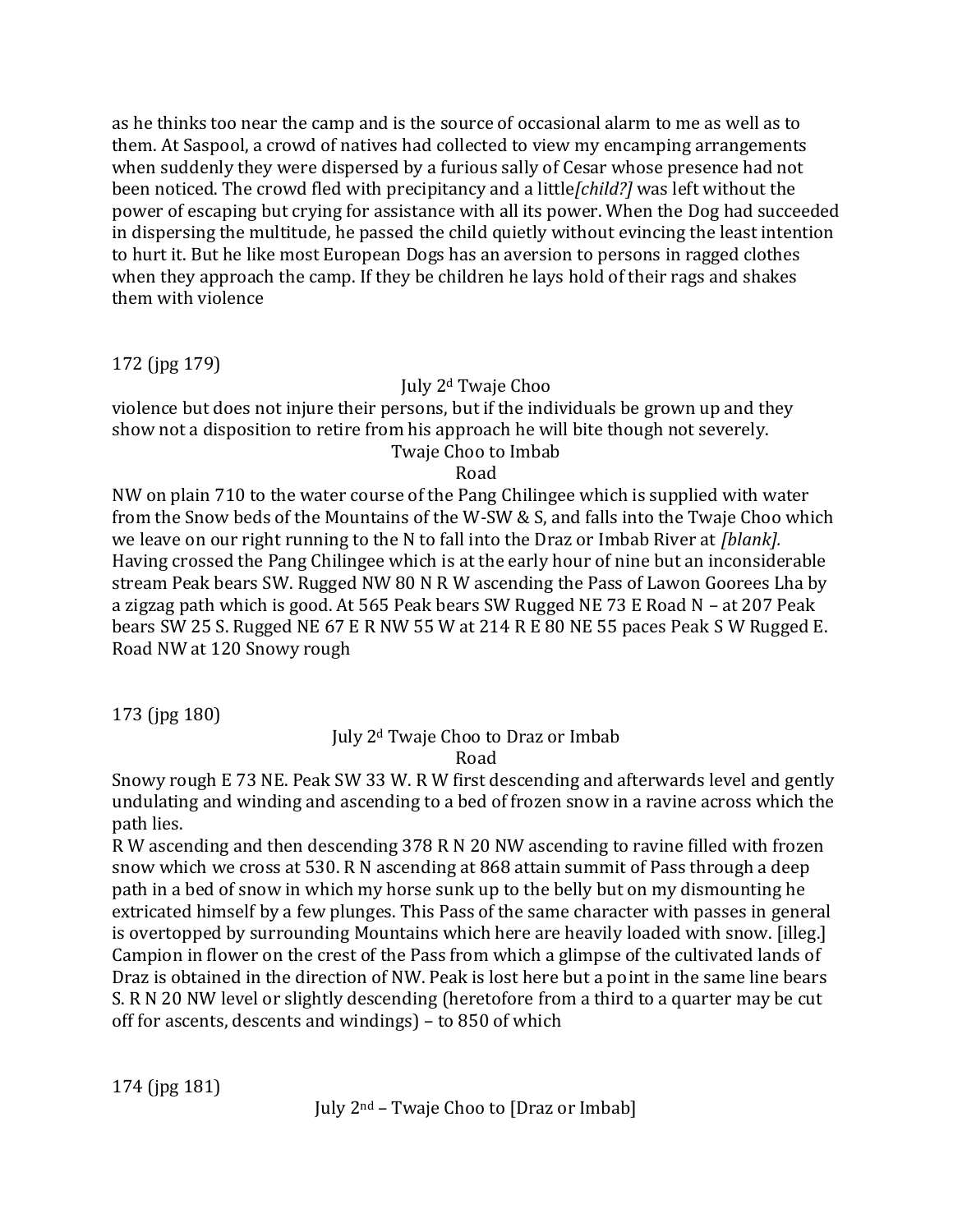which the latter 200 is more rapid although[?] only one third may be struck off. From this point the valley of Draz or Imbab comes almost entirely into view as a long narrow valley running from W 70 NW to E with a broad fillet of river coursing down its middle from end to end. This winding considerably and receiving many streams in its progress from the flanking Mountains covered with Snow appears not as large as the Kurtse where it was crossed by our party at the first Sanga. The valley much broken by rocks has its cultivated lands for the most part interposed between its left bank and the neighboring Mountains on which there is in patches and stripes a considerable coloring of verdure. This bird's eye view from a height apparently of about three thousand feet above the cultivated lands is pleasing but the entire notion of Draz being a productive valley abounding with orchards is destroyed in respect to the latter the forms of the

### 175? (jpg 182)

### July 2<sup>d</sup> Twaje Choo to Draz or Imbab

the few and thinly scattered Trees being obviously those of the Willow alone. The hamlets seem small but numerous but more especially skirt the left bank of the River. Some of the fields appear richly carpeted by corn crops but others looking as if newly ploughed both off from the richness of surface however by what has been seen at other villages it is presumed that the fallow or recently tilled lands are under Buckwheat only just in second leaf. R NW descending in short and steep zigzags to ravine of Snow which comes from the neighboring mountains in a long line is passed at 1250 and continues to 315 (of all which cut off 3/4th) then winding a little at first but afterwards moderately straight 3440 to a field of Lucerne and Prangos in which we encamp. Total distance 8795. The road of today has been in general much better than that of preceding days. It has presented many varieties of flowers and promises a rich harvest to the Botanical collection.

176 (jpg 183)

# July 2<sup>d</sup> Twaje Choo to Draz or Imbab

On reaching the encampment I took off the skin of the Marmot by reversing it from behind so as to form a Sack a work of some tediousness from the generally close adhesion of the Panniculus Carnosus to the substance of the skin and its blending with it at the shoulders. Soon after our arrival, a messenger came from the Noona Kaloon with an invitation to pitch our tents close to his however this I declined and returned a civil acknowledgment with an intimation of my intention to visit him the following morning.

### July 3<sup>d</sup> Draz

Having prepared a present of a Razor, Scissors, Tobacco with a flowered Glass Box, French Pomatum, Almond Powder, Turquoise ring and Thimble for his wife I proceeded towards the encampment of the Noona Kaloon. R W 422 to a Sanga across the Omchun which with a rapid

# 176 [numbered twice] (jpg 184)

deep and wheyish colored stream from the snowy Mountains of the SW about a day's journey distant. Though not above 20 feet in breadth it is now not fordable & its waters go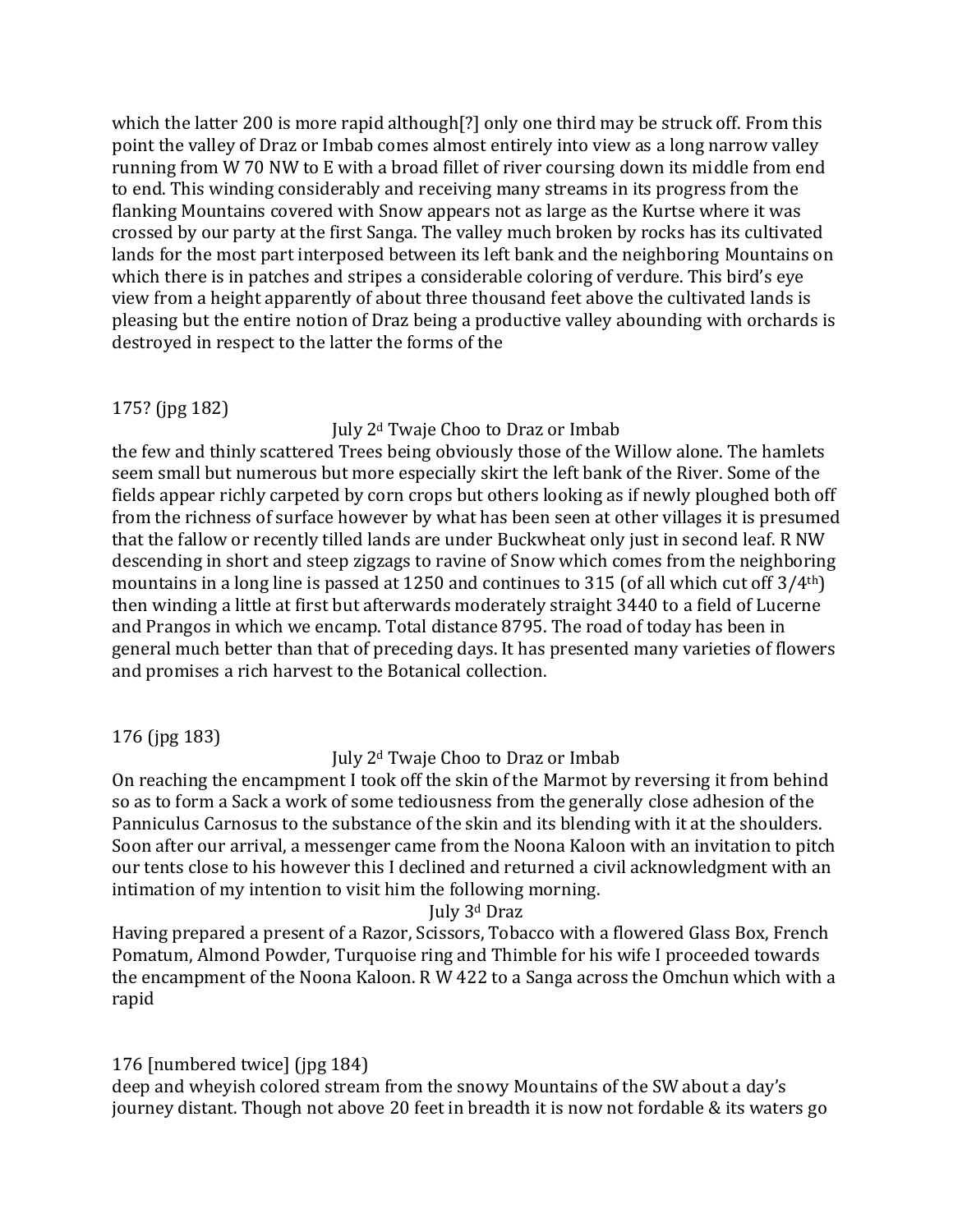into the Imbab River just below on the right hand[.] [A]t 1325 reach the camp of the N Kaloon who had dispatched a Servant to conduct my party to him.

He was civil and we reached him at his breakfast hour which was as late as that of a fashionable European lady. His Durbar presented a view of ten or twelve Courtiers and attendants and the party were regaled with Tea. As Mr Guthrie and myself preceded our baggage and the distance was short, we had no expectation of accident but I had soon afterwards the disagreeable news of a horse having fallen into the Om chun and of my bed having been lost in the Stream. Sometime after, this was confirmed with the addition of my Writing Box being broken its contents wetted, all my books and one of my

# 177 (jpg 185)

# July 3<sup>d</sup> Draz

my journals in the same state. My loss by this accident has been heavy and as far as regards my bed irreparable as it was the most useful article in my possession being of metal and folding in a most conveniently small space. Through it I have been yet tolerably free from the annoyance of the vermin with which the houses of Tibut abound but if it be not recovered I must be on the ground as my Tent admits not of the means of swinging bedding in a cot. And it adds not *[a little?]* to the inconvenience & mortification resulting from the loss to find that the accident resulted only from the carelessness of a Saees after the Sanga was crossed in safety. For there afterwards remained a small stream about two feet deep and four broad to the bank. Here the Saees instead of fording like these others who preceded him threw the bundle[?]\* with force over the horses neck whilst

*\*[Or bridle? Also in following line.]*

# 178 (jpg 186)

# July 3<sup>d</sup> Draz

he climbed over a large Stone. The animal surprised at the bundle[?] started stopped and backed whilst his foot slipping he slid into the main stream and was carried down by the torrent. The Puskyoom Abba who accompanied me to learn the operation of the cataract threw himself instantly into the stream and at the imminent hazard of his life seized the horse but was hurried[?] under water by the animal and regained the bank with difficulty. A Yarkundee followed his example and the horse and property were recovered by cutting the ropes but the bed was lost. The Abba refused all remuneration in terms which shewed a mind much superior in quality to those of many of his countrymen greatly his superiors in rank.

# July 4th Draz

I dispatched Mir Muhmood to Kashmeer for articles of which I was much in want and several of my people with Mr Guthrie at their head went to the River in the hope of recovering the